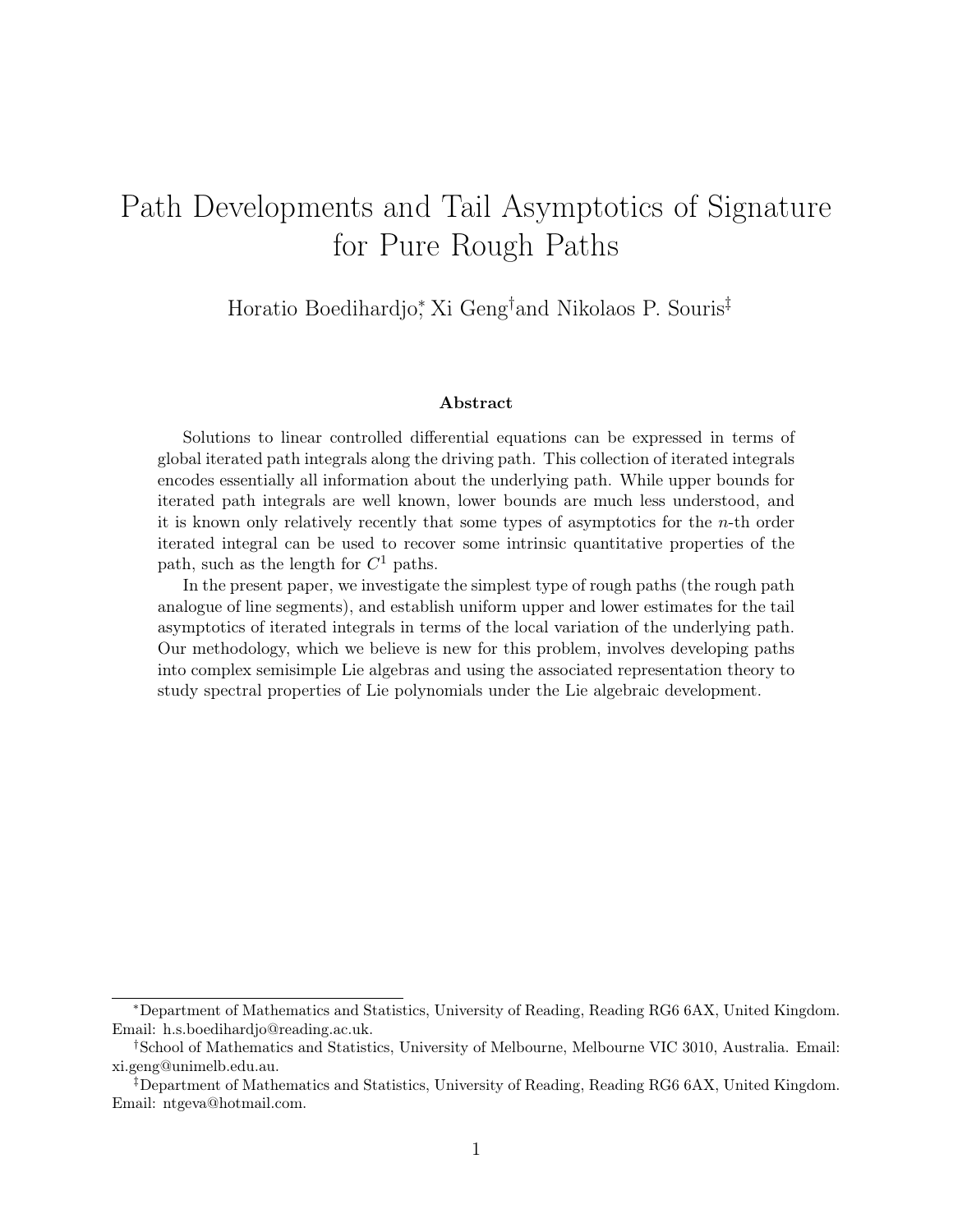# Contents

| $\mathbf{1}$                                                 | <b>Introduction</b><br>Notions from rough path theory and statement of the main result |       |                                                                                                                                                | $\overline{2}$ |
|--------------------------------------------------------------|----------------------------------------------------------------------------------------|-------|------------------------------------------------------------------------------------------------------------------------------------------------|----------------|
| $\overline{\mathbf{2}}$                                      |                                                                                        |       |                                                                                                                                                | 6              |
|                                                              | 2.1                                                                                    |       | The rough path structure $\ldots \ldots \ldots \ldots \ldots \ldots \ldots \ldots \ldots$                                                      | 6              |
|                                                              | 2.2                                                                                    |       | The signature of a rough path $\dots \dots \dots \dots \dots \dots \dots \dots \dots \dots$                                                    | 8              |
|                                                              | 2.3                                                                                    |       | Pure rough paths and formulation of the main result                                                                                            | 9              |
| Some special examples and heuristic calculations<br>$\bf{3}$ |                                                                                        |       |                                                                                                                                                | 11             |
| $\overline{\mathbf{4}}$                                      | Proof of the main theorem                                                              |       |                                                                                                                                                | 13             |
|                                                              | 4.1                                                                                    |       |                                                                                                                                                | 13             |
|                                                              | 4.2                                                                                    |       | The core of the matter: Lie algebraic developments and the lower estimate.                                                                     | 16             |
|                                                              |                                                                                        | 4.2.1 |                                                                                                                                                | 16             |
|                                                              |                                                                                        | 4.2.2 |                                                                                                                                                | 18             |
|                                                              |                                                                                        | 4.2.3 |                                                                                                                                                | 21             |
|                                                              |                                                                                        |       | I. Notions from the representation theory of complex semisimple Lie<br>II. An essential step: developing the highest degree Lie component into | 21             |
|                                                              |                                                                                        |       |                                                                                                                                                | 24             |
|                                                              |                                                                                        |       | III. A consistency lemma for certain symmetric polynomial systems.                                                                             | 27             |
|                                                              |                                                                                        |       | IV. Establishing the main lower estimate                                                                                                       | 30             |
|                                                              |                                                                                        | 4.2.4 |                                                                                                                                                | 36             |
|                                                              |                                                                                        |       |                                                                                                                                                | 36             |
|                                                              |                                                                                        |       | II. The degree $4 \text{ case} \dots \dots \dots \dots \dots \dots \dots \dots \dots \dots \dots$                                              | 37             |
| $\bf{5}$                                                     |                                                                                        |       | The Hilbert-Schmidt tensor norm: proof of Theorem 3.1                                                                                          | 40             |

## [A Some properties of pure rough paths](#page-42-0) 43

## <span id="page-1-0"></span>1 Introduction

Controlled differential equations of the form

<span id="page-1-1"></span>
$$
dY_t = \sum_{i=1}^{d} V_i(Y_t) dX_t^i
$$
\n(1.1)

where  $V_i: \mathbb{R}^N \to \mathbb{R}^N$ ,  $X: [0,T] \to \mathbb{R}^d$ ,  $Y: [0,T] \to \mathbb{R}^N$ , frequently appear in many interesting problems in stochastic analysis and applications to stochastic modelling (cf. [\[4\]](#page-43-0),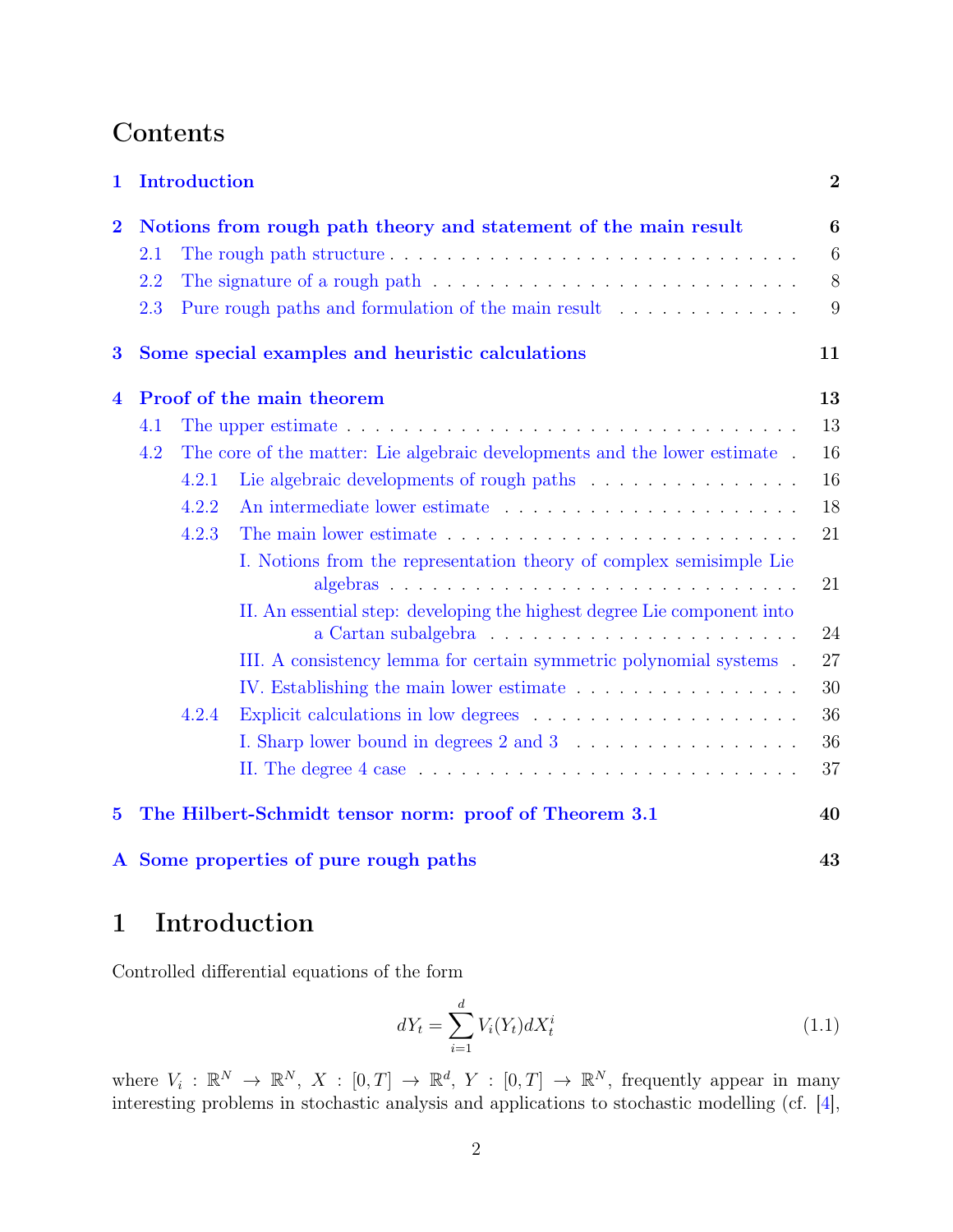[\[19\]](#page-44-0), [\[26\]](#page-44-1), [\[30\]](#page-44-2) and the references therein). The most well known and fundamental example is perhaps when  $X_t$  is a Brownian motion. The rough path theory initiated by Lyons [\[21\]](#page-44-3) and further developed by many authors (cf.  $[8]$ ,  $[13]$ ,  $[14]$ ), identifies a wide class of "rough" paths including Brownian motion for which the equation  $(1.1)$  is well defined. The theory is analytically consistent with the classical viewpoint, in the sense that it is a continuous extension of the Lebesgue-Stieltjes theory with respect to the rough path topology and reduces to the classical setting when the underlying paths have finite lengths. Rough path theory naturally motivates the study of analytic properties of solutions to [\(1.1\)](#page-1-1) driven by rough paths.

One particularly tractable class of examples is when the vector fields  $(V_i)_{1\leq i\leq d}$  are linear. In this case, the solution at time  $t = T$  can be represented explicitly as

$$
Y_T = \sum_{n=0}^{\infty} \sum_{i_1, \dots, i_n=1}^{d} V_{i_1} \cdots V_{i_n}(Y_0) \cdot \int_{0 < t_1 < \dots < t_n < T} dX_{t_1}^{i_1} \cdots dX_{t_n}^{i_n}.
$$

In particular,  $Y_T$  depends on the driving path X through the collection of iterated coordinate integrals

$$
S(X) \triangleq \left\{ \int_{0 < t_1 < \dots < t_n < T} dX_{t_1}^{i_1} \dots dX_{t_n}^{i_n} : n \geq 1, 1 \leq i_1, \dots, i_n \leq d \right\}.
$$

For algebraic reasons, it is useful to think of this collection as a single element of the infinite tensor algebra  $T((\mathbb{R}^d)) \triangleq \prod_{n=0}^{\infty} (\mathbb{R}^d)^{\otimes n}$ , more intrinsically as

$$
S(X) = 1 + \sum_{n=1}^{\infty} \int_{0 < t_1 < \dots < t_n < T} dX_{t_1} \otimes \dots \otimes dX_{t_n}.
$$

This tensor element  $S(X)$ , known as the *signature* of the path X, plays an essential role in rough path theory. The significance and usefulness of path signature is based on a fundamental theorem which asserts that every (weakly geometric) rough path is uniquely determined by its signature up to tree-like pieces (cf.  $\vert 15 \vert$  and  $\vert 2 \vert$ ). However, the proof of this uniqueness result is non-constructive and does not contain information about how one can reconstruct a rough path from its signature. The general reconstruction problem was studied by many authors (cf. [\[25\]](#page-44-6), [\[12\]](#page-43-4), [\[3\]](#page-43-5)).

On the other hand, combining with algebraic properties of signature, the uniqueness result ensures that essentially all information about the rough path is encoded in the *tail* of its signature, i.e. when looking at the component  $\int dX_{t_1} \otimes \cdots \otimes dX_{t_n}$  in the asymptotics as  $n \to \infty$ . An interesting question arises naturally as follows.

Question: Are there explicit and elegant formulae allowing us to recover intrinsic properties of the path from its signature tail asymptotics?

The study of this question begins by observing the following elementary estimate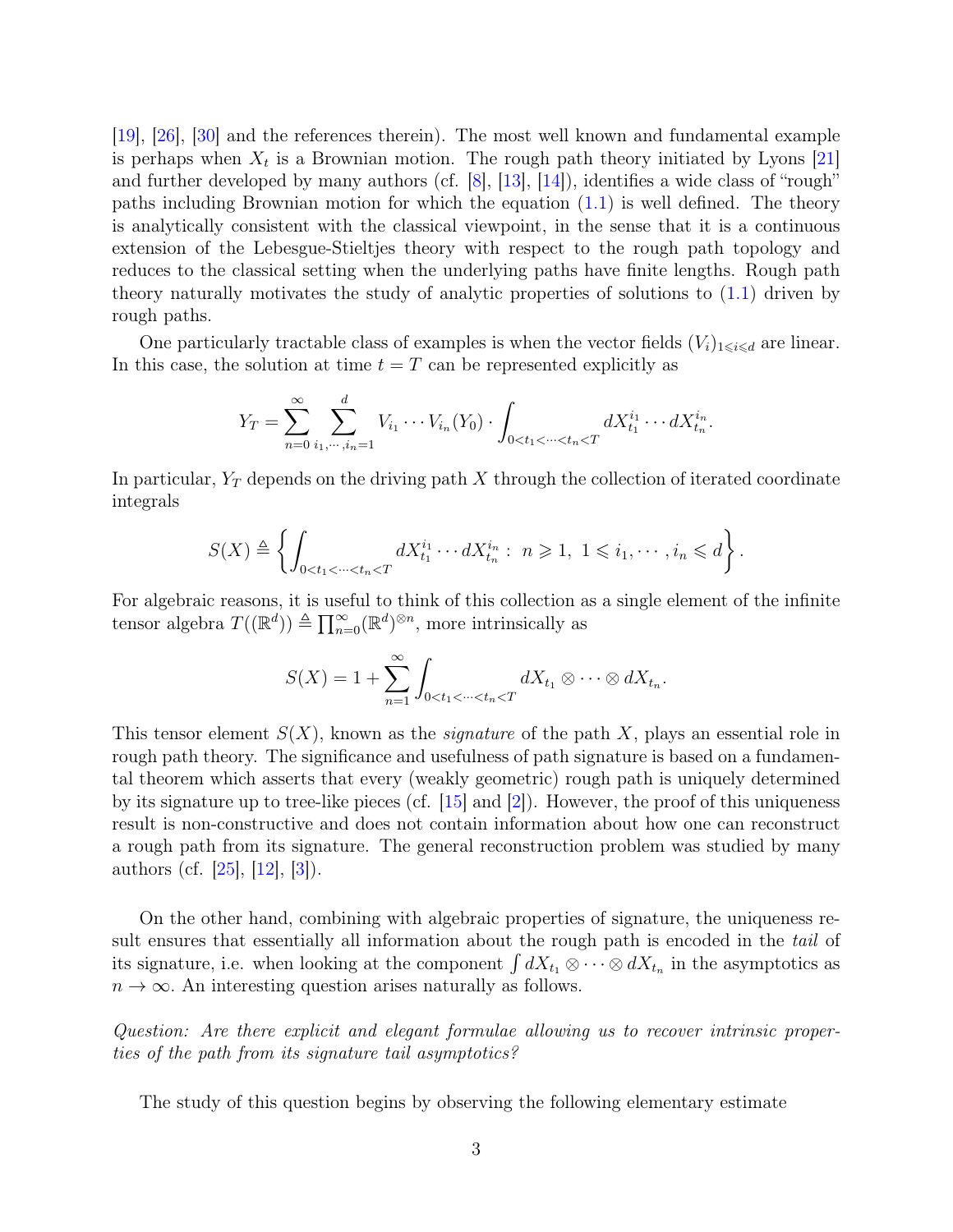<span id="page-3-1"></span>
$$
\left\| \int_{0 < t_1 < \dots < t_n < T} dX_{t_1} \otimes \dots \otimes dX_{t_n} \right\| \leq \frac{\|X\|_{1\text{-}\text{var}}^n}{n!} \tag{1.2}
$$

when the path  $X$  has finite length. A surprising and highly non-trivial fact is that this simple estimate becomes asymptotically sharp as  $n \to \infty$ , at least for the class of  $C^1$  paths. In a precise and elegant way, it was shown by Hambly-Lyons [\[15\]](#page-44-5), and subsequently by Lyons-Xu [\[24\]](#page-44-7) that the tail asymptotics of the normalized signature recovers the length of a  $C<sup>1</sup>$  path with unit speed parametrization:

<span id="page-3-0"></span>
$$
\lim_{n \to \infty} \left( n! \left\| \int_{0 < t_1 < \dots < t_n < T} dX_{t_1} \otimes \dots \otimes dX_{t_n} \right\| \right)^{\frac{1}{n}} = \|X\|_{1 \text{-var}}.\tag{1.3}
$$

It was conjectured by Chang-Lyons-Ni [\[5\]](#page-43-6) that the same formula should hold true for general paths with finite length, which remains an important and challenging open problem.

We are interested in the analogue of the formula [\(1.3\)](#page-3-0) in the rough path context. First of all, the rough path analogue of the factorial estimate [\(1.2\)](#page-3-1) becomes much deeper, and the following type of uniform upper estimate for rough paths with finite p-variation ( $p \geq 1$ ) was due to Lyons [\[21\]](#page-44-3) (cf. Theorem [2.5](#page-7-1) below):

$$
\left\| \int_{0 < t_1 < \dots < t_n < T} dX_{t_1} \otimes \dots \otimes dX_{t_n} \right\| \leqslant \frac{C_p \cdot ||\mathbf{X}||_{p\text{-}\mathrm{var}}^n}{(n/p)!}.
$$

If one believes that the above estimate is asymptotically sharp as  $n \to \infty$  for paths whose intrinsic roughness is  $p$ , we are naturally led to considering the quantity

<span id="page-3-2"></span>
$$
L_p(\mathbf{X}) \triangleq \limsup_{n \to \infty} \left( \left( \frac{n}{p} \right)! \left\| \int_{0 < t_1 < \dots < t_n < T} dX_{t_1} \otimes \dots \otimes dX_{t_n} \right\| \right)^{\frac{p}{n}} \tag{1.4}
$$

constructed from the tail of signature, and looking for its connection with intrinsic properties of the path **X**. The quantity  $L_p(\mathbf{X})$  certainly does not recover the usual p-variation, since  $L_p(\mathbf{X}) = 0$  for any bounded variation path if  $p > 1$  as a simple consequence of [\(1.2\)](#page-3-1), while the p-variation of a bounded variation path need not be zero . The first hint about the meaning of  $L_p(\mathbf{X})$  was provided by Boedihardjo and Geng |1|, in which the authors showed that, when **X** is a Brownian motion and  $p = 2$ , with probability one  $L_p(\mathbf{X})$  is a deterministic constant multiple of the quadratic variation of Brownian motion. To some extent, this is suggesting that,  $L_p(\mathbf{X})$  may be intimately related to certain notion of *local* p-variation defined in a similar way to the usual  $p$ -variation but along partitions with arbitrarily fine scales, which can also be interpreted as an additive notion of length in the rough path context.

The main goal of the present paper is to investigate this problem at a precise quantitative level for the class of rough paths that are natural extensions of classical line segments. These paths, known as *pure rough paths*, are of the form  $X_t = \exp(t)$   $(0 \le t \le 1)$  where l is a Lie polynomial of degree  $m \geq 1$ . If  $m = 1$ ,  $X_t$  becomes a classical line segment represented by the vector  $l \in V$ . In general,  $X_t$  carries an intrinsic roughness of m. This is also a natural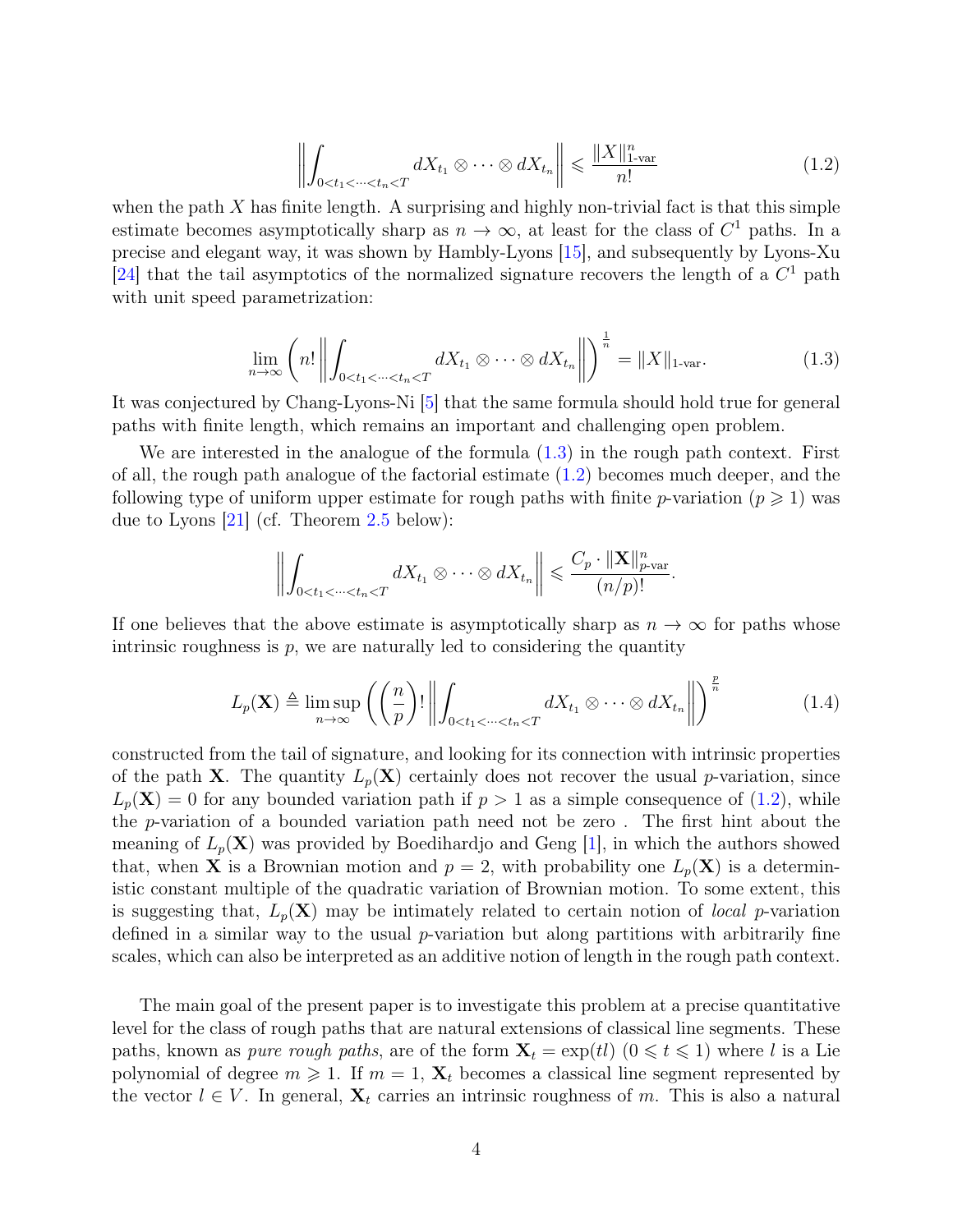class of rough paths in the sense that their signatures are given by the exponential of Lie polynomials (cf. Proposition [2.11](#page-9-0) below).

We are going to show that, for any pure rough path  $\mathbf{X}_t = \exp(t)$  over  $\mathbb{R}^d$  with roughness m, under the projective tensor norm, the signature tail asymptotics  $L_m(\mathbf{X})$  defined by [\(1.4\)](#page-3-2) with  $p = m$  is precisely related to the highest degree component  $l_m$  of the Lie polynomial l through the uniform estimate

<span id="page-4-1"></span>
$$
c(m,d) \cdot ||l_m|| \leqslant L_m(\mathbf{X}) \leqslant ||l_m||,\tag{1.5}
$$

where  $c(m, d) \in (0, 1]$  is a constant depending only on the roughness m and the dimension d which also admits an explicit lower estimate. The quantity  $||l_m||$  coincides with the local m-variation of **X** interpreted by Proposition [2.10](#page-9-1) below. When  $d = 2$  and  $m = 2, 3$ , we have  $c(m, d) = 1$  and therefore

<span id="page-4-0"></span>
$$
L_m(\mathbf{X}) = ||l_m||. \tag{1.6}
$$

The same conclusion also holds for some cases in degrees  $m = 4, 5$ . The precise formulation of our main result is given by Theorem [2.13](#page-9-2) below. On the other hand, if one works with the Hilbert-Schmidt tensor norm, there is also a class of pure rough paths for which  $c(m, d) = 1$ . We conjecture that the formula  $(1.6)$  is true for arbitrary pure rough paths. This can be viewed as the analogue of the formula [\(1.3\)](#page-3-0) in the pure rough path context.

Our proof of the upper estimate in [\(1.5\)](#page-4-1) has a combinatorial flavour that relies on Stirling's approximation and the multivariate neo-classical inequality proved by Friz-Riedel [\[10\]](#page-43-8). The core of our work, which lies in establishing a matching lower estimate, is a novel method based on the representation theory of complex semisimple Lie algebras. To be more precise, our starting point is a general representation of the tensor algebra that allows us to develop paths onto an automorphism group from Cartan's viewpoint. Specific choices of such representations were already used by Hambly-Lyons  $[15]$  and Lyons-Xu  $[24]$  for proving  $(1.3)$ for C <sup>1</sup> paths, and also by Chevyrev-Lyons [\[7\]](#page-43-9) and Lyons-Sidorova [\[23\]](#page-44-8) for studying other signature-related properties. Using such an arbitrary representation already allows us to establish a general intermediate lower bound of the signature tail asymptotics quantity in terms of eigenvalues of the Lie polynomial defining the pure rough path. The key ingredient in our approach, is to allow such representation factor through a complex semisimple Lie algebra g and develop the highest degree Lie component into a so-called Cartan subalgebra of g. It turns out that, under this semisimple picture, the associated representation theory for g enables us to study spectral properties of the highest degree Lie component in an effective and quantitative way, leading us to the main lower estimate. We explain the strategy and elaborate these points more precisely in Section [4.2](#page-15-0) as we develop the mathematical details.

It is also worthwhile to mention that, as an immediate application of our methodology, one can prove a separation of points property for path signatures. More specifically, if  $g_1$ and  $g_2$  are two distinct group-like elements as the signatures of two different rough paths over  $\mathbb{R}^d$ , then one can find a finite dimensional semisimple Lie algebra g and an embedding  $F: \mathbb{R}^d \to \mathfrak{g}$ , such that  $F(g_1) \neq F(g_2)$  where F also denotes the natural extension to the tensor algebra over  $\mathbb{R}^d$ . The precise formulation and proof of this fact is given in Corollary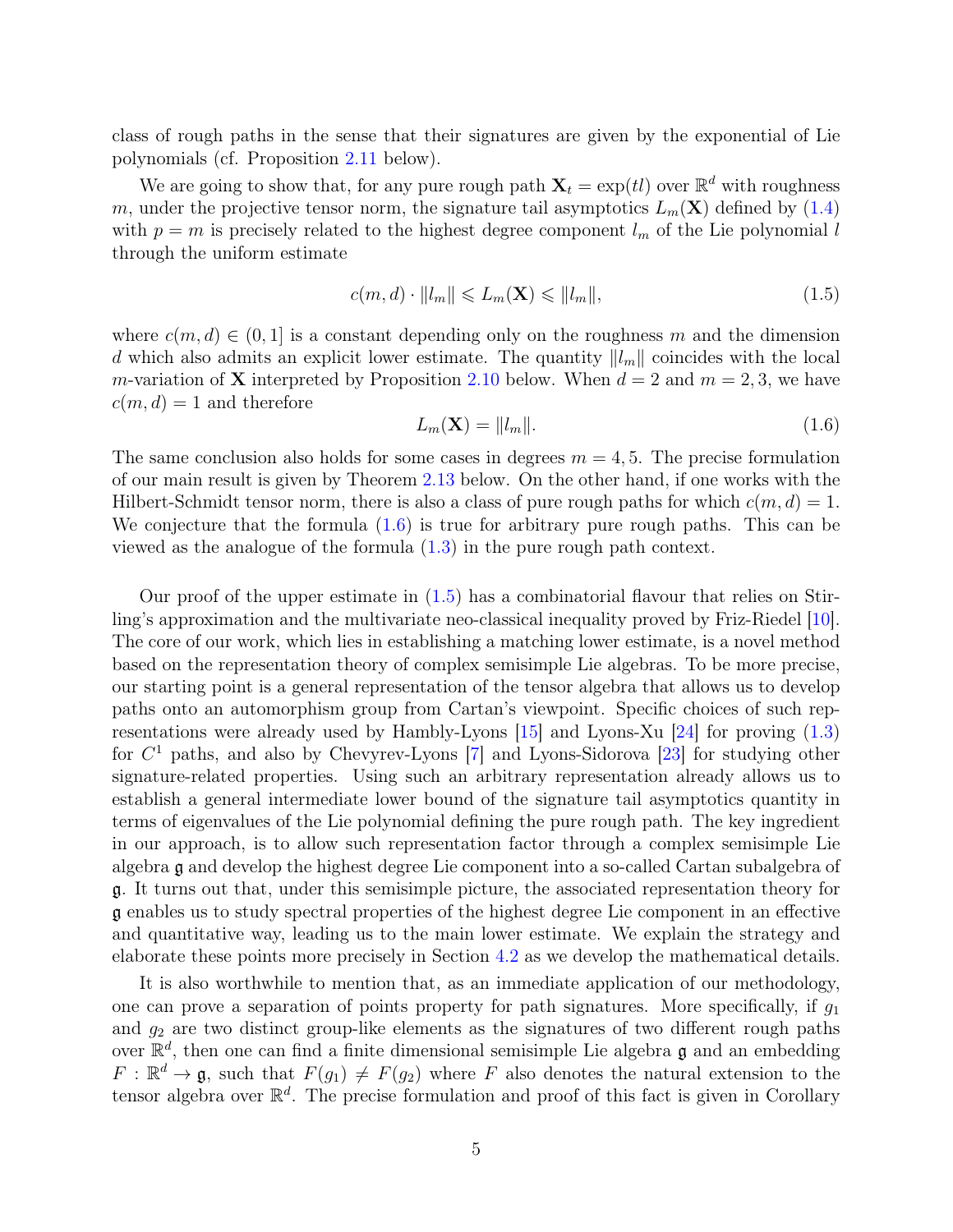[4.30](#page-33-0) below. Such a separation property was first obtained by Chevyrev-Lyons [\[7\]](#page-43-9) as an essential ingredient for proving their uniqueness result for the expected signature of stochastic processes.

Organization of the paper. In Section [2,](#page-5-0) we recall some basic notions from rough path theory and then formulate our main result in Theorem [2.13.](#page-9-2) In Section [3,](#page-10-0) we give some heuristics on the underlying problem by discussing some special examples. Another result that complements our main result is stated in Theorem [3.1.](#page-11-0) In Section [4,](#page-12-0) we develop the proof of our main result. Section [4.1](#page-12-1) is devoted to the upper estimate, and Section [4.2](#page-15-0) is devoted to the lower estimate in which we divide the proof into several intermediate steps and results. In Section [5,](#page-39-0) we give the proof of Theorem [3.1.](#page-11-0)

## <span id="page-5-0"></span>2 Notions from rough path theory and statement of the main result

In this section, we recall some basic ideas and notions from the rough path theory developed by Lyons [\[21\]](#page-44-3). We refer the reader to the monographs by Lyons-Qian [\[22\]](#page-44-9) and Friz-Victoir [\[11\]](#page-43-10) for a systematic introduction. After that, we formulate the main result of the present paper.

#### <span id="page-5-1"></span>2.1 The rough path structure

The fundamental insight of rough path theory is that, beyond certain level of regularity, the structure encoded in a given path living in some Banach space V becomes no longer sufficient for yielding an analytically consistent notion of integration and differential equations, and thus higher order structures (iterated path integrals) need to be specified along with the underlying path as a priori information. Mathematically, a rough path should be viewed as a generic path living inside some tensor group in which the state space  $V$  is embedded as the first order structure.

Let  $(V, \|\cdot\|)$  be a given fixed Banach space over  $\mathbb{F} = \mathbb{R}$  or  $\mathbb{C}$ .

**Definition 2.1.** A sequence  $\{\|\cdot\|_{V^{\otimes_a m}} : m \geq 1\}$  of norms on the algebraic tensor products  ${V^{\otimes_a m} : m \geq 1}$  are called *reasonable tensor algebra norms* if

(i)  $\|\cdot\|_V = \|\cdot\|;$  $\|f\|_{\mathcal{K}}\otimes \eta\|_{V^{\otimes a(m+n)}} \leqslant \|\xi\|_{V^{\otimes am}} \cdot \|\eta\|_{V^{\otimes an}} \text{ for } \xi \in V^{\otimes am} \text{ and } \eta \in V^{\otimes an};$ (iii)  $\|\phi\otimes\psi\|\leqslant \|\phi\|\cdot\|\psi\|$  for  $\phi\in (V^{\otimes_a m})^*$  and  $\psi\in (V^{\otimes_a n})^*$  where the norms are the induced dual norms; (iv)  $||P^{\sigma}(\xi)||_{V^{\otimes} a^m} = ||\xi||_{V^{\otimes} a^m}$  for  $\xi \in V^{\otimes} a^m$  and  $\sigma$  being a permutation of order m, where  $P^{\sigma}$ is the permutation operator induced by  $\sigma$  on *m*-tensors.

It is known that the inequalities in (ii) and (iii) automatically become equalities (cf. [\[9\]](#page-43-11)). The completion of  $V^{\otimes_a m}$  under  $\|\cdot\|_{V^{\otimes_a m}}$  is denoted as  $(V^{\otimes m}, \|\cdot\|_{V^{\otimes m}})$ .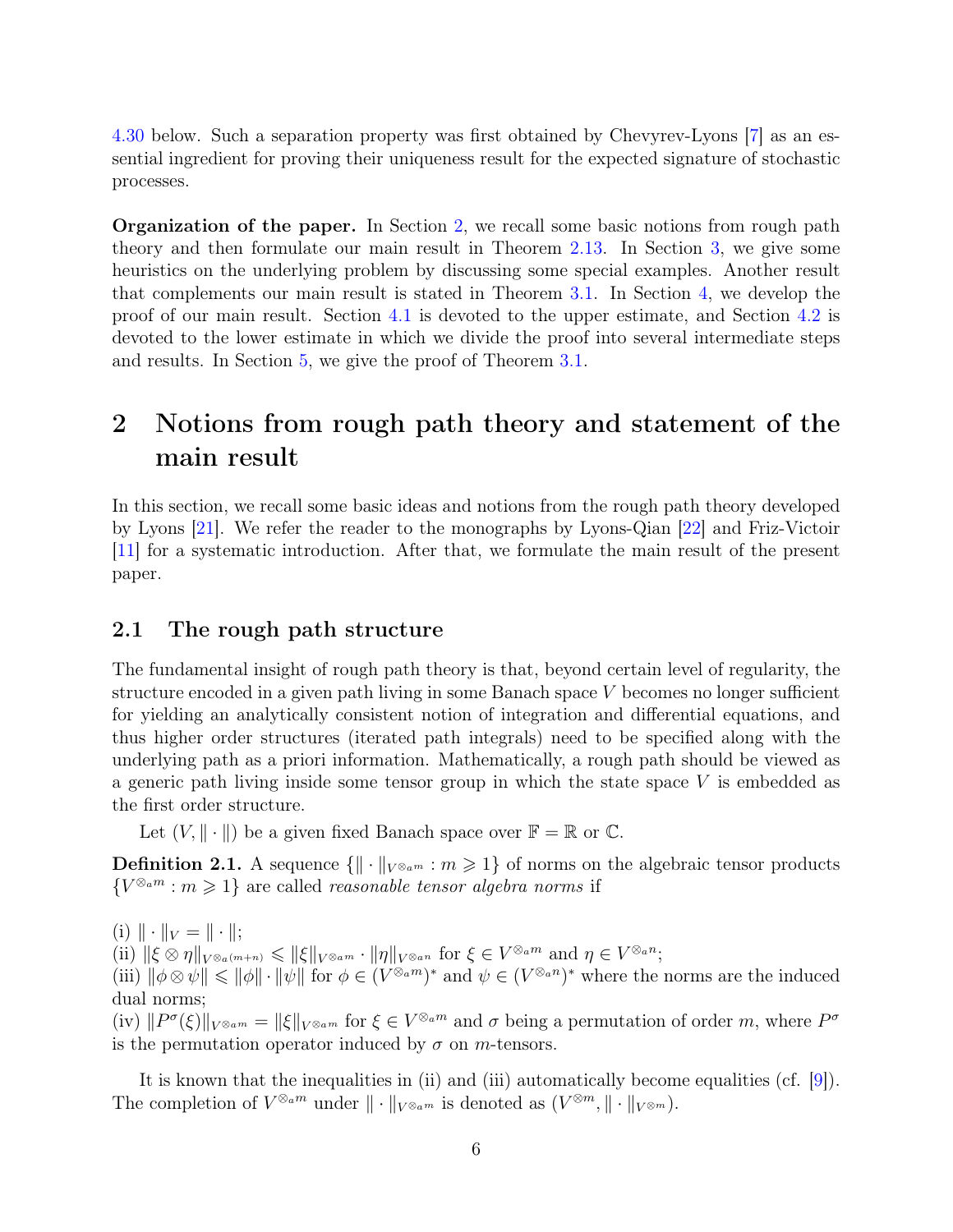Examples of reasonable tensor algebra norms include the projective tensor norm, the injective tensor norm, and the Hilbert-Schmidt tensor norm if  $V$  is a Hilbert space. Since the projective tensor norm is mostly relevant to us, we recall its definition here. Given  $\xi \in V^{\otimes_a m}$ , the projective tensor norm of  $\xi$  is defined by

$$
\|\xi\|_{\text{proj}} \triangleq \inf \left\{ \sum_{i=1}^r \|v_1^i\| \cdots \|v_m^i\| : \xi = \sum_{i=1}^r v_1^i \otimes \cdots \otimes v_m^i \text{ with } r \geqslant 1, v_j^i \in V \right\}.
$$

Given a fixed norm on  $V$ , the associated projective tensor norm is the largest among all reasonable tensor algebra norms. It admits the following dual characterization (cf. [\[28\]](#page-44-10)):

<span id="page-6-1"></span> $\|\xi\|_{\text{proj}} = \sup \{|B(\xi)| : B \in \mathcal{L}(V \times \cdots \times V; \mathbb{R}), \|B\| \leq 1\}.$  (2.1)

When  $V = \mathbb{R}^d$  is equipped with the  $l^1$ -norm with respect to the standard basis, the associated projective tensor norm on  $V^{\otimes m}$  coincides with the  $l^1$ -norm with respect to the canonical tensor basis.

From now on, we assume that a sequence of reasonable tensor algebra norms are given and fixed. We often omit the subscript when the norms are clear from the context.

Let  $T((V))$  be the *infinite tensor algebra* consisting of tensor series  $\xi = (\xi_0, \xi_1, \xi_2, \dots)$ with  $\xi_n \in V^{\otimes n}$  for each  $n (V^{\otimes 0} \triangleq \mathbb{F})$ . Given  $n \geq 1$ , let  $T^{(n)}(V) \triangleq \bigoplus_{k=0}^{n} V^{\otimes k}$  be the *truncated* tensor algebra of degree n. There are natural notions of exponential and logarithm over these tensor algebras defined by using the standard Taylor expansion formula with respect to the tensor product. For instance, the exponential function over  $T((V))$  is given by

$$
\exp(\xi) \triangleq \sum_{n=0}^{\infty} \frac{1}{n!} \xi^{\otimes n}, \quad \xi \in T((V)),
$$

while over  $T^{(n)}(V)$  it is defined by the same formula but truncated up to degree n.

<span id="page-6-0"></span>**Definition 2.2.** A *multiplicative functional* of degree n is a continuous functional

$$
\mathbf{X} = (1, X^1, \cdots, X^n) : \Delta_T \triangleq \{(s, t) : 0 \leq s \leq t \leq T\} \to T^{(n)}(V)
$$

such that  $\mathbf{X}_{s,u} = \mathbf{X}_{s,t} \otimes \mathbf{X}_{t,u}$  for all  $s \leq t \leq u$ . Given a real number  $p \geq 1$ ,  $\mathbf{X}$  is said to have finite total p-variation if

$$
\|\mathbf{X}\|_{p\text{-var}} \triangleq \sum_{k=1}^{n} \sup_{\mathcal{P}} \left( \sum_{t_i \in \mathcal{P}} \|X_{t_{i-1}, t_i}^k\|_{\mathcal{F}}^{\frac{p}{p}} \right)^{\frac{k}{p}} < \infty,
$$
\n(2.2)

where the supremum is taken over all finite partitions of  $[0, T]$ . A rough path with roughness p (or simply a p-rough path) is a multiplicative functional of degree  $|p|$  which has finite total p-variation, where  $|p|$  denotes the largest integer not exceeding p.

Remark 2.3. Due to multiplicativity, a rough path  $\mathbf{X}_{s,t}$  can be equivalently regarded as an actual path  $\mathbf{X}_t \triangleq \mathbf{X}_{0,t}$  and vice versa by  $\mathbf{X}_{s,t} \triangleq \mathbf{X}_{s}^{-1} \otimes \mathbf{X}_{t}$ . We do not distinguish these two viewpoints.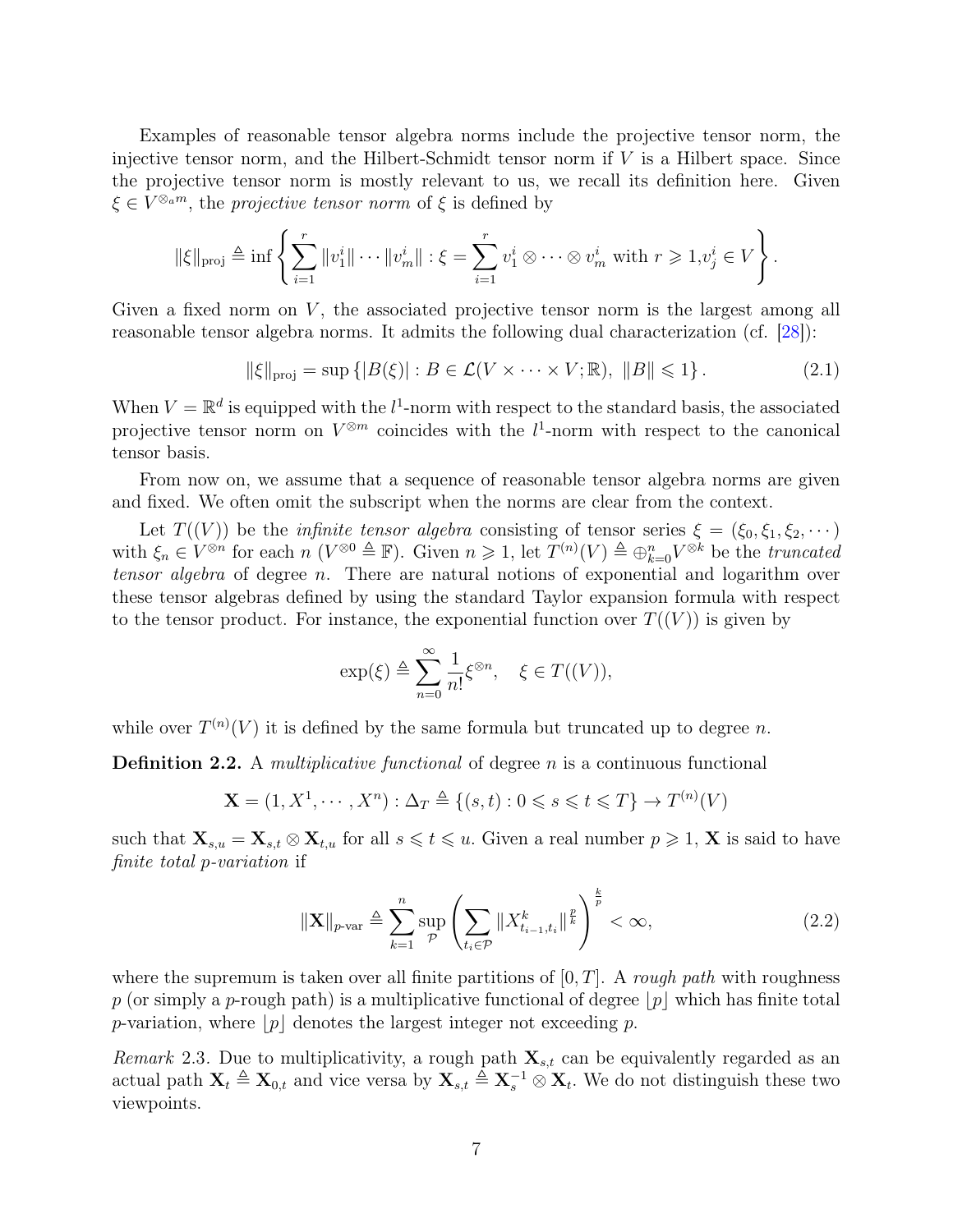The notion of rough paths is mostly useful when a crucial Lie algebraic property is satisfied. Recall that there is a natural Lie structure on the tensor algebra given by  $[\xi, \eta] \triangleq$  $\xi \otimes \eta - \eta \otimes \xi$ . The space of *homogeneous Lie polynomials* of degree *n*, denoted as  $\mathcal{L}_n(V)$ , is the norm completion of the algebraic space  $\mathcal{L}_n^a(V)$  defined inductively by  $\mathcal{L}_1^a(V) \triangleq V$  and  $\mathcal{L}_{n+1}^{a}(V) \triangleq [V, \mathcal{L}_{n}^{a}(V)]$ . Define the space of Lie polynomials of degree n by

$$
\mathcal{L}^{(n)}(V) \triangleq \bigoplus_{k=1}^{n} \mathcal{L}_k(V).
$$

This is also called the *free nilpotent Lie algebra* of degree n. Correspondingly, the *free* nilpotent Lie group of degree n is defined by

$$
G^{(n)}(V) \triangleq \exp(\mathcal{L}^{(n)}(V)).
$$

They are both canonically embedded inside  $T^{(n)}(V)$ .

**Definition 2.4.** A *p*-rough path is said to be *weakly geometric* if it takes values in the group  $G^{(\lfloor p\rfloor)}(V).$ 

Weakly geometric rough paths cover a wide range of interesting examples, for instance bounded variation paths  $(p = 1)$ , Brownian motion and continuous semimartingales (2 <  $p < 3$ , wide classes of Gaussian processes and Markov processes  $(p > 3)$  etc. This is the appropriate class of paths which the rough path theory of integration and differential equations is based on.

#### <span id="page-7-0"></span>2.2 The signature of a rough path

An important aspect of rough path theory is the characterization of rough paths in terms of the so-called path signature, which is a generalized notion of iterated path integrals. Its definition is based on the following basic property of rough paths proved by Lyons [\[21\]](#page-44-3).

<span id="page-7-1"></span>**Theorem 2.5** (Lyons' Extension Theorem). Let  $X = (X_{s,t})_{0 \leq s \leq t \leq T}$  be a p-rough path. Then there exists a unique extension of **X** to a multiplicative functional  $\mathbb{X} : \Delta_T \to T((V))$ :

$$
(s,t) \mapsto \mathbb{X}_{s,t} = (1, X_{s,t}^1, \cdots, X_{s,t}^{[p]}, \cdots, X_{s,t}^n, \cdots),
$$

whose restriction to  $T^{(n)}(V)$  has finite total p-variation for all  $n \geqslant |p| + 1$ . Moreover, there exist a universal constant  $\beta_p$  depending only on p and a non-negative function  $\omega_{\mathbf{X}}(s,t)$  related to the p-variation of  $X$ , such that

<span id="page-7-2"></span>
$$
||X_{s,t}^n|| \le \frac{\omega_{\mathbf{X}}(s,t)^{n/p}}{\beta_p(n/p)!}, \quad \text{for all } n \ge 1 \text{ and } (s,t) \in \Delta_T,
$$
 (2.3)

where the factorial  $(n/p)!$  is defined by using the Gamma function.

**Definition 2.6.** The tensor series  $X_{0,T} \in T((V))$  is called the *signature* of **X**. It is usually denoted as  $S(\mathbf{X})$ .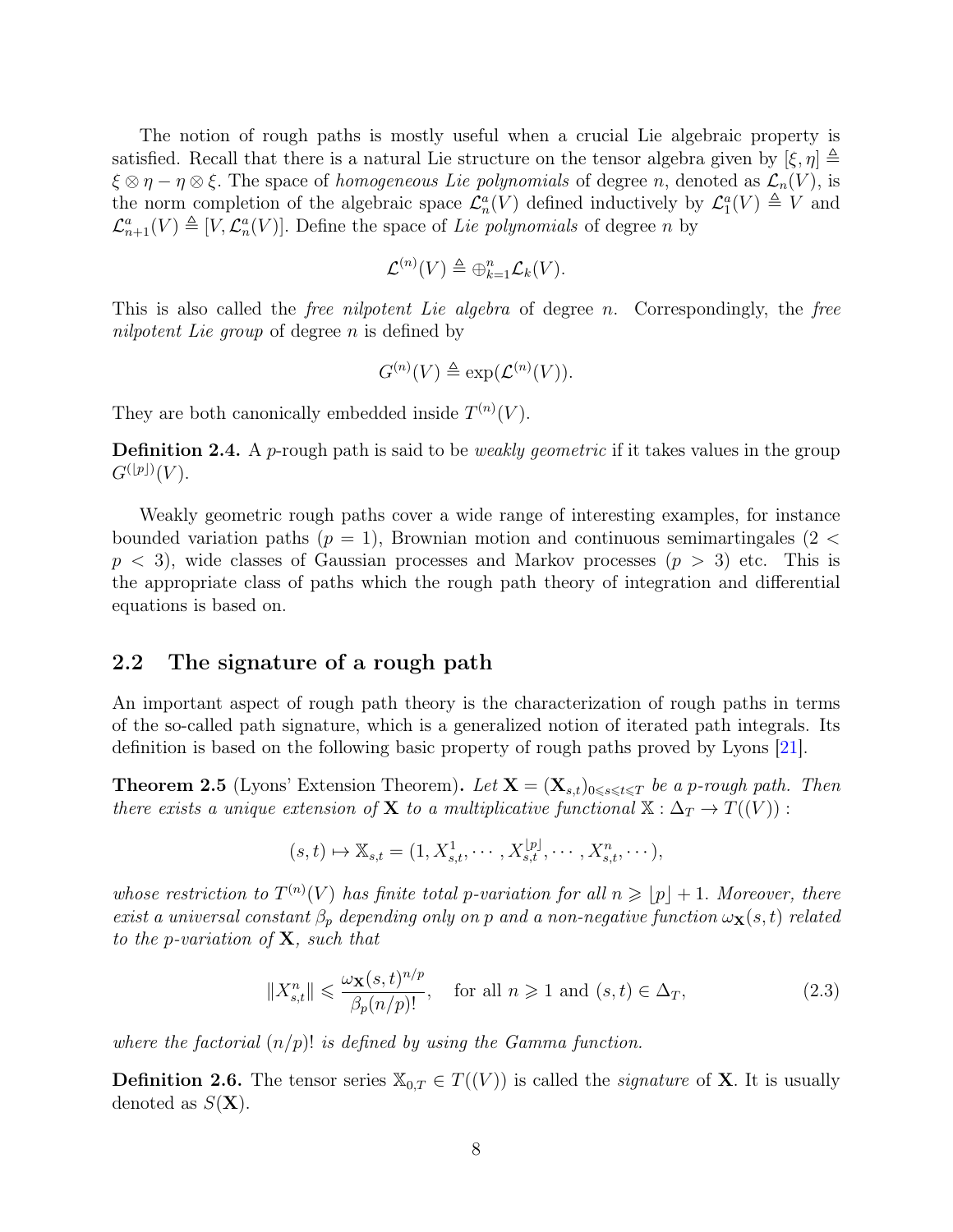**Example 2.7.** If  $(X_t)_{0\leq t\leq T}$  is a bounded variation path, then its signature is precisely the sequence of iterated path integrals

$$
\left(1, X_T - X_0, \int_{0 < s < t < T} dX_s \otimes dX_t, \cdots \right) \in T((V))
$$

defined in the sense of Lebesgue-Stieltjes. In this case, the factorial estimate [\(2.3\)](#page-7-2) reduces to the elementary estimate [\(1.2\)](#page-3-1). If  $(B_t)_{0\leq t\leq T}$  is a multidimensional Brownian motion, then its (pathwise) signature coincides with the sequence of iterated stochastic integrals defined in the sense of Stratonovich.

It is a fundamental result (cf. [\[15\]](#page-44-5) and [\[2\]](#page-43-3)) that every weakly geometric rough path over a real Banach space is uniquely determined by its signature up to tree-like pieces. In addition, it is a consequence of the weakly geometric property that any given component of signature can be embedded into arbitrary higher degree components by raising tensor powers (cf. [\[5\]](#page-43-6)). Therefore, the tail of signature (in the asymptotics as degree tends to infinity) encodes essentially all information about the underlying path.

In view of the factorial estimate  $(2.3)$ , a natural quantity one can construct from the tail of signature is the normalized component  $((n/p)! \|X_{0,T}^n\|)^{p/n}$  as  $n \to \infty$ . Since signature components can vanish infinitely often, we are led to considering the functional

<span id="page-8-1"></span>
$$
L_p(\mathbf{X}) \triangleq \limsup_{n \to \infty} \left( \left( \frac{n}{p} \right)! \left\| X_{0,T}^n \right\| \right)^{\frac{p}{n}}.
$$
 (2.4)

Our goal is to investigate at a quantitative level how the tail asymptotics quantity  $L_p(\mathbf{X})$ is related to certain notion of local p-variation of  $X$  for a natural class of rough paths known as pure rough paths. These are straight forward analogues of line segments in the rough path context, and it is also the class of rough paths whose signature is given by the exponential of a Lie polynomial. They form the first non-trivial class of rough paths for the underlying problem.

#### <span id="page-8-0"></span>2.3 Pure rough paths and formulation of the main result

Now we give the precise definition of the aforementioned class of rough paths that we will be working wtih. Let  $m \geq 1$  be a given integer.

Definition 2.8. A pure m-rough path is a weakly geometric rough path of the form

$$
\mathbf{X}_t = \exp(t) \in G^{(m)}(V), \quad 0 \leq t \leq 1,
$$

where  $l \in \mathcal{L}^{(m)}(V)$  is a Lie polynomial of degree m.

**Example 2.9.** When  $m = 1$ , a pure 1-rough path is simply a line segment in V.

We list a few basic properties of pure rough paths that are relevant to us and leave the proofs in the appendix so as not to distract the reader from the main picture.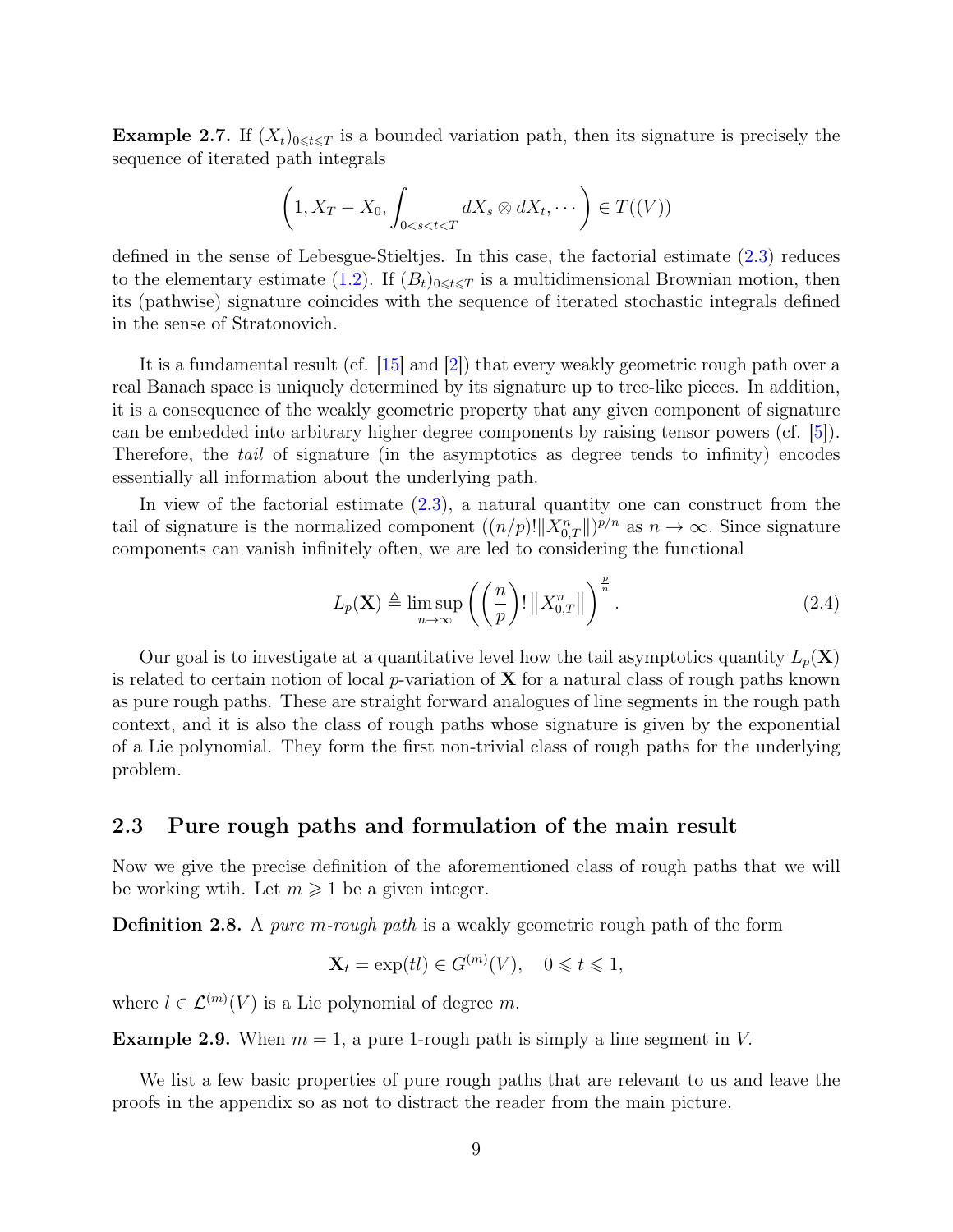<span id="page-9-1"></span>**Proposition 2.10.** A pure m-rough path  $X_t = exp(t)$  is a rough path with roughness m in the sense of Definition [2.2.](#page-6-0) In addition, the local m-variation of  $X$  coincides with the norm of the highest degree component of l, in the sense that

$$
\lim_{n \to \infty} \sum_{k=1}^{m} \left( \sum_{t_i \in \mathcal{P}_n} \|X_{t_{i-1}, t_i}^k\|^{\frac{m}{k}} \right)^{\frac{k}{m}} = \|\pi_m(l)\|
$$

for any sequence of finite partitions  $P_n$  over [0,1] whose mesh size tends to zero, where  $\pi_m: T^{(m)}(V) \to V^{\otimes m}$  is the canonical projection.

<span id="page-9-0"></span>**Proposition 2.11.** Let  $X_t = \exp(t)$  be a pure m-rough path. Then its signature is equal to  $\exp(l)$  where the exponential is now taken over the infinite tensor algebra  $T((V))$ . In addition, up to tree-like equivalence this is the only weakly geometric rough path whose signature is  $\exp(l)$ .

In the case of pure rough paths, we believe that the relationship between the signature tail asymptotics and the local m-variation is as simple and neat as stated in the following conjectural formula.

<span id="page-9-3"></span>**Conjecture 2.12.** For every pure m-rough path  $X_t = \exp(tI) \in G^{(m)}(V)$ , the tail asymptotics quantity  $L_m(\mathbf{X})$  of signature equals the local m-variation of **X**. In view of Proposition [2.10,](#page-9-1) that is  $L_m(\mathbf{X}) = ||\pi_m(l)||$ .

As a first major step towards understanding this problem, our main result can be summarized as a uniform upper and lower estimate of  $L_m(\mathbf{X})$  in terms of  $\|\pi_m(l)\|$  for pure m-rough paths.

<span id="page-9-2"></span>Theorem 2.13. Let V be a finite dimensional Banach space, and let every tensor product  $V^{\otimes n}$  be equipped with the associated projective tensor norm. Then for each  $m \geq 1$ , there exists a constant  $c(m, d) \in (0, 1]$  depending only on m and  $d \triangleq \dim V$ , such that

$$
c(m,d)\|\pi_m(l)\| \leqslant L_m(\mathbf{X}) \leqslant \|\pi_m(l)\|
$$

for all pure m-rough paths  $\mathbf{X}_t = \exp(t) \in G^{(m)}(V)$ . The factor  $c(m, d)$  admits an explicit lower estimate

$$
c(m,d) \geq \Lambda_d^{-m} \cdot 2^{-(\nu_{m,d}!)^{\gamma \nu_{m,d}}}
$$

,

where  $\Lambda_d$  is a constant depending only on d,  $\nu_{m,d} \triangleq \dim \mathcal{L}_m(V)$ , and  $\gamma > 1$  is a universal constant.

In addition, if  $V = \mathbb{R}^2$  is equipped with the  $l^1$ -norm with respect to the canonical basis, then for degrees  $m = 2, 3$ , we further have  $c(m, d) = 1$ , showing that Conjecture [2.12](#page-9-3) holds for these cases. The same conclusion holds for some cases in degrees  $m = 4, 5$  specified in Section [4.2.4,](#page-35-0) Part II.

*Remark* 2.14. When  $m = 1$ , Conjecture [2.12](#page-9-3) boils down to the bounded variation formula [\(1.3\)](#page-3-0) which holds trivially in this case since the underlying path is now a classical line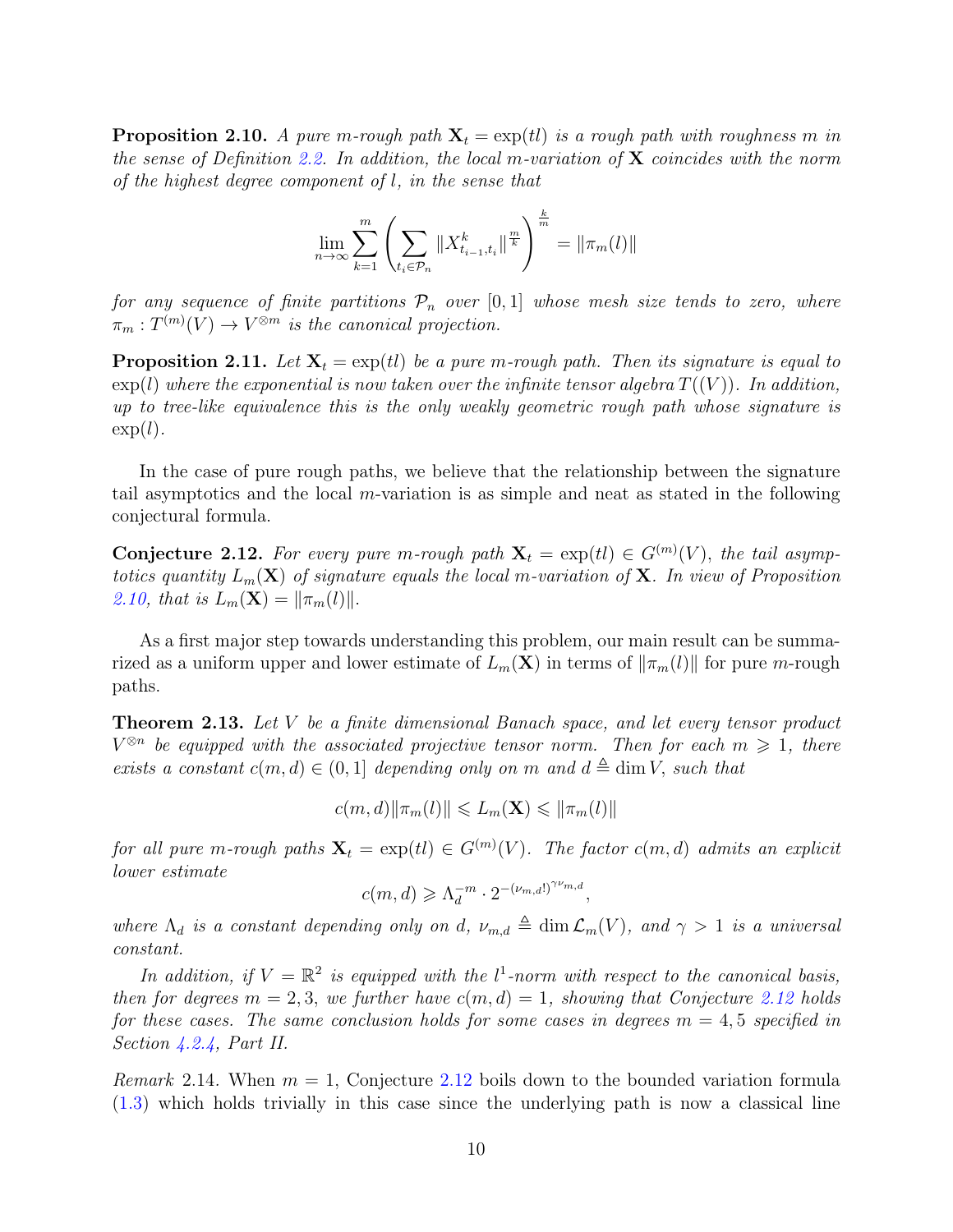segment. Apart from the low degree cases stated in Theorem [2.13,](#page-9-2) the conjecture also holds true for the following two classes of pure rough paths with arbitrary roughness: homogeneous (cf. Section [3](#page-10-0) below) and inhomogeneous with two components satisfying certain parity condition (cf. Theorem [3.1](#page-11-0) below under the Hilbert-Schmidt tensor norm).

Although the main problem and result are motivated from rough path theory, we also give a parallel algebraic formulation which might raise potential interests from other fields.

**Conjecture [2.12'](#page-9-3).** Let  $(V, \|\cdot\|)$  be a finite dimensional Banach space, and let the tensor products be equipped with some given reasonable tensor algebra norms. Then for any Lie polynomial l, the following asymptotics formula holds true:

$$
\limsup_{n \to \infty} \left( \left( \frac{n}{m} \right)! \|\pi_n(\exp(l))\| \right)^{\frac{m}{n}} = \|\pi_m(l)\|,
$$

where m is the degree of the Lie polynomial l.

**Theorem [2.13'](#page-9-2).** Let  $(V, \|\cdot\|)$  be a d dimensional Banach space, and let the tensor products be equipped with the associated projective tensor norm. Then for each  $m \geq 1$ , there exists a constant  $c(m, d) \in (0, 1]$  depending only on m and d, such that for any Lie polynomial l of degree m, the following estimate holds true:

$$
c(m,d)\|\pi_m(l)\| \leqslant \limsup_{n\to\infty}\left(\left(\frac{n}{m}\right)! \|\pi_n(\exp(l))\|_{V^{\otimes n}}\right)^{\frac{m}{n}} \leqslant \|\pi_m(l)\|.
$$

The factor  $c(m, d)$  admits an explicit lower estimate, and for some low degree cases we further have  $c(m, d) = 1$  giving the sharp result, precisely as stated in Theorem [2.13.](#page-9-2)

### <span id="page-10-0"></span>3 Some special examples and heuristic calculations

Before developing the proof of Theorem [2.13,](#page-9-2) we examine a few special examples in order to get a better sense of the problem.

In the first place, the problem is trivial when (and only when)  $X_t$  is defined by a homogeneous polynomial. More precisely, if  $X_t = \exp(t)$  with  $l \in V^{\otimes m}$ , it is immediate that

$$
X^{n} = \pi_{n}(\exp(l)) = \sum_{k=0}^{\infty} \frac{1}{k!} \pi_{n}(l^{\otimes k}) = \begin{cases} \frac{1}{(n/m)!} l^{\otimes (n/m)}, & m \mid n, \\ 0, & m \nmid n. \end{cases}
$$

Therefore,

<span id="page-10-1"></span>
$$
L_m(\mathbf{X}) = \lim_{k \to \infty} (k! \|X^{km}\|)^{\frac{1}{k}} = \lim_{k \to \infty} \left( \|l^{\otimes k}\|^{\frac{1}{k}} \right) = \|l\|,\tag{3.1}
$$

and Conjecture [2.12](#page-9-3) holds trivially for  $\mathbf{X}_t$ .

A less trivial example is  $l = e_1 + [e_1, e_2]$ , in which we have

$$
X^{2n} = \pi_{2n}(\exp(l)) = \sum_{k=n}^{2n} \frac{1}{k!} \pi_{2n} ((e_1 + [e_1, e_2])^{\otimes k}).
$$
\n(3.2)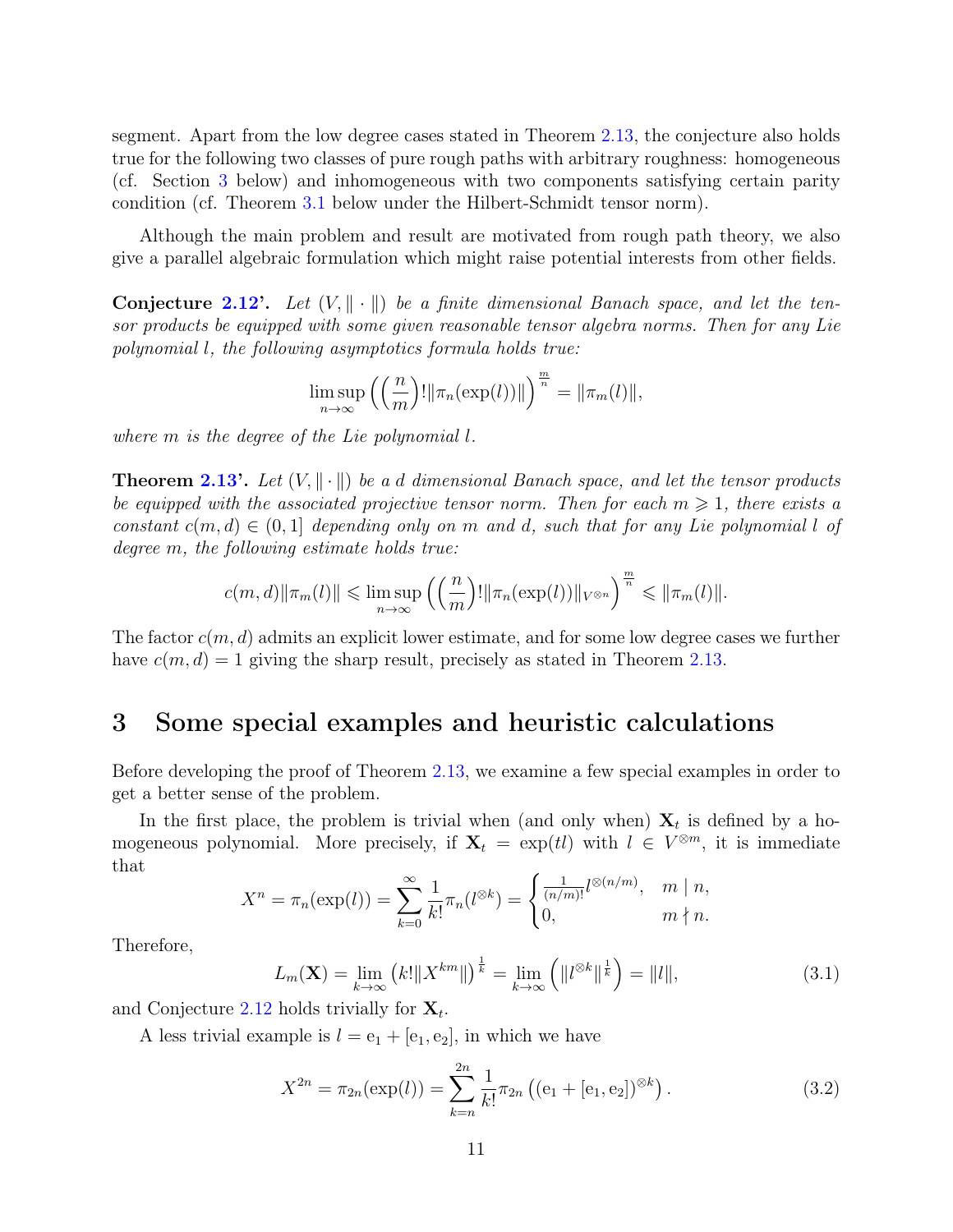A rather special observation in this example is that, the expansion of  $\pi_{2n}((e_1 + [e_1, e_2])^{\otimes k})$ is supported on disjoint sets of words for different  $k$ 's. Suppose we work with the projective tensor norm induced from the standard  $l^1$ -norm on  $\mathbb{R}^2$ . It then follows that

$$
||X^{2n}|| = \sum_{k=n}^{2n} \frac{1}{k!} ||\pi_{2n} ((e_1 + [e_1, e_2])^{\otimes k})|| \geqslant \frac{2^n}{n!}.
$$

In particular,

$$
L_2(\mathbf{X}) \geq \limsup_{n \to \infty} (n! ||X^{2n}||)^{\frac{1}{n}} = 2 = ||\pi_2(l)||.
$$

Combining with the general upper bound to be established in Theorem [4.1](#page-12-2) below, we see that Conjecture [2.12](#page-9-3) holds for  $\mathbf{X}_t$ .

However, it becomes much less clear how similar calculations can be done even for the next simple candidate  $l = e_1 + e_2 + |e_1, e_2|$ . Brute force calculation does not give us much insight to proceed further. The main challenge of the problem lies in understanding the complicated interactions (possibly cancellations) among different degree components of l when looking at the signature expansion at arbitrarily high degrees.

On the other hand, some extra mileage can still be achieved if we work with the Hilbert-Schmidt tensor norm. Recall that the *Hilbert-Schmidt tensor norm* over the tensor product of two Hilbert spaces  $H_1, H_2$  is induced by

$$
\langle v_1 \otimes w_1, v_2 \otimes w_2 \rangle_{H_1 \otimes H_2} \triangleq \langle v_1, v_2 \rangle_{H_1} \cdot \langle w_1, w_2 \rangle_{H_2}, \quad v_1, v_2 \in H_1, w_1, w_2 \in H_2.
$$

In this context, we can prove the following result. We postpone the proof to Section [5,](#page-39-0) in which the strategy, based on orthogonality properties in free Lie algebras, is very different from the main approach of proving Theorem [2.13.](#page-9-2)

<span id="page-11-0"></span>**Theorem 3.1.** Let V be a finite dimensional Hilbert space, and let the tensor products be equipped with the induced Hilbert-Schmidt tensor norm. Suppose that  $\mathbf{X}_t = \exp(t(l_a + l_b)),$ where  $l_a$ ,  $l_b$  are homogeneous Lie polynomials of degrees a, b respectively for  $a < b$ . If  $(b-a)/\text{gcd}(a, b)$  is an odd integer where "gcd" denotes the greatest common divisor, then Conjecture [2.12](#page-9-3) holds for  $\mathbf{X}_t$ .

As an example, we immediately see that Conjecture [2.12](#page-9-3) holds for  $l = e_1 + e_2 + [e_1, e_2]$  under the Hilbert-Schmidt tensor norm. However, the argument breaks down if  $(b-a)/\text{gcd}(a, b)$ is an even number, or if  $l$  has more than two homogeneous components.

The above special examples seem to suggest that, the key to getting the lower bound is the concentration of the degree km signature expansion around the term  $\pi_m(l)^{\otimes k}/k!$  as  $k \to \infty$ . However, the picture can be much subtler in general. Some heuristic estimates on magnitudes suggest that the signature expansion at degree  $km$  is concentrated at a number of terms near  $\pi_m(l)^{\otimes k}/k!$ , each possibly having comparable magnitudes. As  $k \to \infty$ , the total number of these terms seem to be of order  $o(k)$ , and there can be delicate cancellations among them which are hard to analyze.

One contribution of the present paper is to develop a general strategy which on the one hand allows us to overcome the above difficulties to some extent and on the other hand is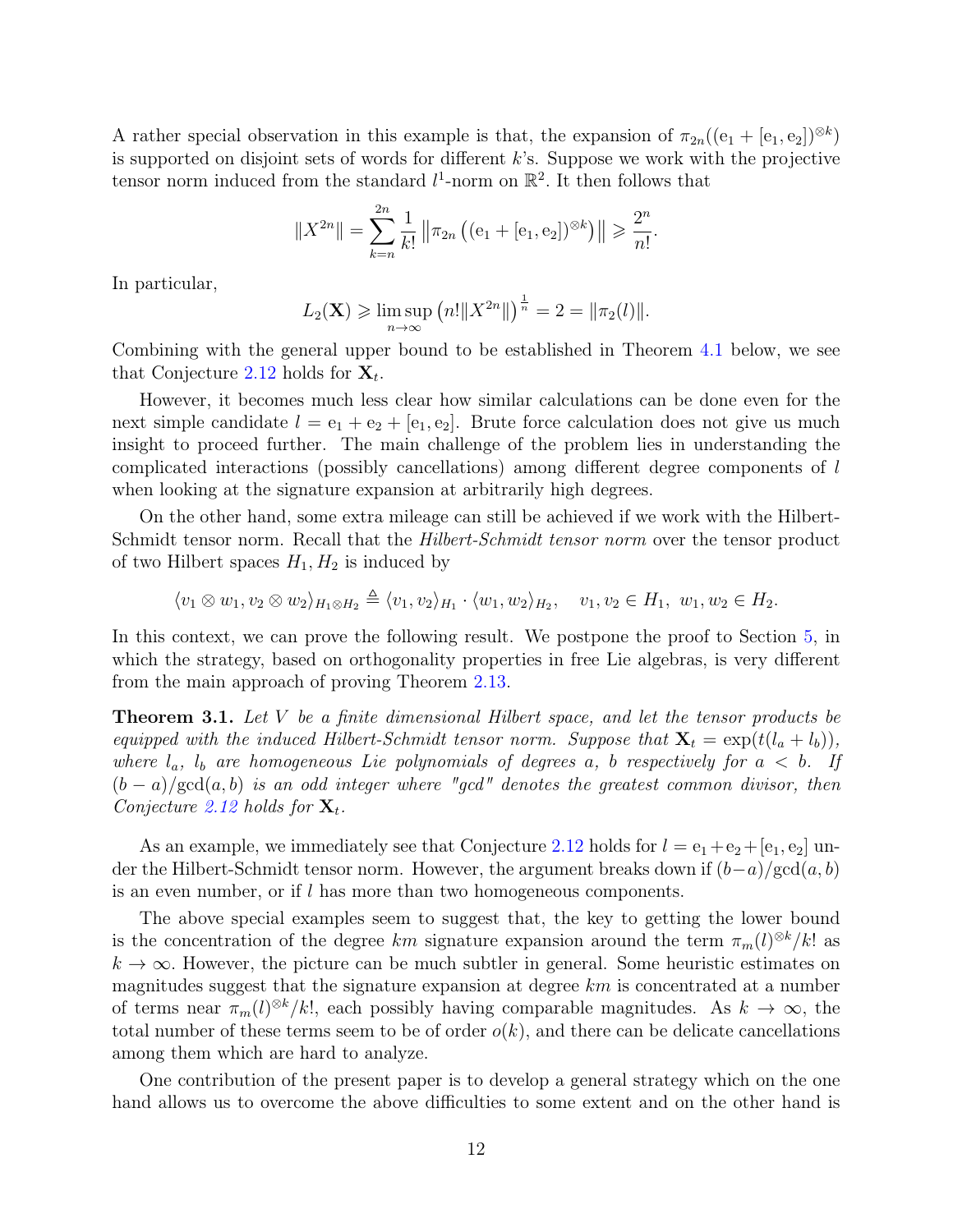specific enough to be implemented computationally in order to generate explicit quantitative estimates in many interesting examples.

## <span id="page-12-0"></span>4 Proof of the main theorem

Throughout the rest of this section, unless otherwise stated, let  $(V, \|\cdot\|)$  be a finite dimensional Banach space and let each tensor product  $V^{\otimes n}$   $(n \geq 1)$  be equipped with the projective tensor norm. We work with a given pure m-rough path  $X_t = \exp(t)$  defined by some Lie polynomial  $l \in \mathcal{L}^{(m)}(V)$ .

We aim at studying the relationship between the signature tail asymptotics of  $X$  defined by  $L_p(\mathbf{X})$  in [\(2.4\)](#page-8-1) with  $p = m$ , and the local m-variation of **X** which is also equal to  $\|\pi_m(l)\|$  by Proposition [2.10.](#page-9-1) Our main result, as stated in Theorem [2.13,](#page-9-2) is a uniform upper and lower estimate of  $L_m(\mathbf{X})$  in terms of  $\|\pi_m(l)\|$ . The techniques we develop for proving the two estimates are drastically different. The upper estimate is based on combinatorial arguments while the lower estimate relies on the representation theory of complex semisimple Lie algebras.

#### <span id="page-12-1"></span>4.1 The upper estimate

We start by establishing the (sharp) upper bound. In this part, more generality can be pursued:  $V$  can be infinite dimensional, tensor norms only need to be reasonable and  $l$  need not be of Lie type.

<span id="page-12-2"></span>**Theorem 4.1.** We have the following upper estimate

$$
L_m(\mathbf{X}) \leq \|\pi_m(l)\|
$$

for all rough paths of the form  $\mathbf{X}_t = \exp(t)$  with l being an arbitrary element in  $T^{(m)}(V)$ .

Our proof of Theorem [4.1](#page-12-2) relies on a multivariate neo-classical inequality proved by Friz-Riedel [\[10\]](#page-43-8). The bivariate version was proved by Hara-Hino [\[16\]](#page-44-11).

<span id="page-12-3"></span>**Lemma 4.2** (cf. [\[10\]](#page-43-8), Lemma 1). Suppose that  $a_1, \dots, a_m > 0$ ,  $p \geq 1$  and  $n \in \mathbb{N}$ . Then we have

$$
\sum_{\substack{0 \leq k_1, \cdots, k_m \leq n \\ k_1 + \cdots + k_m = n}} \frac{a_1^{k_1/p} \cdots a_m^{k_m/p}}{(k_1/p)! \cdots (k_m/p)!} \leqslant p^{m-1} \cdot \frac{(a_1 + \cdots + a_m)^{n/p}}{(n/p)!}.
$$

We also need the following analytic lemma.

<span id="page-12-4"></span>**Lemma 4.3.** Suppose that  $0 < \alpha < \beta \leq 1$  and  $a, b > 0$ . Then we have

$$
\limsup_{n\to\infty}\left((n\alpha)!\sum_{j=0}^n\frac{a^{j\alpha}b^{(n-j)\alpha}}{(j\beta)!\left((n-j)\alpha\right)!}\right)^{\frac{1}{n\alpha}}\leqslant b.
$$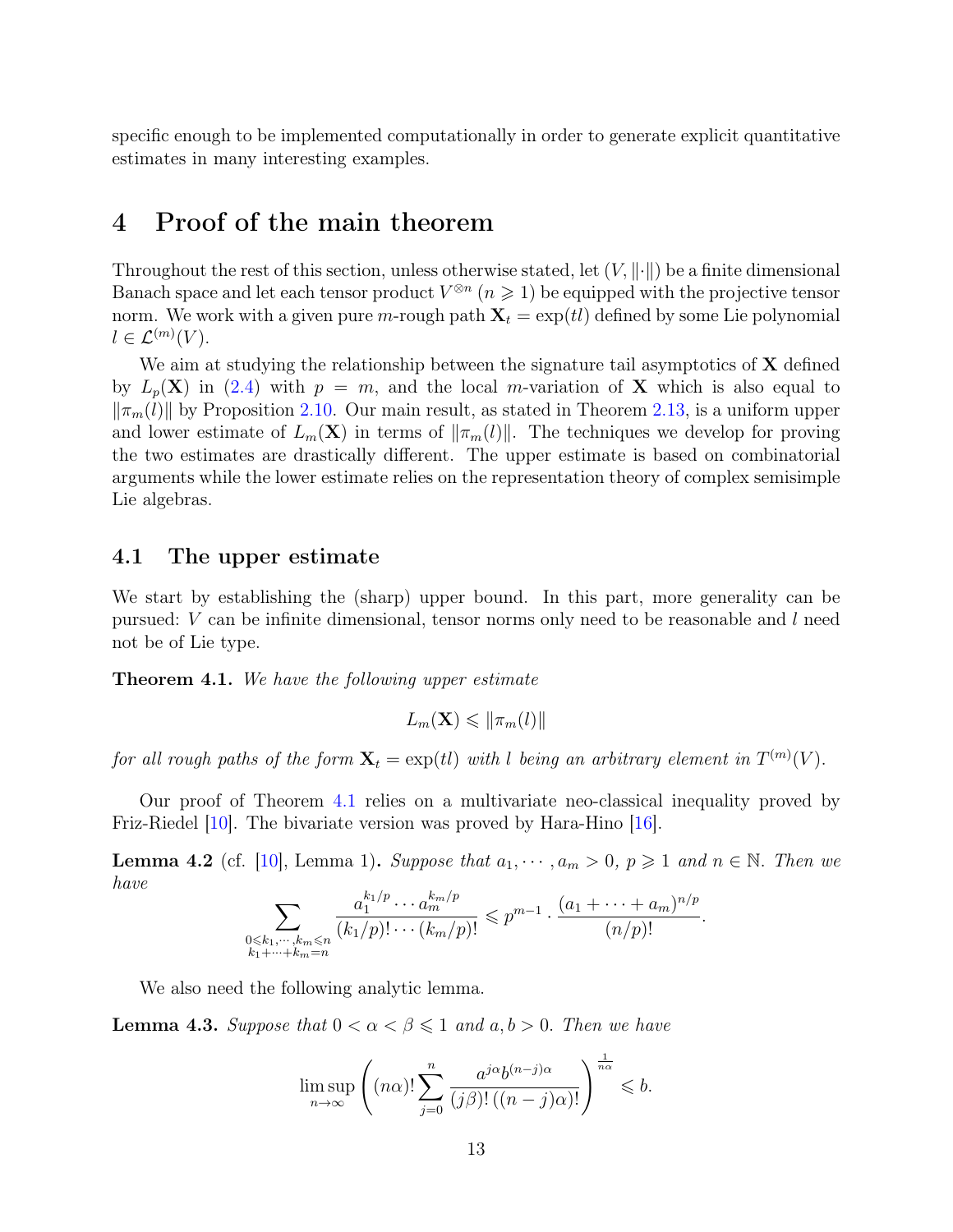Proof. From Stirling's approximation, we know that

$$
\frac{(j\alpha)!}{(j\beta)!} \sim \sqrt{\frac{\alpha}{\beta}} \left(\frac{\alpha^{\alpha} e^{\beta-\alpha}}{\beta^{\beta}}\right)^j j^{(\alpha-\beta)j}, \quad j \to \infty
$$

In particular, given any arbitrary  $\varepsilon > 0$ , there exists  $J \geq 1$  such that

<span id="page-13-0"></span>
$$
\frac{(j\alpha)!}{(j\beta)!} \leqslant \varepsilon^j \quad \forall j \geqslant J.
$$

It follows that

$$
\sum_{j=0}^{n} \frac{a^{j\alpha}b^{(n-j)\alpha}}{(j\beta)!\left((n-j)\alpha\right)!} \leqslant \sum_{j=0}^{J-1} \frac{a^{j\alpha}b^{(n-j)\alpha}}{(j\beta)!\left((n-j)\alpha\right)!} + \sum_{j=J}^{n} \frac{\left(\varepsilon^{1/\alpha}a\right)^{j\alpha}b^{(n-j)\alpha}}{(j\alpha)!\left((n-j)\alpha\right)!}.\tag{4.1}
$$

To estimate the first term on the right hand side of [\(4.1\)](#page-13-0), using Stirling's approximation again, it is easily seen that

$$
\frac{(n\alpha)!}{(j\beta)! \left((n-j)\alpha\right)!} a^{j\alpha} b^{(n-j)\alpha} \leqslant C n^{J\alpha} b^{n\alpha} \quad \text{for all } 0 \leqslant j < J,
$$

where C is a constant depending on  $a, b, \alpha, \beta$  and J. To estimate the second term on the right hand side of [\(4.1\)](#page-13-0), using Lemma [4.2](#page-12-3) with  $m = 2$  and  $p = 1/\alpha$ , we have

$$
\sum_{j=J}^n\frac{\left(\varepsilon^{1/\alpha}a\right)^{j\alpha}b^{(n-j)\alpha}}{(j\alpha)!\left((n-j)\alpha\right)!}\leqslant \frac{\left(\varepsilon^{1/\alpha}a+b\right)^{n\alpha}}{\alpha(n\alpha)!}.
$$

By substituting the above two estimates into  $(4.1)$ , we have

$$
(n\alpha)!\sum_{j=0}^{n}\frac{a^{j\alpha}b^{(n-j)\alpha}}{(j\beta)!\left((n-j)\alpha\right)!}\leqslant Cn^{J\alpha}b^{n\alpha}+\frac{\left(\varepsilon^{1/\alpha}a+b\right)^{n\alpha}}{\alpha}.
$$

Therefore, by taking  $n \to \infty$ , we arrive at

$$
\limsup_{n \to \infty} \left( (n\alpha)! \sum_{j=0}^n \frac{a^{j\alpha} b^{(n-j)\alpha}}{(j\beta)! ((n-j)\alpha)!} \right)^{\frac{1}{n\alpha}} \leqslant \varepsilon^{1/\alpha} a + b,
$$

which yields the result since  $\varepsilon$  is arbitrary.

With the help of the above two lemmas, we can now give the proof of Theorem [4.1.](#page-12-2)

 $\Box$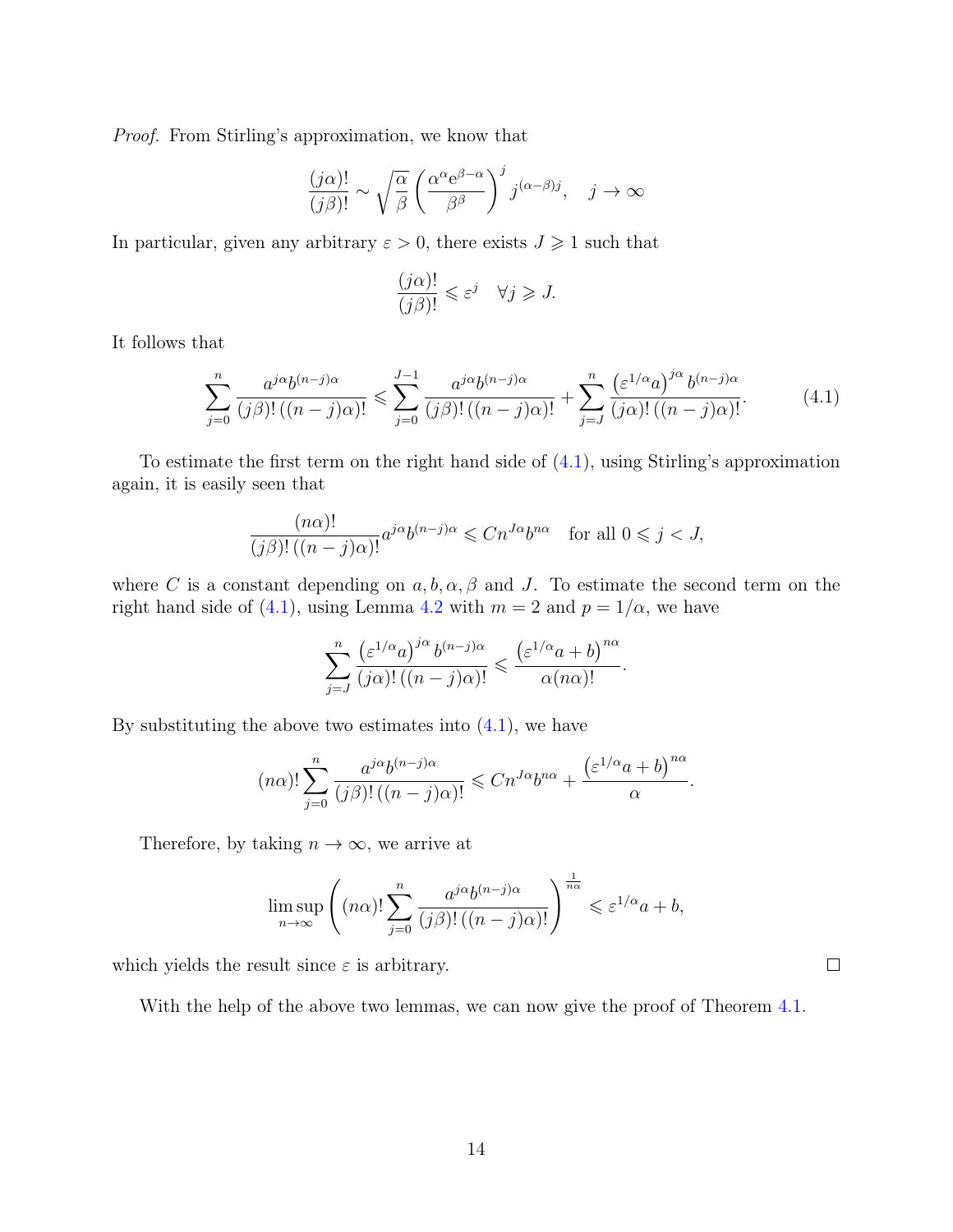*Proof of Theorem [4.1.](#page-12-2)* Given  $\mathbf{X}_t = \exp(t_l)$  with  $l \in T^{(m)}(V)$ , we write  $l = l_1 + \cdots + l_m$  where  $l_i \in V^{\otimes i}$ . For each  $n \geq 1$ , the *n*-th degree signature of **X** can be estimated by

$$
||X^{n}|| = ||\pi_{n}(\exp(l))||
$$
  
\n
$$
= \left\| \sum_{k=0}^{\infty} \frac{1}{k!} \pi_{n} ((l_{1} + \dots + l_{m})^{\otimes k}) \right\|
$$
  
\n
$$
\leqslant \sum_{k=0}^{\infty} \frac{1}{k!} \sum_{\substack{1 \leqslant i_{1}, \dots, i_{k} \leqslant m \\ i_{1} + \dots + i_{k} = n}} ||l_{i_{1}}|| \dots ||l_{i_{k}}||
$$
  
\n
$$
= \sum_{\substack{j_{1}, \dots, j_{m} \geqslant 0 \\ j_{1} + 2j_{2} + \dots + m j_{m} = n}} \frac{||l_{1}||^{j_{1}} \dots ||l_{m}||^{j_{m}}}{j_{1}! \dots j_{m}!}.
$$

To reach the last equality, we have used a different way to count terms that have a total degree of *n* in the expansion of  $(||l_1|| + \cdots + ||l_m||)^k$ . By applying change of variables  $k_r = r j_r$  $(1 \leq r \leq m)$ , we arrive at

<span id="page-14-0"></span>
$$
||X^n|| \leqslant \sum_{\substack{k_1, \dots, k_m \geqslant 0 \\ k_1 + \dots + k_m = n}} \frac{||l_1||^{k_1} ||l_2||^{k_2/2} \cdots ||l_m||^{k_m/m}}{k_1!(k_2/2)! \cdots (k_m/m)!}.
$$
 (4.2)

Next, for each fixed  $k_m$ , by using Lemma [4.2](#page-12-3) with  $p = m - 1$ , we see that

$$
\sum_{\substack{k_1,\cdots,k_{m-1}\geqslant 0\\k_1+\cdots+k_{m-1}=n-k_m}}\frac{\|l_1\|^{k_1}\cdots\|l_{m-1}\|^{k_{m-1}/(m-1)}}{k_1!\cdots(k_{m-1}/(m-1))!} \leqslant (m-1)^{m-2}\cdot\frac{a^{(n-k_m)/m}}{((n-k_m)/(m-1))!},
$$

where

$$
a \triangleq \left(\sum_{r=1}^{m-1} \left\|l_r\right\|^{\frac{m-1}{r}}\right)^{\frac{m}{m-1}}.
$$

By substituting this into  $(4.2)$ , we obtain

$$
||X^n|| \leqslant (m-1)^{m-2} \sum_{k_m=0}^n \frac{a^{(n-k_m)/m} ||l_m||^{k_m/m}}{(k_m/m)!(n-k_m)/(m-1))!}.
$$

Now the result follows from Lemma [4.3](#page-12-4) with  $\alpha = 1/m$ ,  $\beta = 1/(m-1)$  and  $b = ||l_m||$ .  $\Box$ 

Remark 4.4. The upper bound given by Theorem [4.1](#page-12-2) is sharp, which can be easily seen by considering the case when l is homogeneous (i.e. when  $l \in V^{\otimes m}$ ).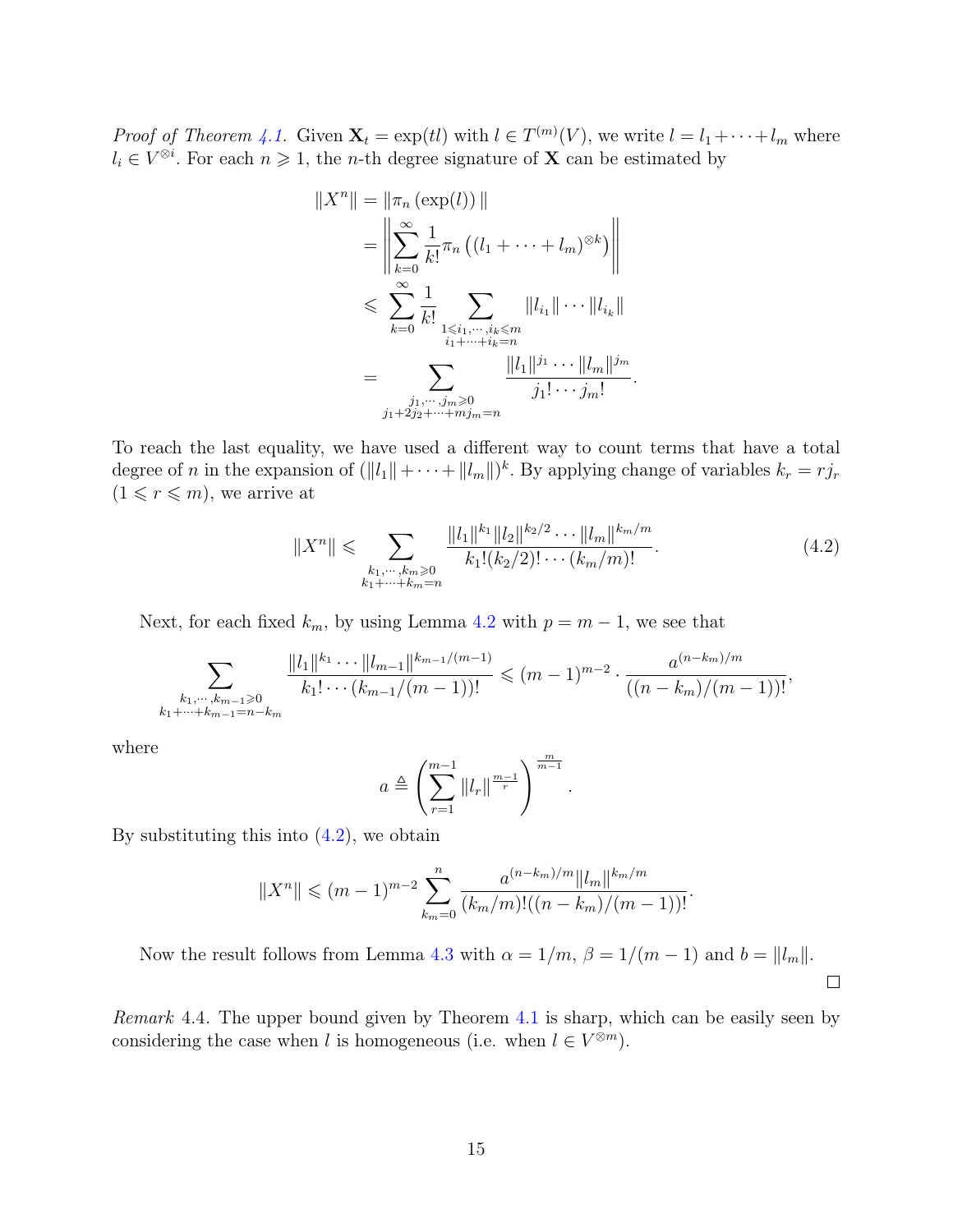### <span id="page-15-0"></span>4.2 The core of the matter: Lie algebraic developments and the lower estimate

Now we turn our attention to establishing a matching lower bound, which is the core of the present paper. The philosophy of our main strategy can be briefly summarized as follows.

Our starting point is to look at the development of paths into a space of automorphisms associated with a given representation of the tensor algebra. This enables us to obtain an intermediate lower estimate of  $L_m(\mathbf{X})$  in terms of eigenvalues of the highest degree Lie component defining  $X$  under the given representation, and thus also allows us to eliminate the subtle contributions arising from the presence of lower degree Lie components.

The problem then reduces to designing suitable type of representations under which one can study spectral properties of Lie polynomials effectively. For this purpose, as the next key point in our approach which leads us to the main lower estimate, we design a representation that factors through a complex semisimple Lie algebra. In this way, the associated representation theory enables us to study eigenvalues of the highest degree Lie component at an explicit and quantitative level. This is largely due to the presence of an abelian subalgebra (a so-called Cartan subalgebra) consisting of semisimple elements, a basic feature of semisimple Lie algebras that is quite different from nilpotent (or more generally, solvable) Lie algebras. A crucial step towards making good use of such feature is to develop the highest degree Lie polynomials into this Cartan subalgebra.

Our plan of proving the main lower estimate is organized in the following way, which also underlines the main ingredients of our strategy.

Organization of this subsection. In Section [4.2.1,](#page-15-1) we introduce the notion of Lie algebraic developments, which is a main tool we will be using for proving our lower estimate. In Section [4.2.2,](#page-17-0) we prove an intermediate lower estimate using path developments and finite dimensional perturbation theory. Section [4.2.3](#page-20-0) is devoted to reaching our main lower estimate from the intermediate one, and for this purpose it is further divided into four parts. Part I contains a quick review on several notions from the representation theory of complex semisimple Lie algebras that are needed in our approach. In Part II, we develop ways of mapping a space of homogeneous Lie polynomials into a Cartan subalgebra, by using basic root patterns from semisimple Lie theory. Part III is devoted to the proof of a consistency lemma for certain polynomial systems, which is a crucial ingredient in order to obtain a uniform lower estimate. In Part IV, having all necessary ingredients at hand, we give the proof of our main lower estimate by designing appropriate Lie algebraic developments. In Section [4.2.4,](#page-35-0) we perform explicit calculations in low degree cases to demonstrate how our strategy can be implemented specifically, leading to the sharp lower bound in certain situations.

#### <span id="page-15-1"></span>4.2.1 Lie algebraic developments of rough paths

To describe the necessary structures efficiently, we start with the following definition. Given a Banach space W, we use the notation  $End(W)$  (respectively,  $Aut(W)$ ) to denote the space of continuous linear endomorphisms (respectively, automorphisms) over  $W$ , equipped with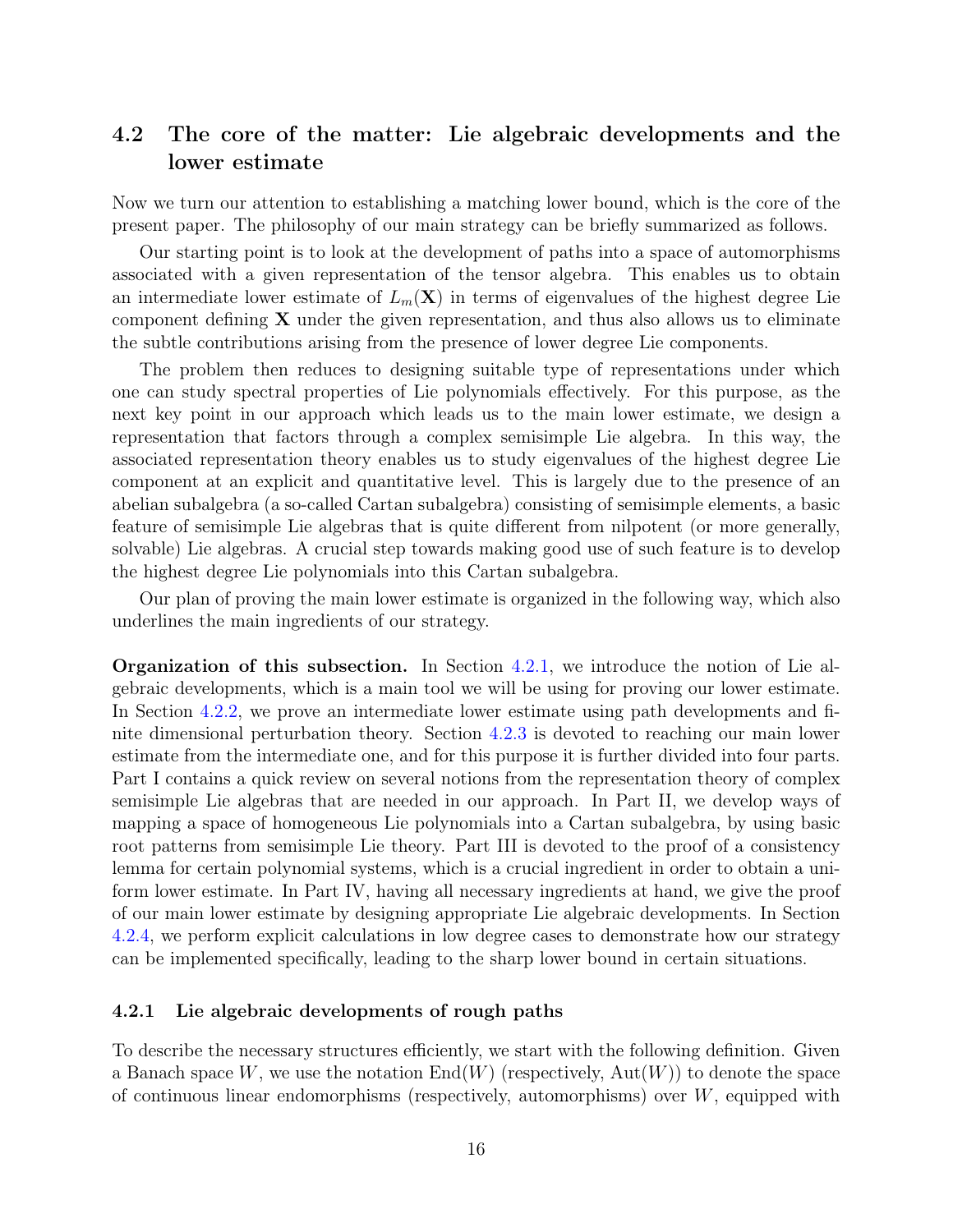the operator norm.

<span id="page-16-0"></span>**Definition 4.5.** Let V be a real or complex Banach space. A Lie algebraic development  $\Phi$ of V consists of a linear map  $F: V \to \mathfrak{g}$  into a complex Lie algebra  $\mathfrak{g}$  and a representation  $\rho : \mathfrak{g} \to \text{End}(W)$  of  $\mathfrak{g}$  on a complex Banach space W such that  $\Phi = \rho \circ F$  is continuous. The development  $\Phi$  is said to be *finite dimensional* if  $\mathfrak g$  and W are both finite dimensional. In situations when the intermediate Lie algebra g is not relevant, we simply refer to  $\Phi: V \to$  $End(W)$  as a *development*.

*Remark* 4.6. When V is real, linearity is understood over  $\mathbb{R}$  by regarding a complex vector space as a real vector space in the obvious way.

Let  $\Phi: V \to \text{End}(W)$  be a given development. According to the universal property of the projective tensor product (cf. [\[22\]](#page-44-9), Theorem 5.6.3), for each  $n \geq 1$ ,  $\Phi$  induces a continuous linear map  $\Phi^{(n)} : V^{\otimes n} \to \text{End}(W)$  such that

$$
\Phi^{(n)}(v_1\otimes\cdots\otimes v_n)=\Phi(v_1)\cdots\Phi(v_n)
$$

and

<span id="page-16-3"></span>
$$
\|\Phi^{(n)}\|_{V^{\otimes n}\to\text{End}(W)} \le \|\Phi\|_{V\to\text{End}(W)}^n.
$$
\n(4.3)

It follows that  $\Phi$  induces a natural algebra homomorphism from a subspace of  $T((V))$  to  $\text{End}(W)$ , which is defined by (still denoted as  $\Phi$ )

$$
\Phi\left((\xi_0,\xi_1,\xi_2,\cdots)\right) \triangleq \xi_0 \cdot \mathrm{Id} + \sum_{n=1}^{\infty} \Phi^{(n)}(\xi_n),
$$

provided that the sum on the right hand side is convergent under the operator norm on End(W). In addition,  $\Phi$  descends to a natural Lie algebra homomorphism from the free Lie algebra  $\mathcal{L}(V) = \bigoplus_{n=1}^{\infty} \mathcal{L}_n(V)$  over V into End $(W)$ .

Under the given development  $\Phi$ , every rough path  $(\mathbf{X}_t)_{0\leq t\leq T}$  over V can be developed onto the automorphism group  $Aut(W)$  by solving the linear ODE

<span id="page-16-2"></span><span id="page-16-1"></span>
$$
\begin{cases} d\Gamma_t = \Gamma_t \cdot \Phi(d\mathbf{X}_t), \ 0 \leq t \leq T, \\ \Gamma_0 = \text{Id.} \end{cases} \tag{4.4}
$$

Using Picard's iteration, it is easily seen that

$$
\Gamma_t = \sum_{n=0}^{\infty} \int_{0 < t_1 < \dots < t_n < t} \Phi(d\mathbf{X}_{t_1}) \dots \Phi(d\mathbf{X}_{t_n})
$$
\n
$$
= \sum_{n=0}^{\infty} \Phi^{(n)} \left( \int_{0 < t_1 < \dots < t_n < t} d\mathbf{X}_{t_1} \otimes \dots \otimes d\mathbf{X}_{t_n} \right)
$$
\n
$$
= \Phi(\mathbb{X}_{0,t}), \tag{4.5}
$$

where  $\mathbb{X}_{0,t}$  is the Lyons extension of **X** given by Theorem [2.5.](#page-7-1) Note that by the factorial decay estimate in the same theorem,  $\Phi(\mathbb{X}_{0,t})$  is well defined. In particular, we have  $\Gamma_T = \Phi(S(\mathbf{X}))$ .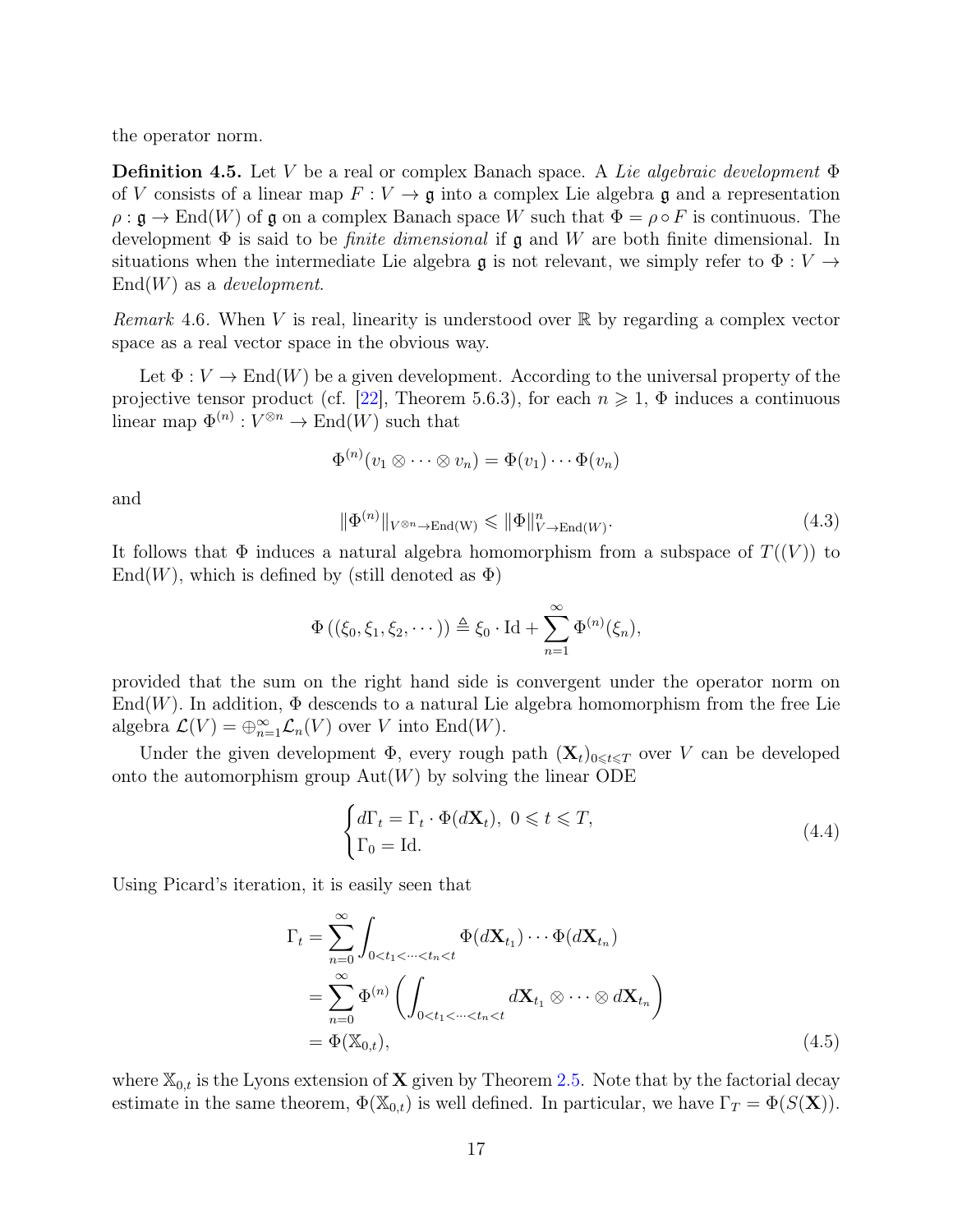*Remark* 4.7. In the above discussion, the intermediate Lie algebra  $\mathfrak g$  and the complex structure appearing in Definition [4.5](#page-16-0) are not so relevant yet, and the structure used here is simply a representation of the tensor algebra. Their roles will become clear later on when we look for explicit quantitative lower estimates for the signature.

The viewpoint of developing Euclidean paths onto a Lie group was essentially due to Cartan and had been used by many authors for geometric reasons. We give an example which is related to studies on path signatures.

**Example 4.8.** Hambly-Lyons [\[15\]](#page-44-5) proved the asymptotics formula  $(1.3)$  for  $C^1$ -paths (with certain extra regularity condition) by developing the underlying path onto the space of constant negative curvature. Using the notion of Lie algebraic developments, in their case  $V=\mathbb{R}^d$ ,

$$
\mathfrak{g} = \left\{ \left( \begin{array}{cc} A & x \\ x^T & 0 \end{array} \right) \in \text{Mat}(d+1; \mathbb{R}) : A \in \mathfrak{so}(d), x \in \mathbb{R}^d \right\}
$$

is the Lie algebra of the isometry group for the standard d-dimensional hyperboloid. The embedding  $F: V \to \mathfrak{g}$  is given by

$$
F(x) \triangleq \left(\begin{array}{cc} 0 & x \\ x^T & 0 \end{array}\right), \quad x \in \mathbb{R}^d,
$$

and  $\rho : \mathfrak{g} \to \text{End}(W)$  is the canonical matrix representation with  $W = \mathbb{R}^{d+1}$ . Rather than looking at the developed path  $\Gamma_t$  in the isometry group, the authors worked with the trajectory on the hyperboloid traced out by the action of  $\Gamma_t$  on a base point of the hyperboloid. Their main philosophy, which is rather geometric, is to make use of exotic properties of hyperbolic geodesics which do not have Euclidean counterparts. Related results by Lyons-Xu [\[24\]](#page-44-7) for studying signature inversion and by Boedihardjo-Geng [\[1\]](#page-43-7) for studying tail asymptotics of the Brownian signature are also based on similar geometric intuitions. In this hyperbolic picture, there is no need to work with complex structure appearing in Definition [4.5.](#page-16-0)

In contrast to the hyperbolic geometric ideas, our approach deviates from the aforementioned works by not projecting the path onto a base manifold which the group acts on. Instead of following geometric intuitions, we look at path developments from an algebraic viewpoint, which provides a more suitable framework for the implementation of representation-theoretic techniques.

#### <span id="page-17-0"></span>4.2.2 An intermediate lower estimate

Using the notion of developments, we can first establish a general lower estimate which holds for arbitrary rough paths. A similar estimate already appeared in [\[1\]](#page-43-7) for the hyperbolic development of Brownian motion. Given any p-rough path  $\mathbf{X}_t$  and  $\lambda > 0$ , we use  $\delta_{\lambda}(\mathbf{X}_t)$  to denote the dilated path  $(1, \lambda X_t^1, \cdots, \lambda^{[p]} X_t^{[p]}$  $\bigl( \begin{smallmatrix} [p]\ {t} \end{smallmatrix} \bigr).$ 

<span id="page-17-1"></span>**Proposition 4.9.** Let  $(X_t)_{0\leq t\leq T}$  be a p-rough path over some Banach space V. For any given nonzero development  $\Phi: V \to End(W)$ , we have the following lower estimate for the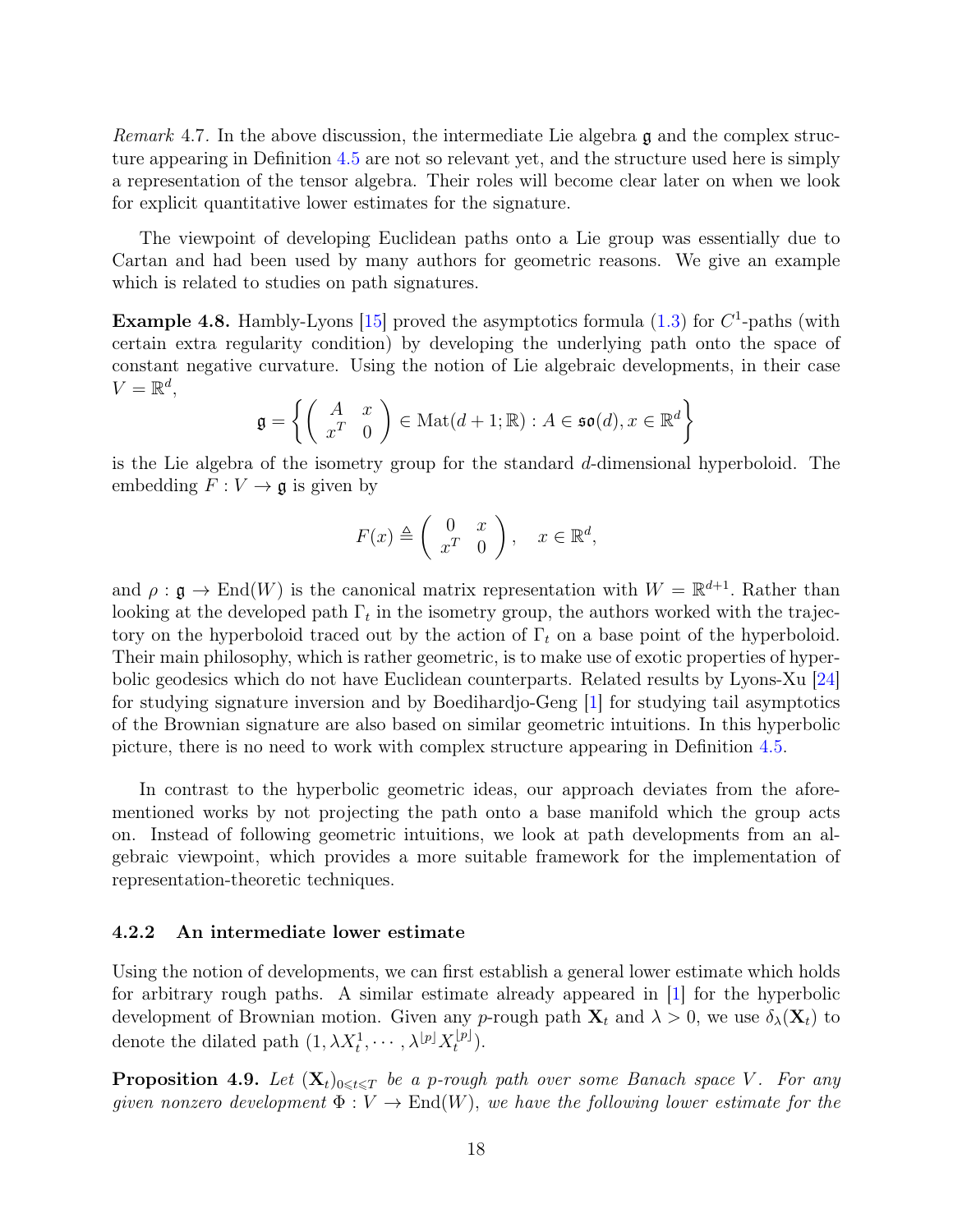signature tail asymptotics of  $X$ :

<span id="page-18-0"></span>
$$
L_p(\mathbf{X}) \ge \limsup_{\lambda \to \infty} \frac{\log \|\Gamma_T^{\lambda}\|_{W \to W}}{\left(\lambda \|\Phi\|_{V \to \text{End}(W)}\right)^p},\tag{4.6}
$$

where for  $\lambda > 0$ ,  $(\Gamma_t^{\lambda})_{0 \leq t \leq T}$  denotes the development of the dilated path  $\delta_{\lambda}(\mathbf{X}_t)$  under  $\Phi$ , defined by the ODE  $(4.4)$ .

*Proof.* According to the formula  $(4.5)$  for path developments, we have

$$
\Gamma_T^{\lambda} = \sum_{n=0}^{\infty} \lambda^n \Phi^{(n)} \left( X^n \right),
$$

where  $X^n$  is the degree *n* component of the signature of **X**. For given  $N \geq 1$ , define

$$
L_N \triangleq \sup_{n \geq N} \left( \left( \frac{n}{p} \right)! \| X^n \| \right)^{\frac{p}{n}},
$$

which is finite according to the factorial estimate [\(2.3\)](#page-7-2). Note that if  $L_N = 0$  for some N, then the right hand side of [\(4.6\)](#page-18-0) is zero since  $\Gamma_T^{\lambda}$  becomes polynomial in  $\lambda$  in this case. Therefore, we will assume that  $L_N > 0$  for all N. It then follows from [\(4.3\)](#page-16-3) that

$$
\|\Gamma_T^{\lambda}\|_{W\to W} \n\leq \sum_{n=0}^{N-1} (\lambda \|\Phi\|)^n \|X^n\| + \sum_{n=N}^{\infty} (\lambda \|\Phi\|)^n \|X^n\| \n\leq \sum_{n=0}^{N-1} (\lambda \|\Phi\|)^n \|X^n\| + \sum_{n=N}^{\infty} \frac{(\lambda^p \|\Phi\|^p L_N)^{n/p}}{(n/p)!} \n= \sum_{n=0}^{\infty} \frac{(\lambda^p \|\Phi\|^p L_N)^{n/p}}{(n/p)!} + \sum_{n=0}^{N-1} \left( (\lambda \|\Phi\|)^n \|X^n\| - \frac{(\lambda^p \|\Phi\|^p L_N)^{n/p}}{(n/p)!} \right),
$$
\n(4.7)

where for notational simplicity we have omitted the subscript for the operator norm of Φ.

To understand the asymptotic behaviour of the right hand side as  $\lambda \to \infty$ , we first consider the explicit function defined by

<span id="page-18-2"></span>
$$
f(x) \triangleq \sum_{n=0}^{\infty} \frac{x^{n/p}}{(n/p)!}.
$$

We claim that

<span id="page-18-1"></span>
$$
f(x) \leqslant (p+1)x e^x \quad \text{for all } x \geqslant 1. \tag{4.8}
$$

Indeed, for each  $m \geq 0$ , define  $R_m$  to be the set of real numbers  $r \in [0, p)$  such that  $mp + r$ is an integer. Then  $R_m \subseteq [0, p)$  consists of no more than  $p + 1$  elements. Therefore,

$$
f(x) = \sum_{m=0}^{\infty} \sum_{r \in R_m} \frac{x^{m+r/p}}{(m+r/p)!} \leq \sum_{m=0}^{\infty} \frac{x^m}{m!} \sum_{r \in R_m} x^{r/p} \leq (p+1)x \sum_{m=0}^{\infty} \frac{x^m}{m!} = (p+1)xe^x.
$$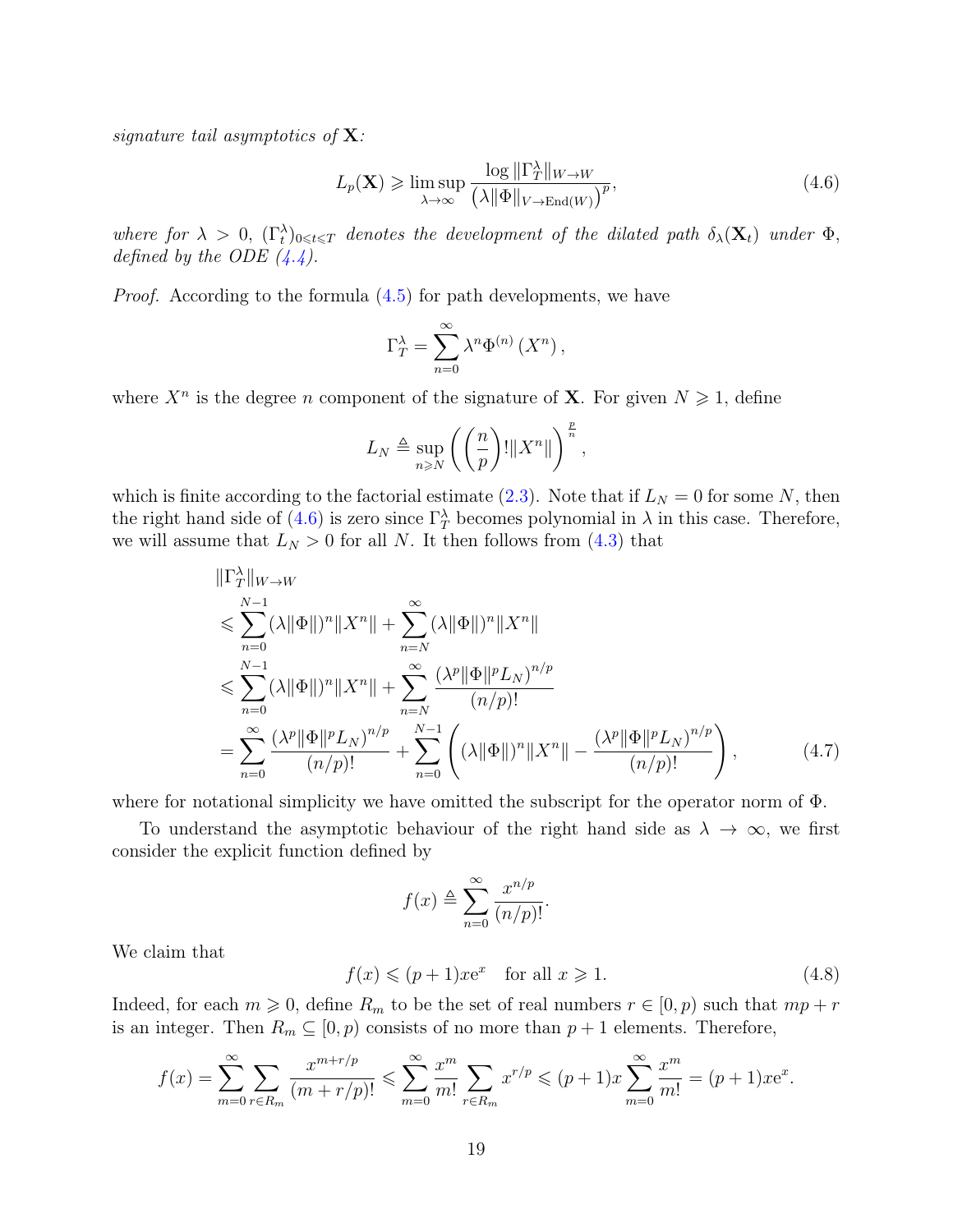By applying [\(4.8\)](#page-18-1) to the first term on the right hand side of [\(4.7\)](#page-18-2) and denoting the second term as  $q_N(\lambda)$ , we obtain that

$$
\|\Gamma_T^\lambda\|_{W\to W}\leqslant (p+1)\lambda^p\|\Phi\|^pL_N\exp{(\lambda^p\|\Phi\|^pL_N)}+q_N(\lambda).
$$

Note that  $q_N(\lambda)$  has polynomial growth in  $\lambda$ . Therefore, by taking  $\lambda \to \infty$ , we have

$$
\limsup_{\lambda \to \infty} \frac{\log \|\Gamma^\lambda_T\|_{W \to W}}{\left(\lambda \|\Phi\|\right)^p} \leqslant L_N.
$$

Since  $N$  is arbitrary, we conclude that

$$
\limsup_{\lambda \to \infty} \frac{\log \|\Gamma_T^{\lambda}\|_{W \to W}}{(\lambda \|\Phi\|)^p} \leq \inf_{N \geq 1} L_N = L_p(\mathbf{X}).
$$

At first glance, the estimate [\(4.6\)](#page-18-0) does not seem to be as useful as it will be. We now unwind the shape of its right hand side in the context of pure rough paths. This leads us to the following intermediate lower estimate. From now on, we confine ourselves in finite dimensional developments, which is the main situation where useful calculations can be done explicitly.

<span id="page-19-1"></span>**Theorem 4.10.** Let  $X_t = \exp(t)$  be a pure m-rough path with  $l \in \mathcal{L}^{(m)}(V)$ . For any given finite dimensional development  $\Phi: V \to \text{End}(W)$ , we have

<span id="page-19-0"></span>
$$
L_m(\mathbf{X}) \geq \frac{\sup \{ \text{Re}(\mu) : \mu \in \sigma(\Phi(l_m)) \}}{\|\Phi\|_{V \to \text{End}(W)}^m},\tag{4.9}
$$

where  $l_m \triangleq \pi_m(l)$  is the highest degree component of l, and  $\sigma(\Phi(l_m))$  denotes the set of eigenvalues of  $\Phi(l_m) \in \text{End}(W)$ .

*Proof.* The proof is an application of perturbation theory in finite dimensions. Let  $\mu$  be an eigenvalue of  $\Phi(l_m)$  and write  $l = l_1 + \cdots + l_m$  as the sum of homogeneous components. According to [\[20\]](#page-44-12), Chapter 2, Theorem 5.1 and Theorem 5.2 applied to the continuous family

$$
(0, \infty) \ni \lambda \mapsto T(\lambda) \triangleq \Phi(l_m) + \frac{1}{\lambda} \Phi(l_{m-1}) + \dots + \frac{1}{\lambda^{m-1}} \Phi(l_1) \in \text{End}(W)
$$

of bounded linear transformations, we know that there exists a complex valued continuous function  $\phi(\lambda)$ , such that  $\phi(\lambda)$  is an eigenvalue of  $T(\lambda)$  for all  $\lambda$  and  $\phi(\lambda) \to \mu$  as  $\lambda \to \infty$ . On the other hand, let  $(\Gamma_t^{\lambda})_{0\leq t\leq 1}$  be the development of the dilated path  $\delta_{\lambda}(\mathbf{X}_t)$  under  $\Phi$ . By [\(4.5\)](#page-16-2) and the definition of operator norm, we have

$$
\begin{aligned} \|\Gamma_1^{\lambda}\|_{W\to W} &= \|\Phi\left(\delta_{\lambda}(\exp(l))\right)\|_{W\to W} = \|\exp(\Phi(\delta_{\lambda}(l)))\|_{W\to W} \\ &= \|\exp(\lambda^m T(\lambda))\|_{W\to W} \geqslant |\exp(\lambda^m \phi(\lambda))| = \exp(\lambda^m \text{Re}(\phi(\lambda))). \end{aligned}
$$

Therefore,

$$
\frac{\log \|\Gamma_1^{\lambda}\|_{W \to W}}{\lambda^m} \geqslant \text{Re}(\phi(\lambda))
$$

for all  $\lambda > 0$ . Now the result follows from Proposition [4.9](#page-17-1) by taking  $\lambda \to \infty$ .

 $\Box$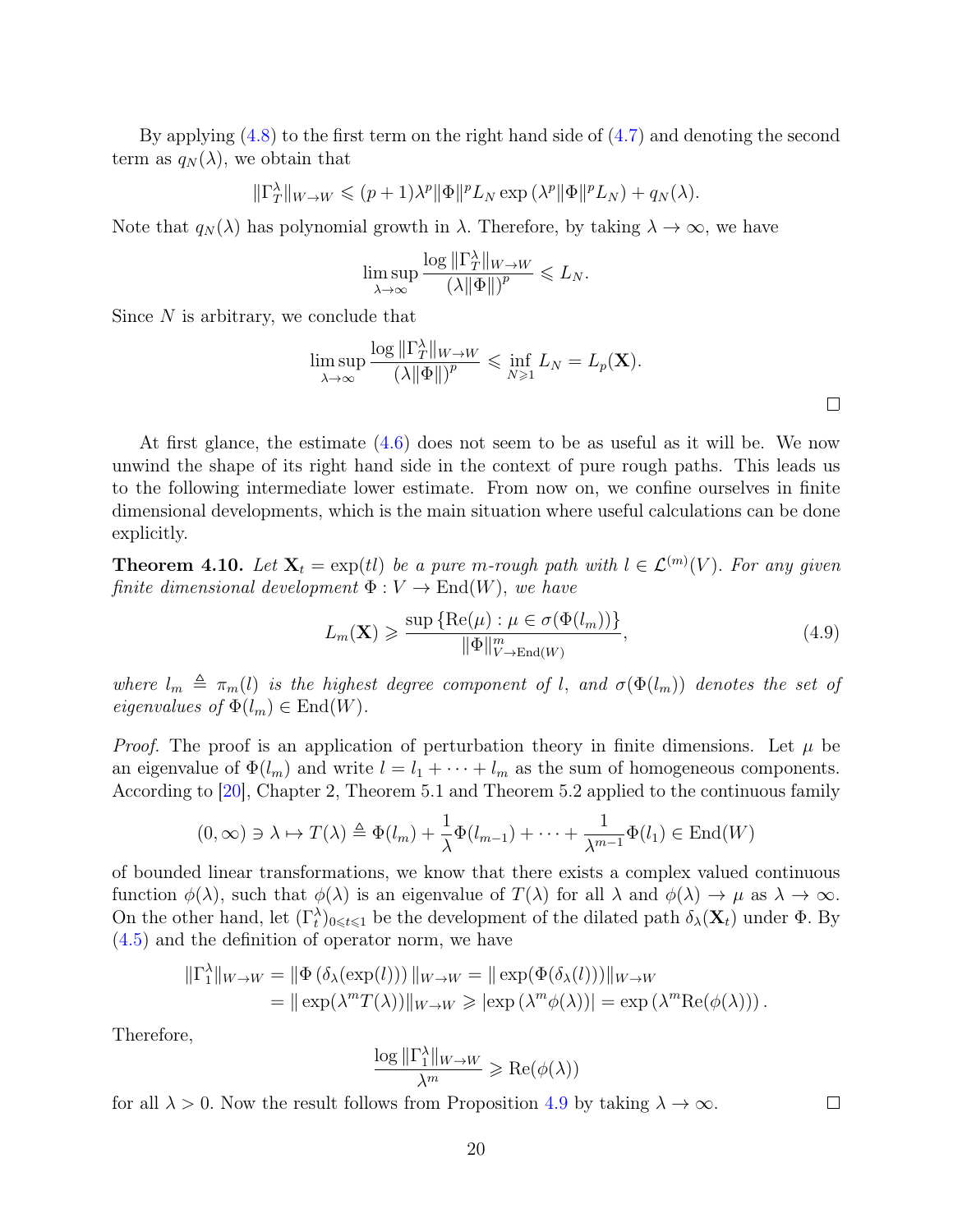*Remark* 4.11. Note that the right hand side of  $(4.9)$  does not depend on lower degree components of l. In other words, Theorem [4.10](#page-19-1) provides a possible way of eliminating the complicated interactions among different degree components of l in the signature tail asymptotics. Nonetheless, it is not true that this fact allows us to conclude Conjecture [2.12](#page-9-3) directly from the homogeneous case (i.e. when  $l = l_m$ ) for which we know the result holds trivially (cf.  $(3.1)$  in Section [3\)](#page-10-0). The subtle point is that, as suggested by  $(4.9)$ , the elimination of lower degree effects is only achieved through a given development Φ. Therefore, even though we know the result holds for the homogeneous case, one needs to see that the lower bound can be attained at some specific choice of developments in order to conclude the result for the inhomogeneous case. Designing such developments is the main goal of what follows.

#### <span id="page-20-0"></span>4.2.3 The main lower estimate

In view of Theorem [4.10,](#page-19-1) to obtain useful lower bounds on  $L_m(\mathbf{X})$ , one needs to design suitable Lie algebraic developments under which we can estimate eigenvalues of  $l_m$  effectively. This is where the intermediate Lie algebra g and the complex structure in Definition [4.5](#page-16-0) come into play. In particular, we will choose  $\mathfrak g$  to be a finite dimensional complex semisimple Lie algebra and rely on the associated representation theory.

#### <span id="page-20-1"></span>I. Notions from the representation theory of complex semisimple Lie algebras

To explain how the semisimple structure plays a role, it is helpful to first recall some relevant notions from Lie theory. We refer the reader to [\[18\]](#page-44-13) for more details. Unless otherwise stated, all Lie algebras and representations are finite dimensional over the complex field. The main benefit of this setting is the existence of eigenvalues for linear transformations, which significantly simplifies the associated representation theory.

**Definition 4.12.** A complex Lie algebra g is called *semisimple* if it is isomorphic to a direct sum  $\mathfrak{g} \cong \mathfrak{g}_1 \oplus \cdots \oplus \mathfrak{g}_r$  of Lie algebras, where each summand  $\mathfrak{g}_i$  is *simple* in the sense that it does not contain non-trivial proper ideals.

It can be shown that semisimpleness is equivalent to the non-degeneracy of the Killing *form*, which is the bilinear form  $B : \mathfrak{g} \times \mathfrak{g} \to \mathbb{C}$  defined by

$$
B(X, Y) \triangleq \text{Tr}(\text{ad}(X) \circ \text{ad}(Y)),
$$

where Tr means taking trace and ad :  $\mathfrak{g} \to \text{End}(\mathfrak{g})$  denotes the *adjoint representation* of g given by  $\text{ad}(X)(Z) \triangleq [X, Z].$ 

A central concept in semisimple Lie theory that is also crucial for us is the following.

**Definition 4.13.** A *Cartan subalgebra* of  $\mathfrak{g}$  is a subspace  $\mathfrak{h} \subseteq \mathfrak{g}$  such that:

(i)  $\mathfrak h$  is a maximal abelian subalgebra of  $\mathfrak g$ ;

(ii) for each  $H \in \mathfrak{h}$ , the linear transformation  $ad(H) \in End(\mathfrak{g})$  is semisimple (over  $\mathbb C$  this is equivalent to being diagonalizable).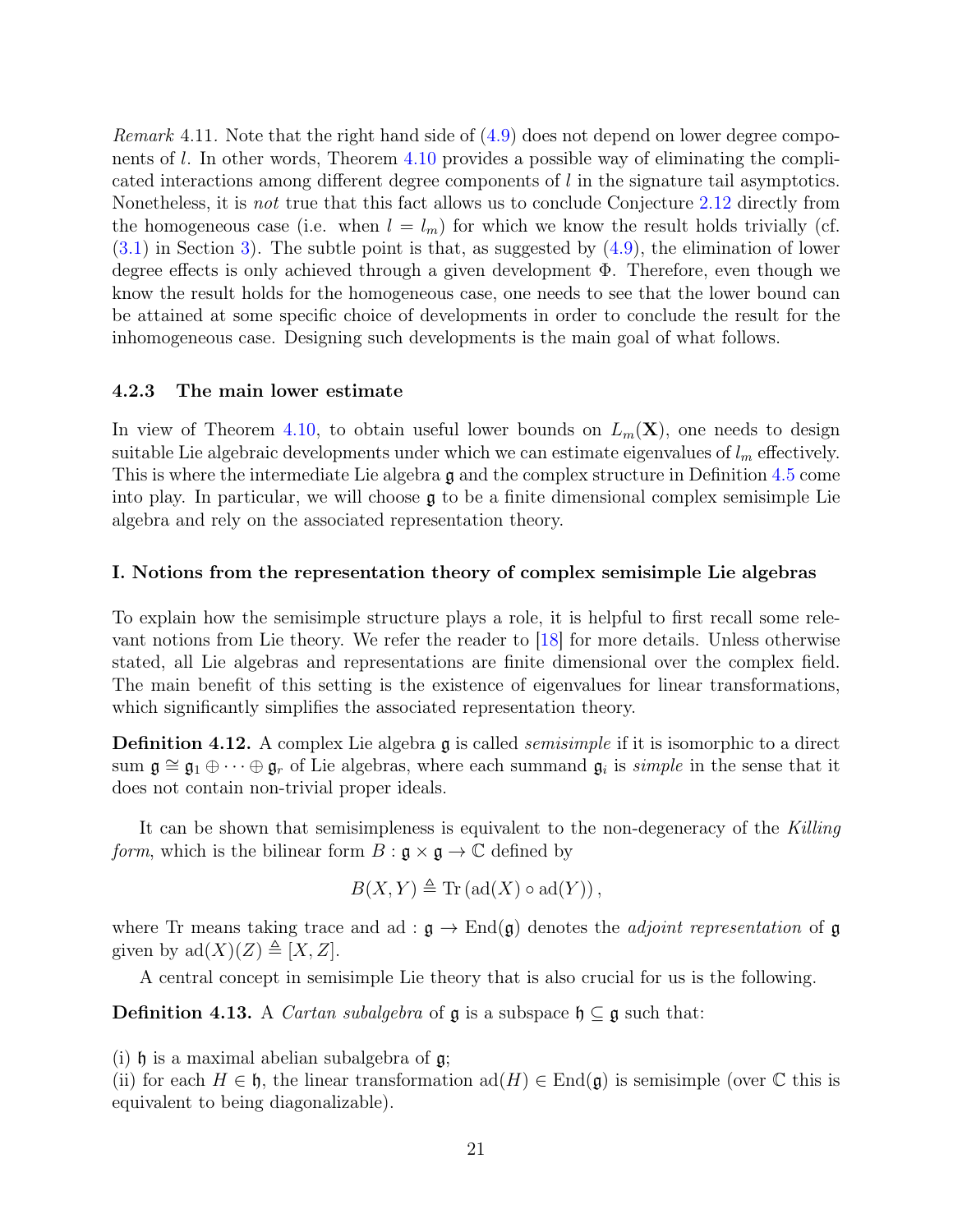For a complex semisimple Lie algebra, a Cartan subalgebra always exists and it is unique up to conjugation in g. Let h be a given Cartan subalgebra of g. By its definition and a standard application of linear algebra, given an arbitrary representation  $\rho : \mathfrak{g} \to \text{End}(W)$ , all elements of h are simultaneously diagonalizable when viewed as linear transformations over W under  $\rho$ . More specifically, a complex linear functional  $\mu \in \mathfrak{h}^*$  is called a weight for the given representation  $\rho$  if the subspace

<span id="page-21-0"></span>
$$
W^{\mu} \triangleq \{ w \in W : \rho(H)w = \mu(H)w \text{ for all } H \in \mathfrak{h} \}
$$
\n(4.10)

is non-trivial. It follows that there are at most finitely many weights for  $\rho$ . Denote their collection by  $\Pi(\rho)$ . The space W then admits the decomposition (simultaneous diagonalization)  $W = \bigoplus_{\mu \in \Pi(\rho)} W^{\mu}$ , in which for every  $H \in \mathfrak{h}$ ,  $W^{\mu}$  is an eigenspace of  $\rho(H)$  with eigenvalue  $\mu(H)$   $(\mu \in \Pi(\rho)).$ 

Indeed, much more can be said in the semisimple setting. We first look at the adjoint representation of  $\mathfrak g$ . Given a complex linear functional  $\alpha \in \mathfrak h^*$ , define the subspace

$$
\mathfrak{g}^{\alpha} \triangleq \{ X \in \mathfrak{g} : \text{ad}(H)(X) = \alpha(H)X \text{ for all } H \in \mathfrak{h} \}
$$

in the same way as [\(4.10\)](#page-21-0). It is easy to verify that  $\mathfrak{g}^0 = \mathfrak{h}$ , and  $[\mathfrak{g}^\alpha, \mathfrak{g}^\beta] \subseteq \mathfrak{g}^{\alpha+\beta}$  for all  $\alpha, \beta \in \mathfrak{h}^*$ . A complex linear functional  $\alpha \in \mathfrak{h}^*$  is called a *root* of **g** with respect to **h** if it is a weight for the adjoint representation, i.e. if  $\mathfrak{g}^{\alpha} \neq \{0\}$ . In this case,  $\mathfrak{g}^{\alpha}$  is called the root space associated with the root  $\alpha$ . As before, there are at most finitely many roots. A basic result in semisimple Lie theory is the following so-called root space decomposition.

**Theorem 4.14.** Let  $\Delta \subseteq \mathfrak{h}^*$  be the set of nonzero roots with respect to a given Cartan subalgebra h. Then g can be written as the direct sum

$$
\mathfrak{g}=\mathfrak{h}+\sum_{\alpha\in\Delta}\mathfrak{g}^\alpha.
$$

In addition, dim  $\mathfrak{g}^{\alpha} = 1$  for each  $\alpha \in \Delta$ , and if  $\alpha, \beta$  are two roots with  $\alpha + \beta \in \Delta$ , then

<span id="page-21-1"></span>
$$
[\mathfrak{g}^{\alpha}, \mathfrak{g}^{\beta}] = \mathfrak{g}^{\alpha+\beta}.
$$
 (4.11)

It is possible to study general representations using the structure of roots. Before stating relevant results, we need a few more definitions. Let E be the vector space generated by  $\Delta$ over R. A subset  $\Delta_0$  of  $\Delta$  is called a *base* if:

(i)  $\Delta_0$  is a basis of E;

(ii) each root  $\beta \in \Delta$  can be expressed as  $\beta = \sum_{\alpha \in \Delta_0} k_\alpha \alpha$  with integral coefficients  $k_\alpha$  either being all non-negative or all non-positive.

The roots in  $\Delta_0$  are called *simple roots*. The choice of  $\Delta_0$  is not unique but its cardinality is. The Lie algebra g is said to have rank m if  $\Delta_0$  has m elements, which is equivalent to saying that dim<sub>C</sub>  $\mathfrak{h} = m$ . Let  $\Delta_0 = {\alpha_1, \cdots, \alpha_m}$  be a given set of simple roots. The Killing form B restricted to h is also non-degenerate. It follows that, for each  $\alpha_i \in \Delta_0$ , there exists  $T_i \in \mathfrak{h}$  such that  $\alpha_i(H) = B(T_i, H)$  for all  $H \in \mathfrak{h}$ . We define the normalized element  $H_i \triangleq 2T_i/B(T_i, T_i).$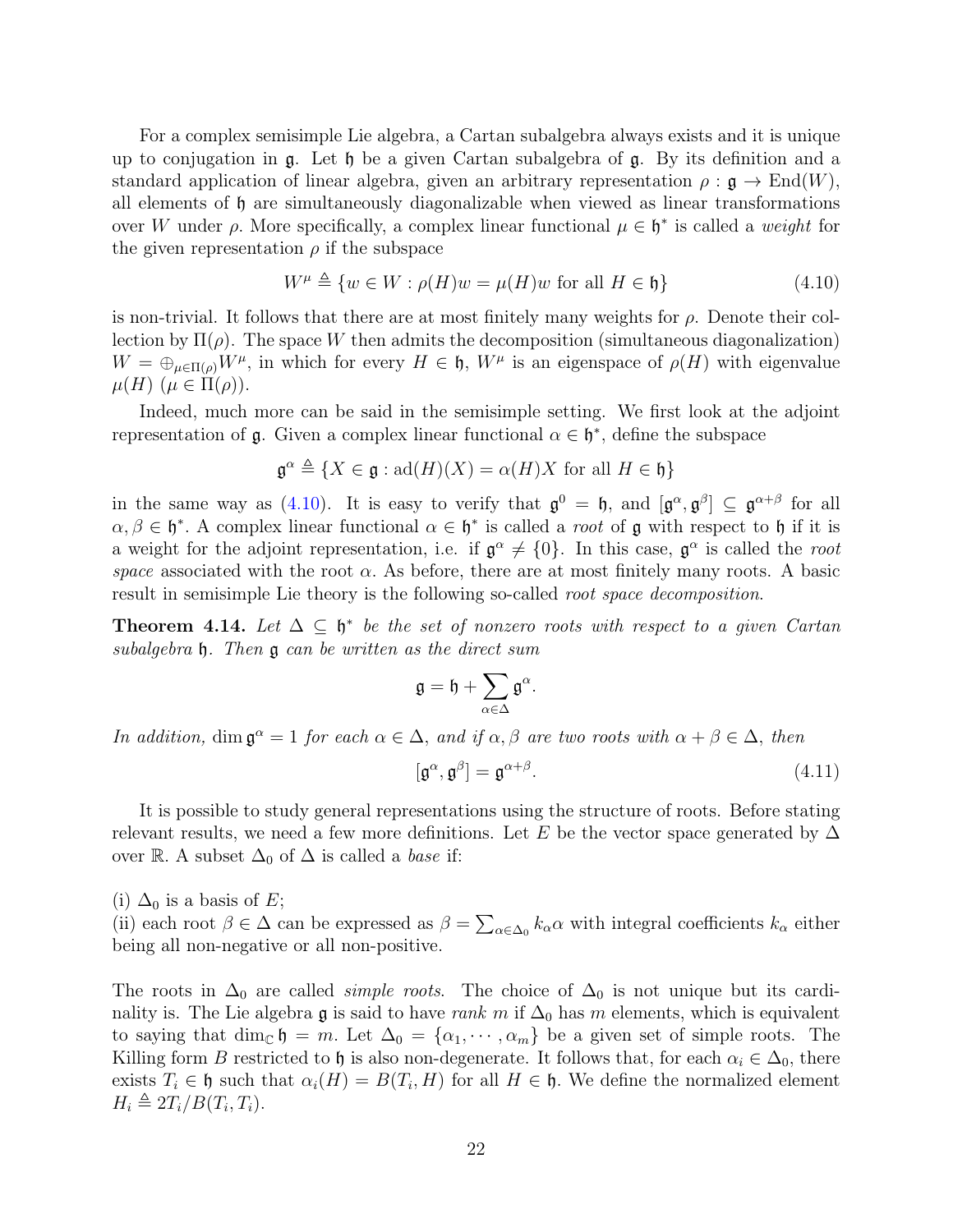**Definition 4.15.** A linear functional  $\lambda \in \mathfrak{h}^*$  is called a *dominant integral functional* if all  $\lambda(H_i)$   $(1 \leq i \leq m)$  are non-negative integers. The set  $\{\lambda_1, \dots, \lambda_m\}$  of fundamental dominant *integral functionals* are defined by the duality relation  $\lambda_i(H_i) = \delta_{ij}$ .

The main result in the representation theory of complex semisimple Lie algebras is stated as follows. Recall that a representation  $\rho : \mathfrak{g} \to \text{End}(W)$  is *irreducible* if W does not contain non-trivial proper g-invariant subspaces.

<span id="page-22-1"></span>**Theorem 4.16.** Let  $\mathfrak g$  be a complex semisimple Lie algebra with a given Cartan subalgebra h and a given base  $\Delta_0$  of simple roots. There is a one-to-one correspondence between dominant integral functionals and isomorphism classes of (finite dimensional) irreducible representations.

We must point out that representation theory provides richer quantitative information than the statement of the above classification theorem itself. A main consequence of the theory which is relevant to us, is that for each dominant integral functional  $\lambda$ , the set of weights for the associated irreducible representation can be described in a rather quantitative way, making the computation of eigenvalues of elements in  $\mathfrak h$  quite tractable. We use an important example to illustrate this point, in which all the aforementioned notions and results can also be worked out explicitly. The implementation of our main technique is largely based on this example.

Consider  $\mathfrak{g} = \mathfrak{sl}(m, \mathbb{C})$   $(m \geq 2)$ , the set of  $m \times m$  complex matrices with zero trace. Then  $\mathfrak g$  is a complex semisimple (in fact, simple) Lie algebra of rank  $m-1$ . A Cartan subalgebra  $\mathfrak h$ can be chosen as the subspace of diagonal matrices in  $\mathfrak{g}$ . For each  $1 \leq i \leq m$ , define  $\mu_i \in \mathfrak{h}^*$ to be linear functional of taking the i-th diagonal entry. Then the set of nonzero roots with respect to  $\mathfrak h$  is given by

$$
\Delta = \left\{ \alpha_{i,j} \triangleq \mu_i - \mu_j : 1 \leq i \neq j \leq m \right\}.
$$

In addition, for each  $i \neq j$ , the root space  $\mathfrak{g}^{\alpha_{i,j}} = \mathbb{C} \cdot E_{i,j}$ , where  $E_{i,j}$  is the matrix whose  $(i, j)$ -entry is 1 and all other entries are 0's. To summarize, the root space decomposition takes the form

$$
\mathfrak{g}=\mathfrak{h}+\sum_{1\leqslant i\neq j\leqslant m}\mathbb{C}\cdot E_{i,j}.
$$

A base of simple roots can be chosen as

<span id="page-22-0"></span>
$$
\Delta_0 = \left\{ \alpha_i \triangleq \mu_i - \mu_{i+1} : 1 \leqslant i \leqslant m - 1 \right\}.
$$
\n(4.12)

For each simple root  $\alpha_i \in \Delta_0$ , the associated  $H_i \in \mathfrak{h}$  is given by the diagonal matrix in which the *i*-th diagonal entry is 1, the  $(i + 1)$ -th diagonal entry is  $-1$ , and all other entries are zero. The representation theory of  $g = \mathfrak{sl}(m, \mathbb{C})$  can be summarized as the following theorem. Note that  $\mathfrak g$  acts on  $W \triangleq \mathbb{C}^m$  in the canonical way by matrix multiplication. We call this canonical matrix representation  $\rho$ . For each  $k \geqslant 1$ ,  $\rho$  induces a representation  $\rho^{\otimes k}$ (respectively,  $\rho^{\wedge k}$ ) on  $W^{\otimes k}$  (respectively, on  $\Lambda^k(W)$ , the k-th exterior power of W) in the natural way. For  $1 \leq k \leq m-1$ , denote  $W_k \triangleq \Lambda^k(W)$ .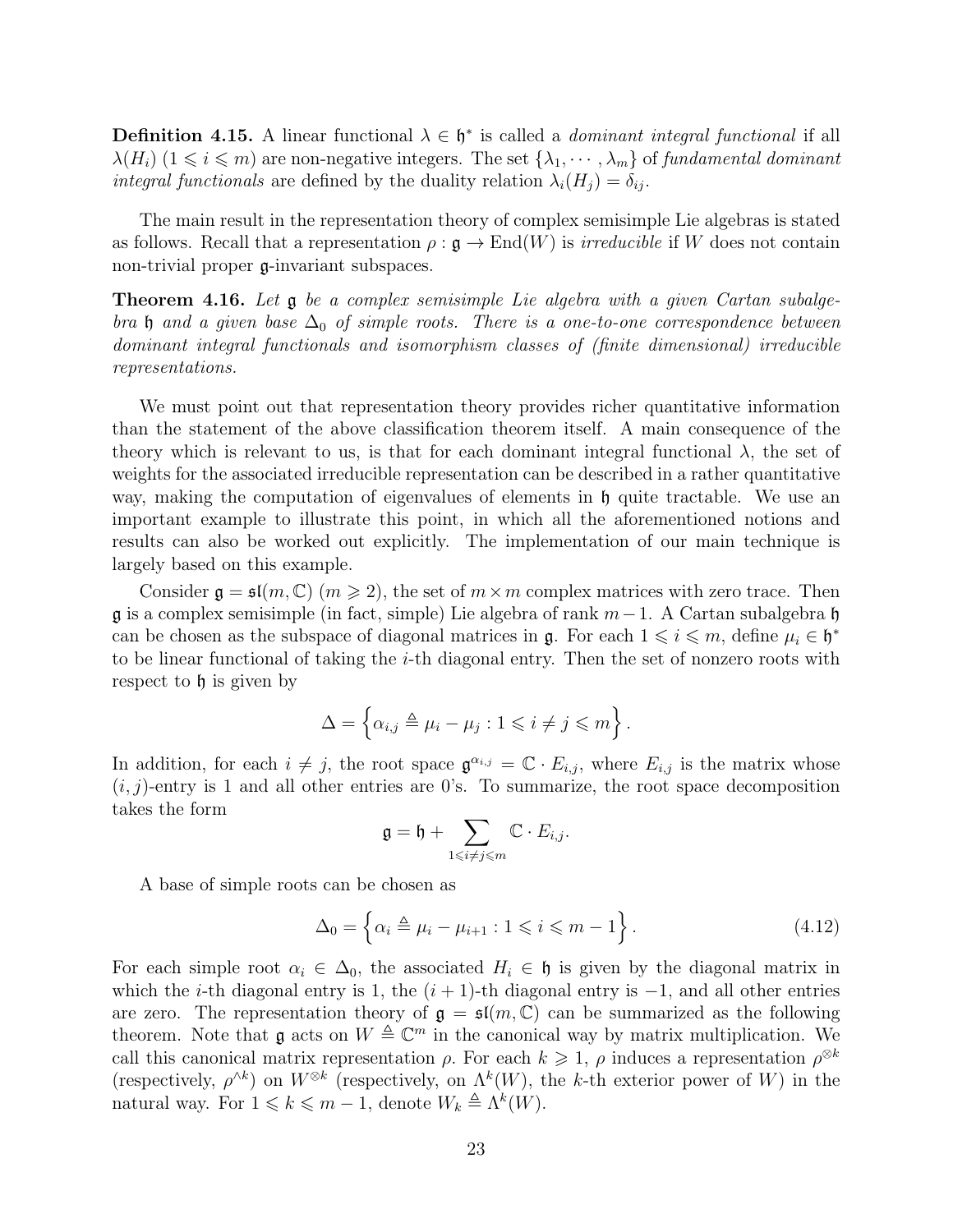<span id="page-23-2"></span>**Theorem 4.17.** Choose a Cartan subalgebra and a base of simple roots for  $\mathfrak{g} = \mathfrak{sl}(m, \mathbb{C})$  as before.

(1) The set  $\{\lambda_1, \dots, \lambda_{m-1}\}$  of fundamental dominant integral functionals are given by  $\lambda_k =$  $\mu_1 + \cdots + \mu_k$   $(1 \leq k \leq m-1)$ . For each k, the irreducible representation associated with  $\lambda_k$ is given by  $\rho^{\wedge k} : \mathfrak{g} \to \text{End}(W_k)$ , whose set of weights is precisely

$$
\Pi(\lambda_k) = \{\mu_{i_1} + \cdots + \mu_{i_k} : 1 \leq i_1 < \cdots < i_k \leq m\}.
$$

(2) For each dominant integral functional  $\lambda = a_1\lambda_1 + \cdots + a_{m-1}\lambda_{m-1}$  with  $a_i$ 's being nonnegative integers, the representation  $\rho^{\lambda} : \mathfrak{g} \to \text{End}(W_1^{\otimes a_1} \otimes \cdots \otimes W_{m-1}^{\otimes a_{m-1}})$  $\binom{m-1}{m-1}$  contains exactly one copy of the irreducible representation associated with  $\lambda$ , whose set of weights is a subset of

$$
\left\{\sum_{k=1}^{m-1}\sum_{j=1}^{a_k}\nu_{k,j}:\nu_{k,j}\in\Pi(\lambda_k)\right\}.
$$

Remark 4.18. In the second part of the above theorem, by using Schur polynomials and Young tableaux, it is possible to identify the precise copy of irreducible representation contained in the tensor product representation as well as the associated set of weights. However, at the moment we do not see the need of pursuing this generality.

To conclude this part, we mention as an example that the adjoint representation of  $\mathfrak{sl}(m,\mathbb{C})$  is the irreducible representation associated with the dominant integral functional  $\lambda_1 + \lambda_{m-1} = \mu_1 - \mu_m.$ 

#### <span id="page-23-0"></span>II. An essential step: developing the highest degree Lie component into a Cartan subalgebra

Returning to our signature problem, let  $X_t = \exp(t)$  be a pure m-rough path, where  $l \in \mathcal{L}^{(m)}(V)$  whose the highest degree component is denoted by  $l_m$ . An essential step in our approach, is to choose g to be a finite dimensional complex semisimple Lie algebra in the Lie algebraic development, together with a linear embedding  $F: V \to \mathfrak{g}$  such that the space  $\mathcal{L}_m(V)$  of homogeneous Lie polynomials of degree m is mapped into a Cartan subalgebra of g under the induced homomorphism on the free Lie algebra  $\mathcal{L}(V)$ . In this way, according to Theorem [4.10,](#page-19-1) we are immediately led to the lower estimate

<span id="page-23-1"></span>
$$
L_m(\mathbf{X}) \ge \frac{\sup \{ \text{Re}(\mu(F(l_m))) : \mu \in \Pi(\rho) \}}{\|\Phi\|_{V \to \text{End}(W)}^m} \tag{4.13}
$$

under the given Lie algebraic development  $\Phi = \rho \circ F$ , where recall that  $\Pi(\rho) \subseteq \mathfrak{h}^*$  is the set of weights for the representation  $\rho$ . Representation theory then provides tractable methods of computing weights for given representations, hence leading us to more explicit lower bounds on  $L_m(\mathbf{X})$ .

The simplest way of mapping  $\mathcal{L}_m(V)$  into a Cartan subalgebra is through the Lie algebra  $\mathfrak{sl}(m,\mathbb{C})$ , which can be seen by straight forward matrix calculation. However, the essential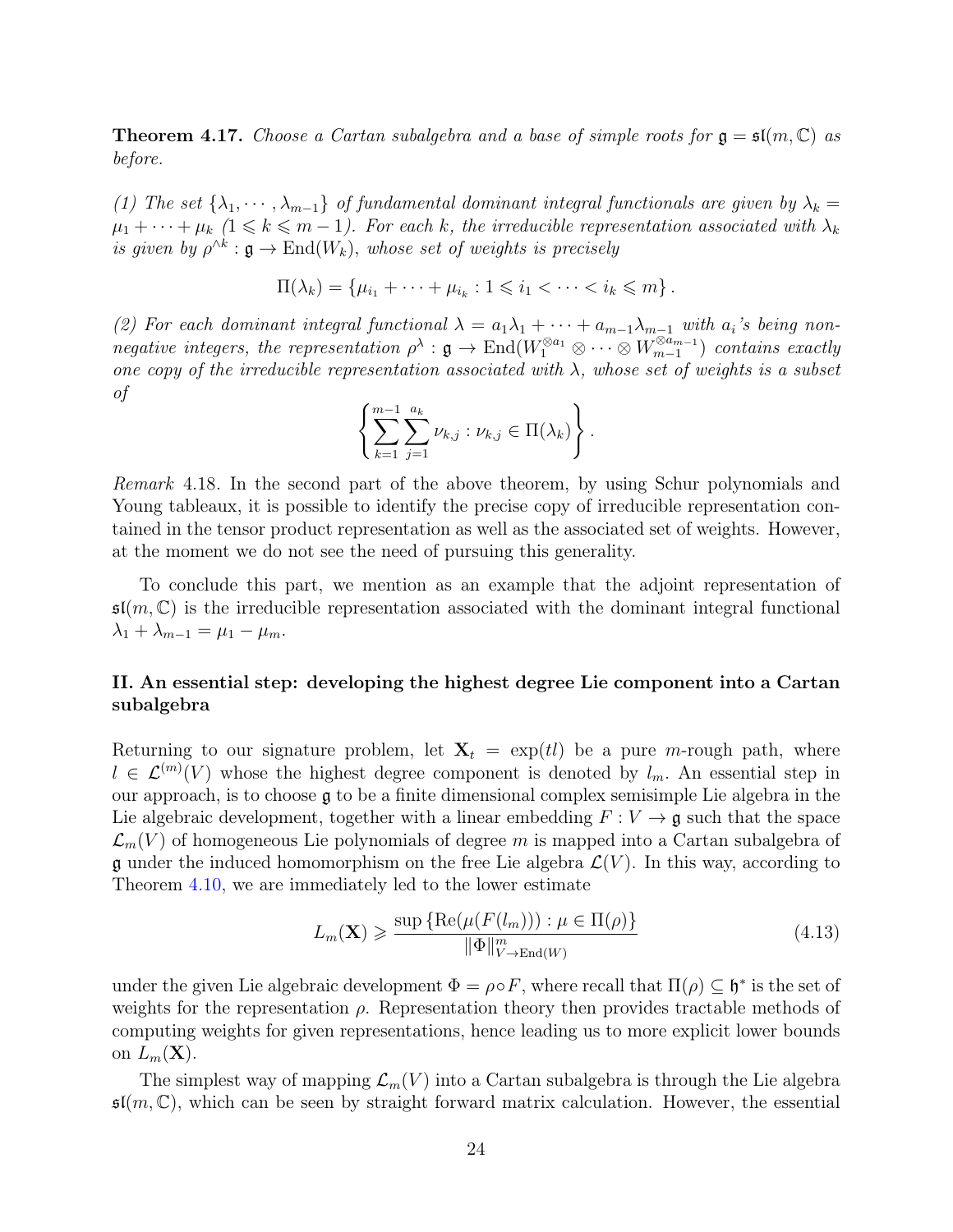reason behind such calculation is hidden in the root pattern as stated in the following lemma. Working with root patterns also allows one to identify other semisimple Lie algebras which are not isomorphic to  $\mathfrak{sl}(m;\mathbb{C})$  but achieve the same property (cf. Example [4.21](#page-25-0) and Example [4.22](#page-25-1) below).

<span id="page-24-0"></span>**Lemma 4.19.** Suppose that there exist  $m-1$  nonzero roots  $\alpha_1, \dots, \alpha_{m-1}$  with respect to h, such that all nonzero roots one can construct from them as integral linear combinations are precisely of the form  $\pm(\alpha_i+\alpha_{i+1}+\cdots+\alpha_j)$  with  $1\leq i\leq j\leq m-1$ . Define the subspace

$$
E \triangleq \mathfrak{g}^{\alpha_1} \oplus \cdots \oplus \mathfrak{g}^{\alpha_{m-1}} \oplus \mathfrak{g}^{-(\alpha_1 + \cdots + \alpha_{m-1})}.
$$
\n(4.14)

Then

$$
E^{(m-1)} \triangleq \underbrace{[\cdots[[[E,E],E],E]\cdots]}_{m-1 \text{ brackets}} \subseteq \mathfrak{h}.
$$

*Proof.* For each  $1 \leq i \leq m-1$  and  $1 \leq j \leq m-i$ , define

$$
\alpha_{i;j} \triangleq \alpha_i + \alpha_{i+1} + \cdots + \alpha_{i+j-1}.
$$

According to the assumption, the  $\alpha_{i,j}$ 's are precisely all the nonzero roots one can build from  $\alpha_1, \cdots, \alpha_{m-1}$  as integral linear combinations. It follows from the graded property [\(4.11\)](#page-21-1) of root spaces that

$$
E^{(1)} = \left(\sum_{i=1}^{m-2} \mathfrak{g}^{\alpha_{i,2}}\right) \oplus \mathfrak{g}^{-\alpha_{1;m-2}} \oplus \mathfrak{g}^{-\alpha_{2;m-2}},
$$
  

$$
\cdots
$$
  

$$
E^{(k)} = \left(\sum_{i=1}^{m-1-k} \mathfrak{g}^{\alpha_{i,k+1}}\right) \oplus \left(\sum_{j=1}^{k+1} \mathfrak{g}^{-\alpha_{j;m-1-k}}\right),
$$
  

$$
\cdots
$$
  

$$
E^{(m-2)} = \mathfrak{g}^{\alpha_1 + \cdots + \alpha_{m-1}} \oplus \left(\sum_{j=1}^{m-1} \mathfrak{g}^{-\alpha_j}\right).
$$

Finally, by using property [\(4.11\)](#page-21-1) again as well as the assumption of the lemma, we obtain

$$
E^{(m-1)} = [E^{(m-2)}, E] \subseteq \mathfrak{g}^0 = \mathfrak{h}.
$$

 $\Box$ 

Lemma [4.19](#page-24-0) tells us that, if we design  $F: V \to \mathfrak{g}$  so that  $F(V) \subseteq E$ , then under the induced homomorphism on the free Lie algebra,  $\mathcal{L}_m(V)$  is mapped into the Cartan subalgebra h.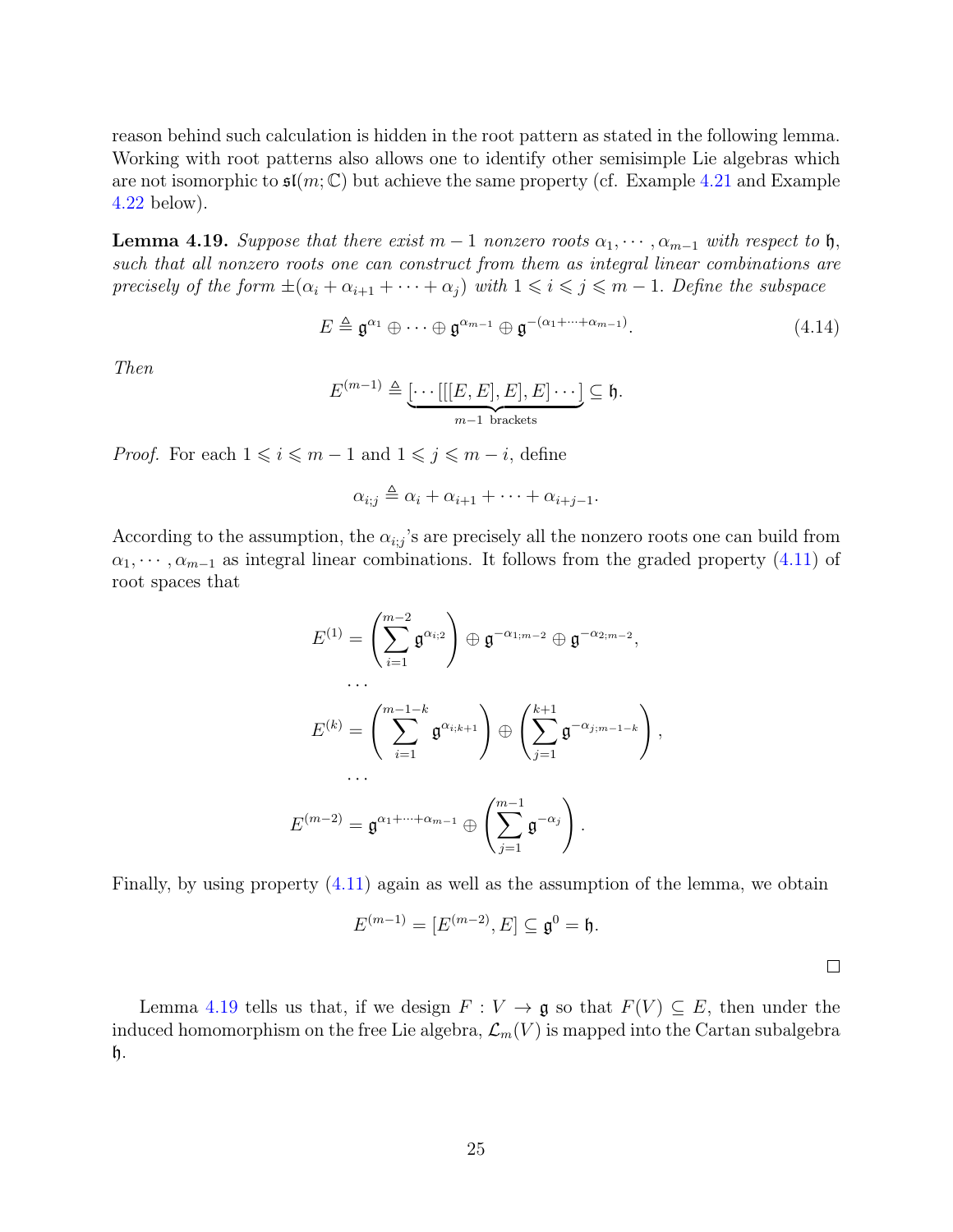

Figure 4.1: Root Systems of  $\mathfrak{so}(5,\mathbb{C})$  and  $\mathfrak{g}_2$ 

<span id="page-25-2"></span>**Example 4.20.** Consider  $g = \mathfrak{sl}(m, \mathbb{C})$ , with a Cartan subalgebra h given by the subspace of diagonal matrices in  $\mathfrak{g}$ . In this case, it is easy to see that the simple roots  $\alpha_i = \mu_i - \mu_{i+1}$  $(1 \le i \le m - 1)$  given by  $(4.12)$  satisfy the assumption of Lemma [4.19.](#page-24-0) In this case, we have

$$
E = \left\{ \left( \begin{array}{ccc} 0 & z_1 & & 0 \\ & & \ddots & \\ & & & z_{m-1} \\ z_m & & & 0 \end{array} \right) : z_1, \cdots, z_m \in \mathbb{C} \right\},\,
$$

where omitted entries in the matrix are all 0's. Indeed, the semisimple Lie algebra associated with the root system generated by the roots given in Lemma [4.19](#page-24-0) is isomorphic to  $\mathfrak{sl}(m,\mathbb{C})$ .

Using root patterns, we give two other examples that are not isomorphic to  $\mathfrak{sl}(m,\mathbb{C})$  but also allow one to map the highest degree Lie polynomials into a Cartan subalgebra. In each example, the underlying Lie algebra is of rank two. The nonzero roots are drawn as planar Euclidean vectors, in which integral linear combinations follow usual vector operation rules. The corresponding conclusion is immediate by manipulating the root vectors based on the graded property [\(4.11\)](#page-21-1) and  $\mathfrak{g}^0 = \mathfrak{h}$ . Although possible, there is no need to work with the actual Lie algebra g and the associated root spaces at this level.

<span id="page-25-0"></span>**Example 4.21.** Consider  $g = \mathfrak{so}(5, \mathbb{C})$ , the Lie algebra of  $5 \times 5$  complex skew-symmetric matrices. The associated root system is given by the left hand side of Figure 4.1. If we require  $F: V \to E \triangleq \mathfrak{g}^{\alpha} \oplus \mathfrak{g}^{\beta} \oplus \mathfrak{g}^{\gamma}$ , then  $\mathcal{L}_4(V)$  is mapped into a Cartan subalgebra (cf. Section [4.2.4](#page-35-0) II below for more explicit calculations in degree  $m = 4$  based on this structure). The property can be generalized to higher degrees by considering  $\mathfrak{so}(n,\mathbb{C})$  with larger n.

<span id="page-25-1"></span>**Example 4.22.** Consider  $\mathfrak{g} = \mathfrak{g}_2$ , the smallest exceptional simple Lie algebra. It arises from the classification of simple Lie algebras, and can be identified as the Lie algebra of the subgroup of  $Spin(7)$  preserving a point on  $S^7$ . The associated root system is given by the right hand side of Figure 4.1. If we require  $F: V \to E \triangleq \mathfrak{g}^{\alpha} \oplus \mathfrak{g}^{\beta} \oplus \mathfrak{g}^{\gamma}$ , then  $\mathcal{L}_6(V)$  is mapped into a Cartan subalgebra.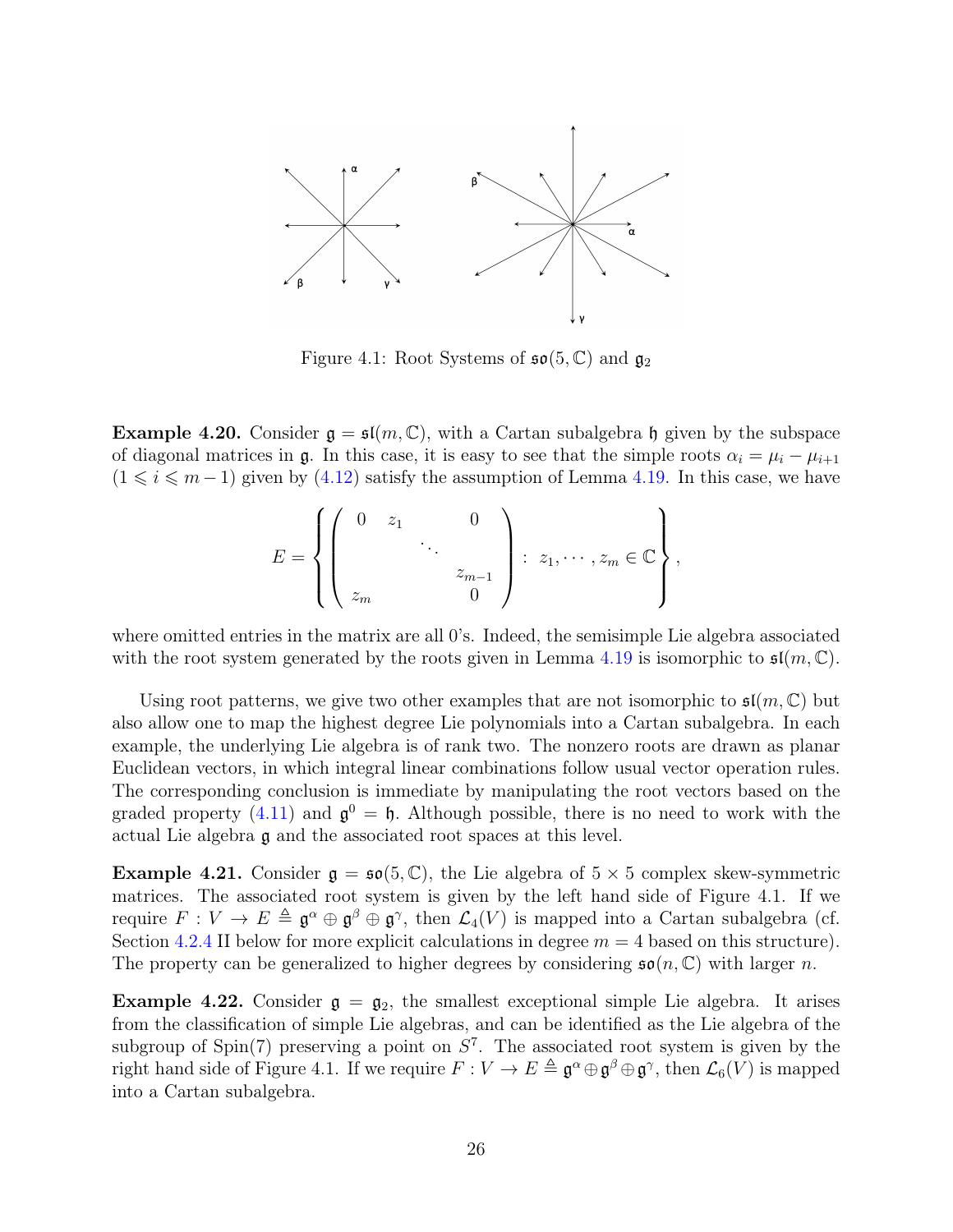#### <span id="page-26-0"></span>III. A consistency lemma for certain symmetric polynomial systems

Note that the homogeneous Lie polynomial  $l_m \in \mathcal{L}_m(V)$  has the general form  $l_m = c_1h_1 +$  $\cdots + c_{\nu}h_{\nu}$ , where  $\{h_1, \cdots, h_{\nu}\}\$ is a given basis of  $\mathcal{L}_m(V)$ . In order to produce a lower bound on  $L_m(\mathbf{X})$  in the form of Theorem [2.13,](#page-9-2) with a factor *independent of the coefficients*  $c_i$ 's, a natural idea is to require each  $h_i$  to have the right eigenvalue individually. In this way, properties of Cartan subalgebra will guarantee that  $l_m$  has a desired eigenvalue  $||l_m||$  and the operator norm of the Lie algebraic development will depend only on the roughness  $m$ but not on the coefficients  $c_i$ . This viewpoint leads us to the consideration of certain type of polynomial systems. A consistency lemma for these systems, stated as follows, will be needed for the proof of our main lower estimate. The lemma may also be of independent interest.

<span id="page-26-1"></span>**Lemma 4.23.** Let  $p_1, \dots, p_\nu$  be homogeneous polynomials over  $\mathbb{C}^n$  of the same degree. Suppose that they are linearly independent. Then for any  $k \geq 4^{\nu-1}\nu!$  and  $c_1, \dots, c_{\nu} \in \mathbb{C}$ , the polynomial system

$$
\begin{cases} p_1(\mathbf{z}_1) + \cdots + p_1(\mathbf{z}_k) = c_1, \\ \cdots \\ p_\nu(\mathbf{z}_1) + \cdots + p_\nu(\mathbf{z}_k) = c_\nu \end{cases}
$$

has at least one solution in  $\mathbb{C}^{kn}$ , where  $\mathbf{z}_1, \cdots, \mathbf{z}_k$  are independent variables each having dimension n.

Remark 4.24. Lemma [4.23](#page-26-1) is not as obvious as one may expect and the special structure of the system has to play an essential role. In general, a polynomial system in which the number of variables is greater than the number of equations may not always possess a solution, even when assuming that the underlying polynomials are algebraically independent. For instance, the system

$$
x^2y = 0, \ xyz = 1
$$

does not have a solution! The precise level of independence is given by the renowned Hilbert's nullstellensatz in algebraic geometry. It is to some extent surprising that linear independence is sufficient for the assertion to hold in our case.

*Proof of Lemma [4.23.](#page-26-1)* <sup>[1](#page-26-2)</sup>We are going to prove the claim that there exists  $k \geq 1$  such that the system is consistent. It will be clear in the argument that  $k \geq 4^{\nu-1}\nu!$ . For this purpose, we treat the claim as a property depending on  $\nu$  (the number of polynomials involved) and prove it by induction. When  $\nu = 1$ , since  $p_1 \neq 0$  we know that  $p_1(z) \neq 0$  for some  $z \in \mathbb{C}^n$ . Since  $p_1$  is homogeneous, it follows from scaling that the image of  $p_1$  must be  $\mathbb{C}$ . Therefore, the assertion holds with  $k = 1$ .

Suppose that the assertion is true for  $\nu$  polynomials, and assume that we are now given  $\nu + 1$  linearly independent homogeneous polynomials  $p_1, \dots, p_{\nu+1}$  of the same degree. By

<span id="page-26-2"></span><sup>1</sup>From the algebraic geometric viewpoint, it is not obvious how one can approach by using a general dimension argument, since in the associated projective space one needs to rule out the possibility that the underlying projective variety lies in the hyperplane at infinity. The proof we give here is entirely elementary.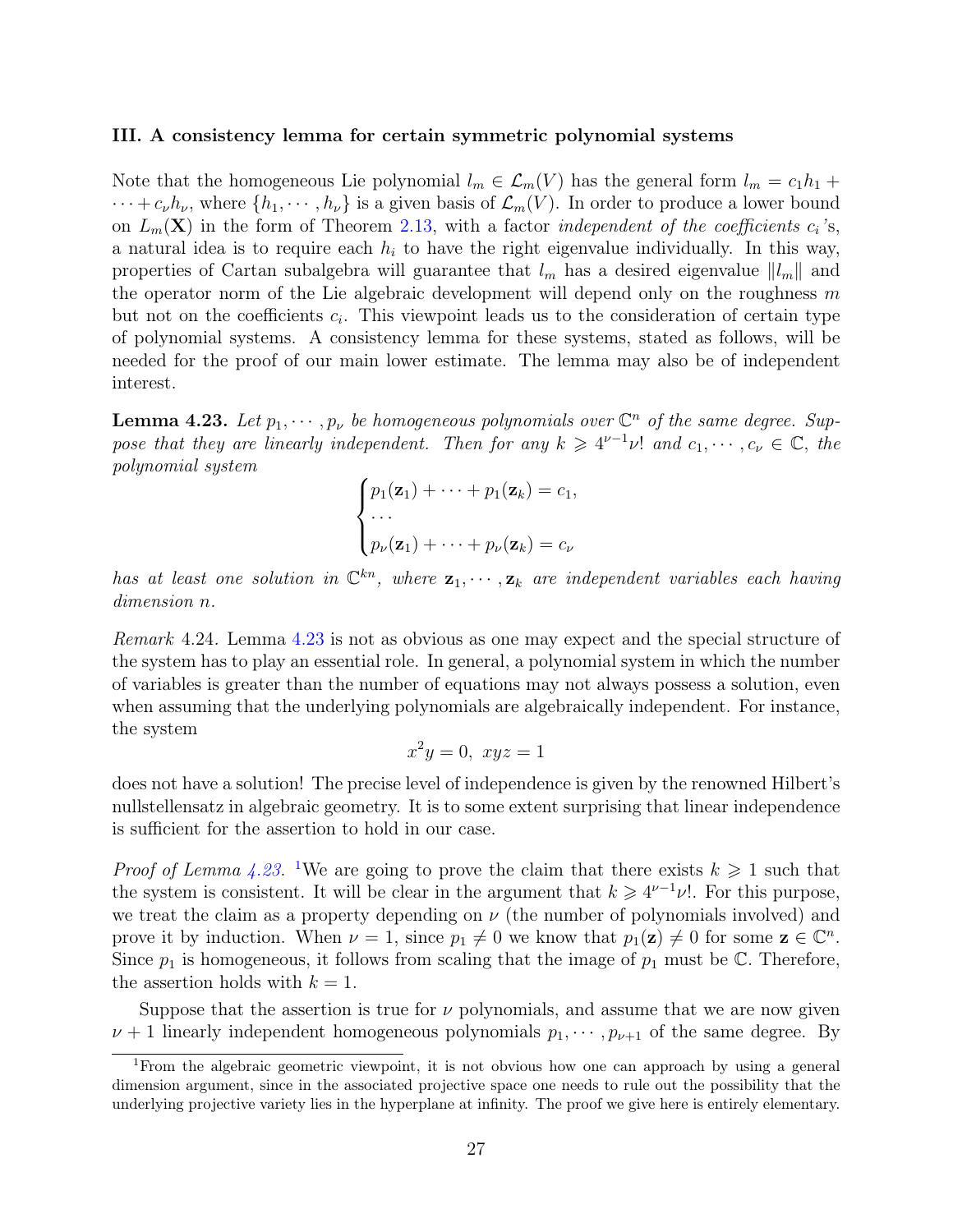induction hypothesis, there exists  $k \geqslant 1$ , such that for any  $1 \leqslant i \leqslant \nu + 1$ , the map  $\mathbf{p}_{i}^{(k)}$  $\hat{i}^{(\kappa)}$  :  $\mathbb{C}^{kn} \to \mathbb{C}^{\nu}$  defined by

$$
\mathbf{p}_{\hat{i}}^{(k)}(\mathbf{z}_{1},\cdots,\mathbf{z}_{k}) \triangleq \left(\begin{array}{c} p_{1}(\mathbf{z}_{1}) + \cdots + p_{1}(\mathbf{z}_{k}) \\ \vdots \\ p_{i-1}(\mathbf{z}_{1}) + \cdots + p_{i-1}(\mathbf{z}_{k}) \\ p_{i+1}(\mathbf{z}_{1}) + \cdots + p_{i+1}(\mathbf{z}_{k}) \\ \vdots \\ p_{\nu+1}(\mathbf{z}_{1}) + \cdots + p_{\nu+1}(\mathbf{z}_{k}) \end{array}\right)
$$

is surjective. We claim that, for every  $1 \leq i \leq \nu + 1$ , the following system

<span id="page-27-0"></span>
$$
\begin{cases} p_i(\mathbf{z}_1) + \dots + p_i(\mathbf{z}_{4k}) \neq 0, \\ p_j(\mathbf{z}_1) + \dots + p_j(\mathbf{z}_{4k}) = 0, \quad \text{for all } j \neq i, \end{cases}
$$
 (4.15)

must have a solution. Observe that if this is true, then the induction step finishes with  $k' = 4k(\nu + 1)$ . Indeed, let  $c_1, \dots, c_{\nu+1} \in \mathbb{C}$ . For each i, by homogenuity and scaling, the consistency of the system [\(4.15\)](#page-27-0) implies the consistency of the system

$$
\begin{cases}\np_1(\mathbf{z}_1) + \cdots + p_1(\mathbf{z}_{4k}) = 0, \\
\cdots \\
p_i(\mathbf{z}_1) + \cdots + p_i(\mathbf{z}_{4k}) = c_i, \\
\cdots \\
p_{\nu+1}(\mathbf{z}_1) + \cdots + p_{\nu+1}(\mathbf{z}_{4k}) = 0.\n\end{cases}
$$

Let  $\mathbf{Z}^{(i)} \in \mathbb{C}^{4kn}$  be a solution to the above system. By adding up the  $\nu + 1$  cases, we know that the system

$$
\begin{cases} p_1(\mathbf{z}_1) + \cdots + p_1(\mathbf{z}_{4k(\nu+1)}) = c_1, \\ \cdots \\ p_{\nu+1}(\mathbf{z}_1) + \cdots + p_{\nu+1}(\mathbf{z}_{4k(\nu+1)}) = c_{\nu+1}, \end{cases}
$$

has a solution given by  $\mathbf{Z} = (\mathbf{Z}^{(1)}, \cdots, \mathbf{Z}^{(\nu+1)}) \in \mathbb{C}^{4kn(\nu+1)}$ . In other words, the assertion holds with  $k' = 4k(\nu + 1)$ .

Now it remains to show the consistency of the system [\(4.15\)](#page-27-0). Suppose on the contrary that the system is inconsistent for some i. Without loss of generality, we may assume that  $i = 1$ . We first introduce some notation to simplify the presentation. It is convenient to call

$$
\mathbf{Z}=(\mathbf{z}_1,\cdots,\mathbf{z}_k),\ \mathbf{Z}'=(\mathbf{z}_{k+1},\cdots,\mathbf{z}_{2k})
$$

and

$$
\mathbf{W}=(\mathbf{z}_{2k+1},\cdots,\mathbf{z}_{3k}),\ \mathbf{W}'=(\mathbf{z}_{3k+1},\cdots,\mathbf{z}_{4k}).
$$

We also define

$$
P_i(\mathbf{Z}) = p_i(\mathbf{z}_1) + \cdots + p_i(\mathbf{z}_k)
$$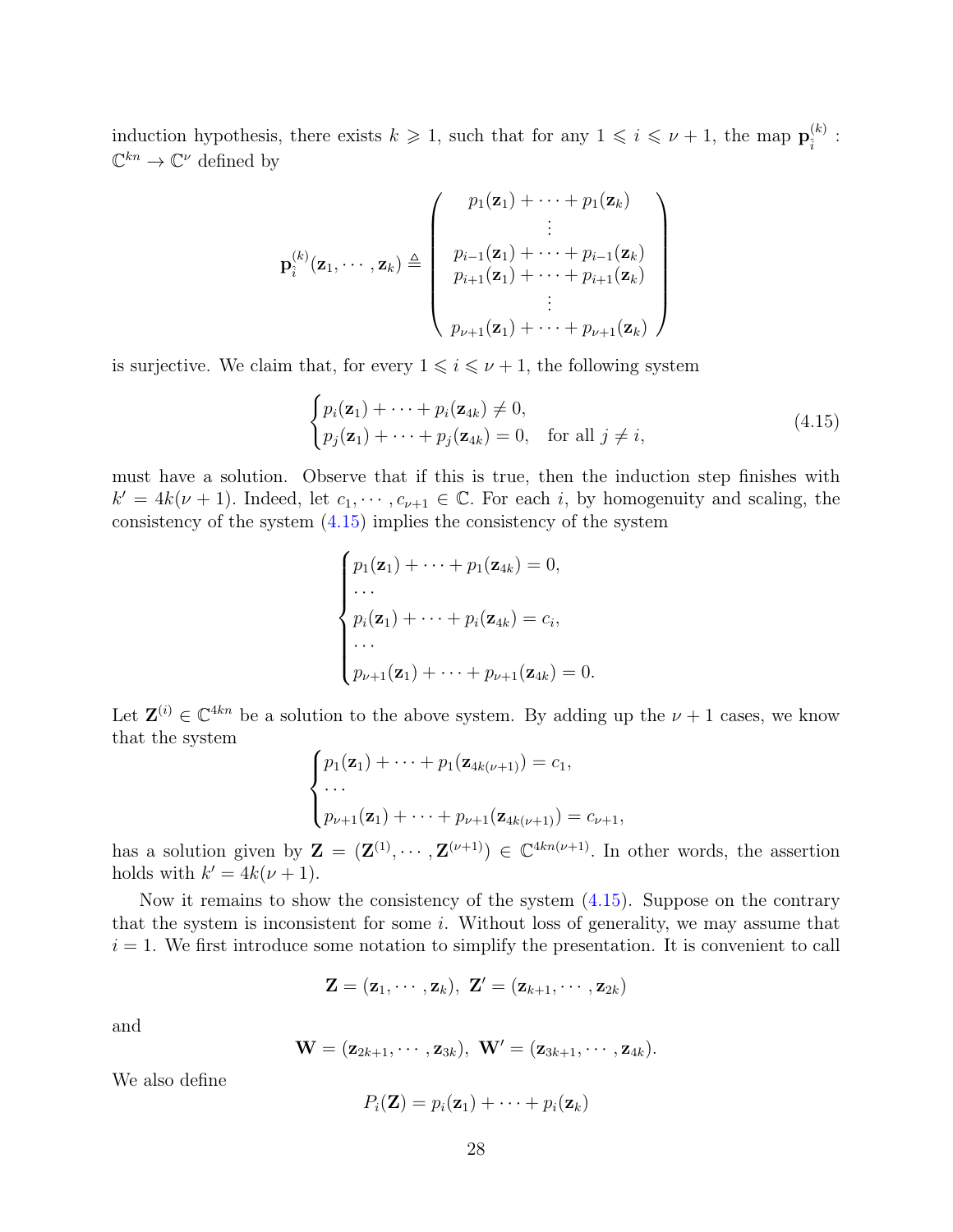and similarly for the other parts of the variables. In particular, we have

$$
p_i(\mathbf{z}_1) + \cdots + p_i(\mathbf{z}_{4k}) = P_i(\mathbf{Z}) + P_i(\mathbf{Z}') + P_i(\mathbf{W}) + P_i(\mathbf{W}').
$$

Under the above notation and assumption, we know that  $P_1(\mathbf{Z}) + P_1(\mathbf{Z}') + P_1(\mathbf{W}) + P_1(\mathbf{W}')$ vanishes identically on the algebraic variety

$$
\mathcal{V} \triangleq \{ (\mathbf{Z}, \mathbf{Z}', \mathbf{W}, \mathbf{W}') : P_i(\mathbf{Z}) + P_i(\mathbf{Z}') + P_i(\mathbf{W}) + P_i(\mathbf{W}') = 0 \text{ for } 2 \leq i \leq \nu + 1 \}
$$

defined by the remaining polynomials.

We claim that, there exists a function  $F: \mathbb{C}^{\nu} \to \mathbb{C}$ , such that

$$
P_1(\mathbf{W}) + P_1(\mathbf{W}') = F(P_2(\mathbf{W}) + P_2(\mathbf{W}'), \cdots, P_{\nu+1}(\mathbf{W}) + P_{\nu+1}(\mathbf{W}')) \tag{4.16}
$$

for all  $(\mathbf{W}, \mathbf{W}') \in \mathbb{C}^{2kn}$ . Indeed, define  $\Xi : \mathbb{C}^{2kn} \to \mathbb{C}^{\nu}$  by

$$
\Xi(\mathbf{W},\mathbf{W}') \triangleq (P_2(\mathbf{W}) + P_2(\mathbf{W}'), \ldots, P_{\nu+1}(\mathbf{W}) + P_{\nu+1}(\mathbf{W}')).
$$

By the induction hypothesis, we know that  $\Xi$  is surjective. We then define  $F: \mathbb{C}^{\nu} \to \mathbb{C}$  by

<span id="page-28-0"></span>
$$
F(\xi) \triangleq P_1(\mathbf{W}) + P_1(\mathbf{W}'),
$$

where  $(\mathbf{W}, \mathbf{W}')$  is any element such that  $\xi = \Xi(\mathbf{W}, \mathbf{W}')$ . To verify that F is well defined, suppose that  $\xi = \Xi(\mathbf{W}, \mathbf{W}') = \Xi(\tilde{\mathbf{W}}, \tilde{\mathbf{W}}')$ . Then

$$
P_j(\mathbf{W}) + P_j(\mathbf{W}') = P_j(\tilde{\mathbf{W}}) + P_j(\tilde{\mathbf{W}}'), \quad \text{for all } 2 \leq j \leq \nu + 1.
$$

Let

$$
(\mathbf{Z}, \mathbf{Z}') \triangleq (-1)^{1/m} \cdot (\mathbf{W}, \mathbf{W}'),
$$

where m is the degree of the underlying polynomials. It follows that both of  $(\mathbf{Z}, \mathbf{Z}', \mathbf{W}, \mathbf{W}')$ and  $(\mathbf{Z}, \mathbf{Z}', \tilde{\mathbf{W}}, \tilde{\mathbf{W}'})$  are elements in  $V$ , and thus they are both zeros of the polynomial at  $i = 1$ . In particular, we have

$$
P_1(\mathbf{W}) + P_1(\mathbf{W}') = P_1(\tilde{\mathbf{W}}) + P_1(\tilde{\mathbf{W}}'),
$$

showing that  $F$  is well defined.

By taking  $W' = 0$  in [\(4.16\)](#page-28-0), we arrive at

$$
P_1(\mathbf{W}) = F(P_2(\mathbf{W}), \cdots P_{\nu+1}(\mathbf{W})).
$$

Now the key observation is that, F must be linear. Indeed, given  $\lambda \in \mathbb{C}$ , we have

$$
\lambda F(P_2(\mathbf{W}), \cdots, P_{\nu+1}(\mathbf{W}))
$$
  
=  $\lambda P_1(\mathbf{W})$   
=  $P_1(\lambda^{1/m}\mathbf{W})$   
=  $F(P_2(\lambda^{1/m}\mathbf{W}), \cdots, P_{\nu+1}(\lambda^{1/m}\mathbf{W}))$   
=  $F(\lambda P_2(\mathbf{W}), \cdots, \lambda P_2(\mathbf{W}))$ .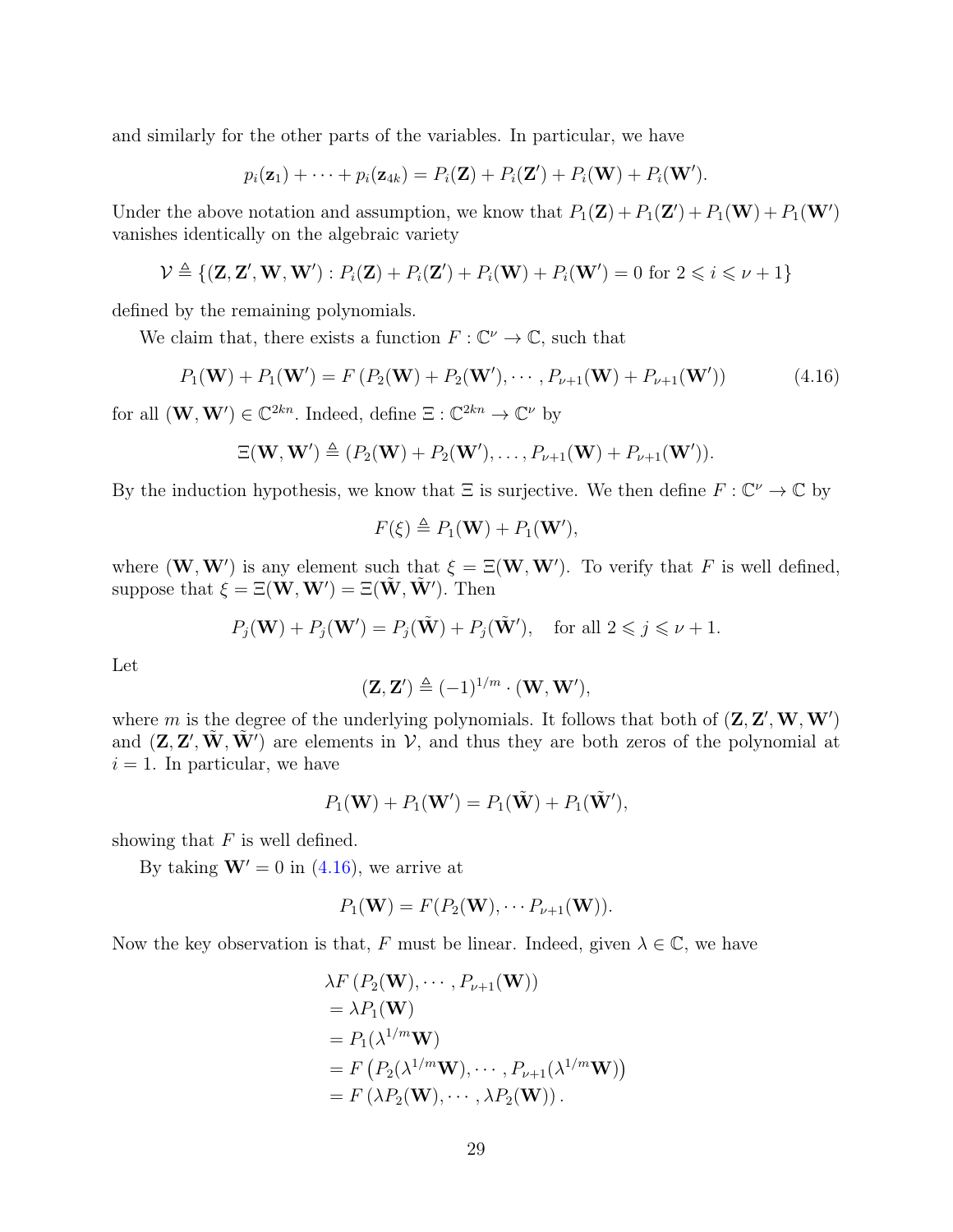In addition, let  $\xi, \eta \in \mathbb{C}^{\nu}$ . Again by induction hypothesis, there exist **W** and **W**' in  $\mathbb{C}^{kn}$ , such that

$$
\xi = (P_2(\mathbf{W}), \cdots, P_{\nu+1}(\mathbf{W})), \eta = (P_2(\mathbf{W}'), \cdots, P_{\nu+1}(\mathbf{W}')).
$$

It follows that

$$
F(\xi + \eta) = F(P_2(\mathbf{W}) + P_2(\mathbf{W}'), \cdots, P_{\nu+1}(\mathbf{W}) + P_{\nu+1}(\mathbf{W}'))
$$
  
=  $P_1(\mathbf{W}) + P_1(\mathbf{W}')$   
=  $F(\xi) + F(\eta)$ .

Therefore,  $F$  is linear. This leads to a contradiction with the linear independence among  $P_1, \dots, P_{\nu+1}$ . Consequently, the system  $(4.15)$  is consistent, finishing the proof of the induction step.  $\Box$ 

#### <span id="page-29-0"></span>IV. Establishing the main lower estimate

Using the representation theory of  $\mathfrak{sl}(n;\mathbb{C})$  and Lemma [4.23,](#page-26-1) we can now establish our main lower estimate for the signature tail asymptotics of pure rough paths. The result contains two parts, a general lower estimate involving a multiplicative factor  $c(m, d)$ , and an explicit further lower estimate on this factor. We state and prove them separately.

First of all, our general lower bound is stated as follows. The proof is based on designing appropriate Lie algebraic developments.

<span id="page-29-1"></span>**Theorem 4.25.** Let V be a d-dimensional Banach space and let every tensor product  $V^{\otimes n}$  be equipped with the associated projective tensor norm. For each  $m \geq 1$ , there exists a constant  $c(m, d) \in (0, 1]$  depending only on m and d, such that

$$
L_m(\mathbf{X}) \geqslant c(m,d) \|\pi_m(l)\|
$$

for all pure m-rough paths  $\mathbf{X}_t = \exp(tI) \in G^{(m)}(V)$  over V.

*Proof.* We write the highest degree component of l in the form  $l_m = c_1h_1 + \cdots + c_\nu h_\nu$ , where  $\{h_1, \dots, h_\nu\}$  is a given basis of  $\mathcal{L}_m(V)$ . Using the dual characterization [\(2.1\)](#page-6-1) of the projective tensor norm, let  $B$  be a given m-linear functional over  $V$  whose norm is bounded by 1. We aim at constructing a Lie algebraic development  $\Phi : V \to \mathfrak{g} \to \text{End}(W)$  such that:

(i) g is semisimple, and the space  $\mathcal{L}_m(V)$  is mapped into a Cartan subalgebra h of g under the Lie homomorphism induced by  $F$ ;

(ii) there exists a weight  $\mu \in \mathfrak{h}^*$  for  $\rho$  such that  $\mu(F(l_m)) = B(l_m);$ 

(iii) the operator norm of  $\Phi$  is bounded above by a constant which is independent of B and the specific values of the coefficients  $c_i$ .

If this can be achieved, the general lower bound will follow from  $(4.13)$  and  $(2.1)$  since B is arbitrary.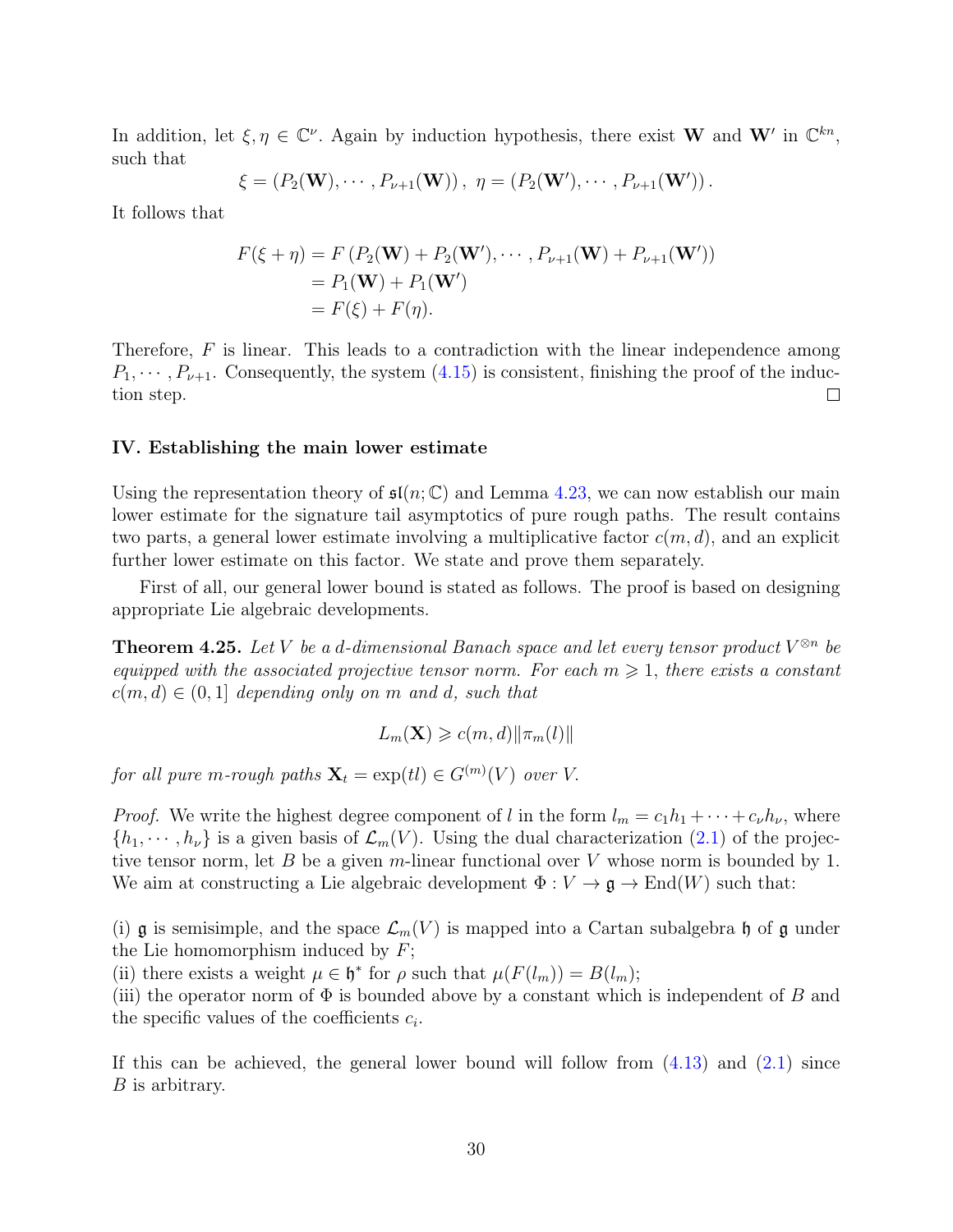One way of constructing such a development is the following. For simplicity we assume that dim  $V = 2$  with a given basis  $\{e_1, e_2\}$  (there is only notational difference in higher dimensions). We choose  $\mathfrak{g} = \mathfrak{sl}(k \cdot m, \mathbb{C})$  where  $k \geqslant 1$  is a large number to be specified later on. We choose a Cartan subalgebra h and a base of simple roots according to the discussion in Part I of the current section. Define the embedding  $F: V \to \mathfrak{g}$  in the following block diagonal form

$$
F(e_1) = \begin{pmatrix} A_1 & & & 0 \\ & A_2 & & \\ & & \ddots & \\ 0 & & & A_k \end{pmatrix}_{km \times km} , \ F(e_2) = \begin{pmatrix} B_1 & & & 0 \\ & B_2 & & \\ & & \ddots & \\ 0 & & & B_k \end{pmatrix}_{km \times km} ,
$$

where each  $A_i, B_j \in \mathfrak{sl}(m, \mathbb{C})$   $(1 \leq i, j \leq k)$  has the form

$$
A_i = \begin{pmatrix} 0 & a_{i,1} & 0 \\ & \ddots & \\ & & a_{i,m-1} \\ a_{i,m} & 0 \end{pmatrix}_{m \times m}, B_j = \begin{pmatrix} 0 & b_{j,1} & 0 \\ & \ddots & \\ & & b_{j,m-1} \\ b_{j,m} & 0 \end{pmatrix}_{m \times m},
$$

with all the  $a_{i,r}, b_{j,s}$ 's being complex parameters to be specified later on. There are totally  $2km$  independent variables to determine F. According to Lemma [4.19](#page-24-0) and Example [4.20,](#page-25-2) under the induced homomorphism (still denoted as F) on the free Lie algebra,  $\mathcal{L}_m(V)$  is mapped into the given Cartan subalgebra h.

Finally, we choose  $\rho : \mathfrak{g} \to \text{End}(W)$  to be the irreducible representation of g associated with the k-th fundamental dominant integral functional  $\lambda_k$  according to Theorem [4.16,](#page-22-1) and more explicitly by Theorem [4.17](#page-23-2) in the  $\mathfrak{sl}(n,\mathbb{C})$  case, we have  $W = \Lambda^k(\mathbb{C}^{km})$  and  $\rho$  being the  $k$ -th exterior power of the canonical matrix representation. According to the same theorem, a weight for this representation is given by

$$
\mu = \mu_1 + \mu_{m+1} + \mu_{2m+1} + \cdots + \mu_{(k-1)m+1} \in \mathfrak{h}^*,
$$

where recall that  $\mu_i$  is the linear functional of taking the *i*-th diagonal entry.

To specify the parameters in order to fulfil the eigenvalue condition (ii) while respecting the uniformity condition (iii), we are led to setting up a system of equations:

$$
\mu(F(h_i)) = B(h_i), \ 1 \leqslant i \leqslant \nu.
$$

This is a polynomial system with  $\nu$  equations and  $2km$  independent complex variables. It has the form

<span id="page-30-0"></span>
$$
\begin{cases} p_1(A_1, B_1) + \dots + p_1(A_k, B_k) = B(h_1), \\ \dots \\ p_\nu(A_1, B_1) + \dots + p_\nu(A_k, B_k) = B(h_\nu), \end{cases} \tag{4.17}
$$

where each  $p_i$  is a homogeneous polynomial of degree m in  $2m$  complex variables. More precisely,  $p_i(A, B)$  is the first entry of the diagonal polynomial matrix  $G(h_i)$ , where G is the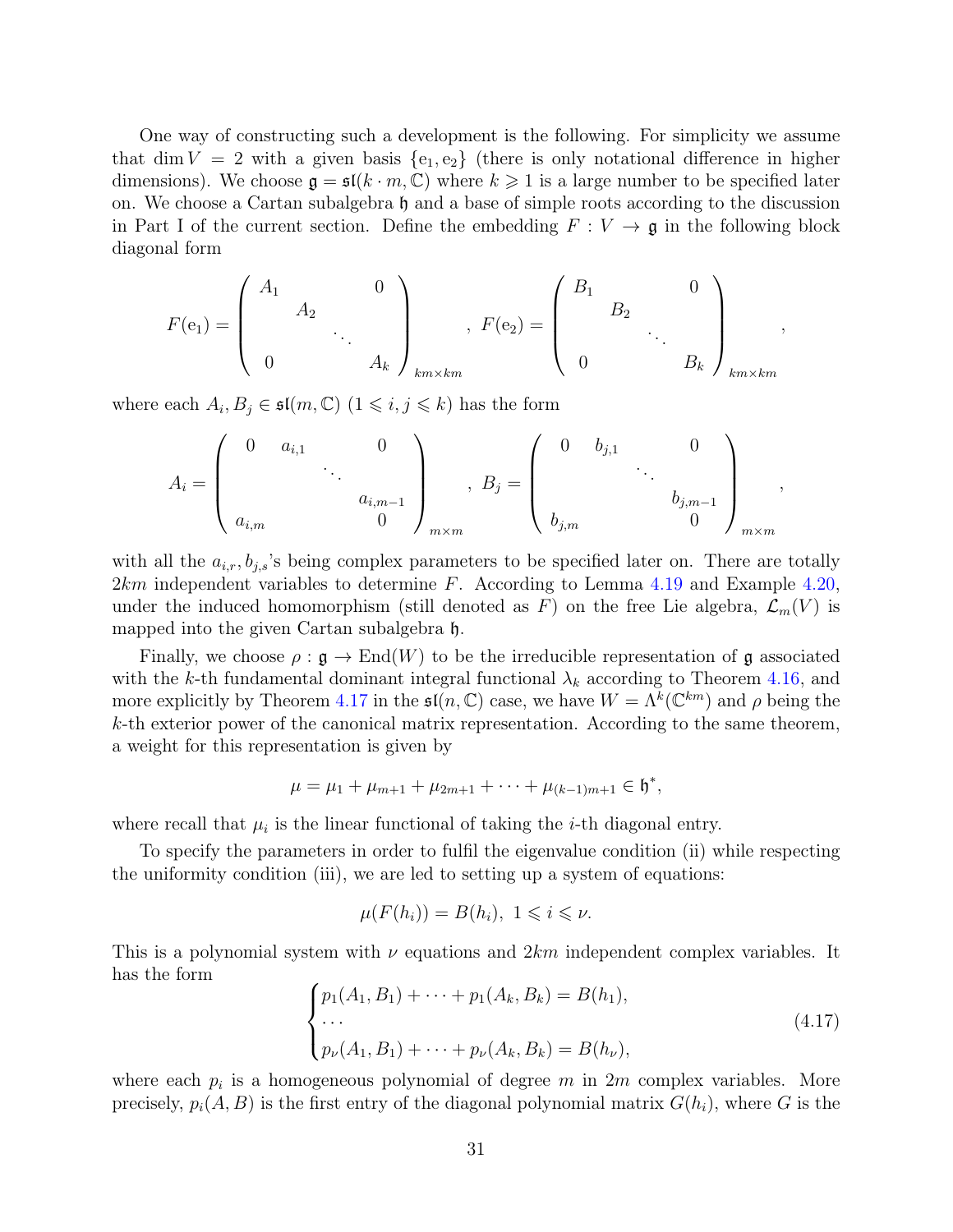homomorphism induced from the linear map  $V \to \mathfrak{sl}(m, \mathbb{C}[a_i, b_j])$  given by

$$
e_1 \mapsto A \triangleq \begin{pmatrix} 0 & a_1 & & 0 \\ & & \ddots & \\ & & & a_{m-1} \\ a_m & & & 0 \end{pmatrix}, \ e_2 \mapsto B \triangleq \begin{pmatrix} 0 & b_1 & & 0 \\ & & \ddots & \\ & & & b_{m-1} \\ b_m & & & 0 \end{pmatrix}.
$$

It is important to view G as a homomorphism into the polynomial matrix algebra in  $2m$ complex variables.

We claim that, the polynomial system [\(4.17\)](#page-30-0) has a solution in  $\mathbb{C}^{2km}$  for some large  $k \geq 1$ , which according to Lemma [4.23,](#page-26-1) boils down to showing that the polynomials  $p_1, \dots, p_\nu \in$  $\mathbb{C}[a_i, b_j]$  are linearly independent. To this end, consider the linear map  $T: V^{\otimes m} \to \mathbb{C}[a_i, b_j]$ defined by

 $T(e_{i_1} \otimes \cdots \otimes e_{i_m}) \triangleq (1, 1)$ -entry of  $G(e_{i_1} \otimes \cdots \otimes e_{i_m}).$ 

Explicit calculation then shows that

<span id="page-31-1"></span>
$$
T(e_{i_1} \otimes \cdots \otimes e_{i_m}) = w_{i_1} \cdots w_{i_m}, \qquad (4.18)
$$

where  $w_{i_j} = a_j$  or  $b_j$  according to whether  $i_j = 1$  or 2. In particular, we see that T is injective. Since  $h_1, \dots, h_{\nu}$  is a basis of  $\mathcal{L}_m(V) \subseteq V^{\otimes m}$ , we conclude that the polynomials

$$
p_i(A, B) = T(h_i), \ 1 \leqslant i \leqslant \nu
$$

are linearly independent. Therefore, by Lemma  $4.23$ , the polynomial system  $(4.17)$  has a solution for some large k. Any solution can be used to determine the Lie algebraic development  $\Phi = \rho \circ F$  specified in the previously given form. Under such development, the eigenvalue condition (ii) holds, and it follows from Theorem [4.10](#page-19-1) that

$$
L_m(\mathbf{X}) \geqslant \frac{B(l_m)}{\|\Phi\|_{V\to \text{End}(W)}^m}.
$$

Now it remains to estimate the operator norm of  $\Phi$ , which reduces to estimating a solution to the polynomial system [\(4.17\)](#page-30-0). For this purpose, according to Lemma [4.23,](#page-26-1) there exists  $k \geq 1$ , such that for each  $1 \leq i \leq \nu$ , the polynomial system

<span id="page-31-0"></span>
$$
\begin{cases} p_i(A_1, B_1) + \dots + p_i(A_k, B_k) = 1, \\ p_j(A_1, B_1) + \dots + p_j(A_k, B_k) = 0, \quad j \neq i, \end{cases}
$$
\n(4.19)

has a solution  $\mathbf{Z}^{(i)} \in \mathbb{C}^{2km}$ . It follows that with  $\tilde{\mathbf{Z}}^{(i)} \triangleq B(h_i)^{1/m} \mathbf{Z}^{(i)}$ , the vector  $\tilde{\mathbf{Z}} \triangleq$  $(\tilde{\mathbf{Z}}^{(1)},\cdots,\tilde{\mathbf{Z}}^{(\nu)})\in\mathbb{C}^{2k\nu m}$  is a solution to the system  $(4.17)$  with k being enlarged to kv. Since  $||B|| \leq 1$ , we see that **Z**, and thus the operator norm of  $\Phi$ , is bounded above by a constant depending only on the roughness  $m$  and the dimension  $d$ . Since  $B$  is arbitrary, this implies the desired lower bound with a multiplicative factor  $c(m, d)$  depending only on m and d.  $\Box$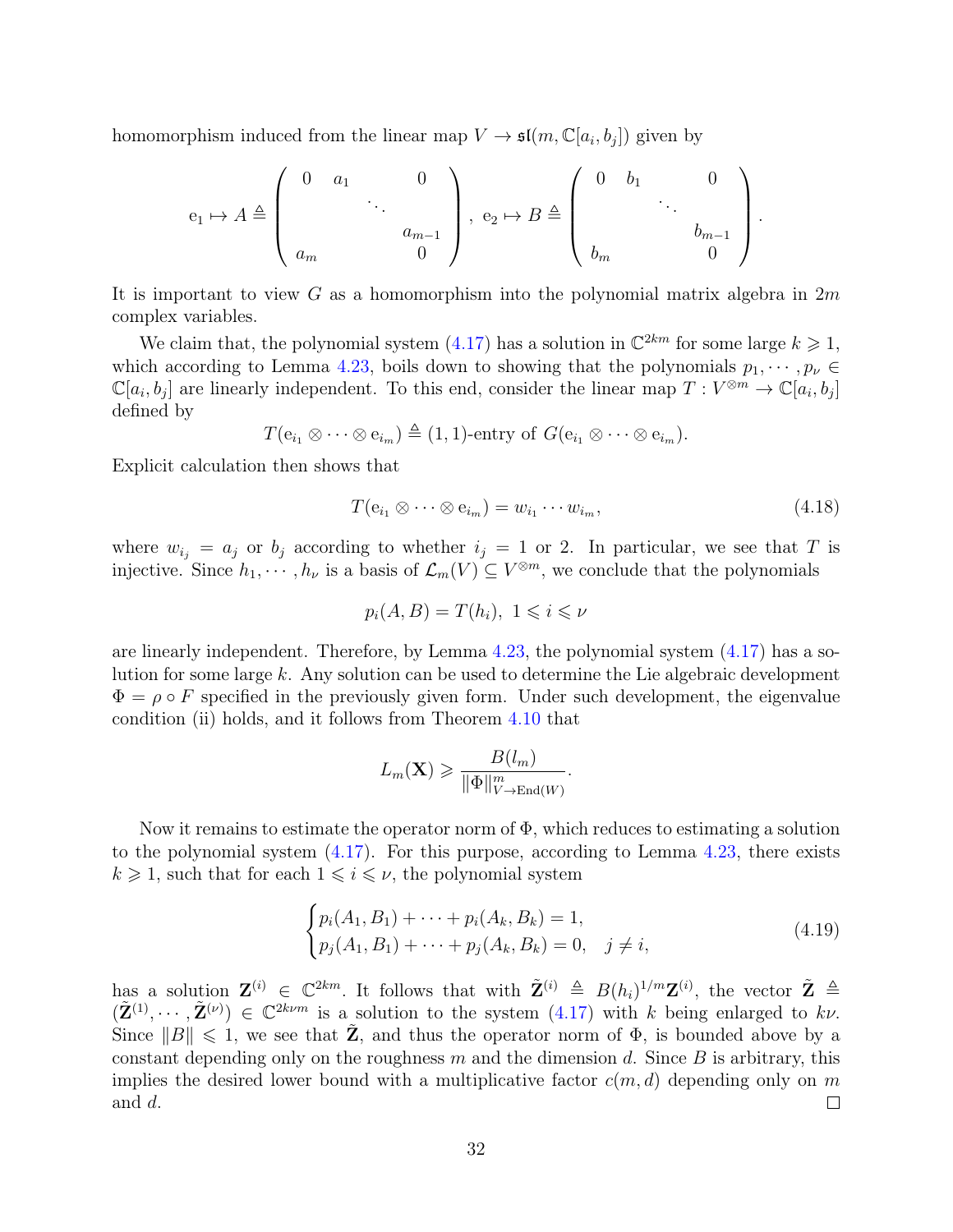It is clear from the last paragraph of the previous proof that, the key to estimating the multiplicative factor  $c(m, d)$  is an explicit estimate on a solution to the system  $(4.17)$ . In general, selecting solutions to a consistent polynomial system with a priori bounds is an important topic in computational algebraic geometry that has been studied by many authors. We state a result of Vorob'ev [\[29\]](#page-44-14) that is relevant to us. Recall that the *bitsize* of a nonzero integer *n* is the unique natural number  $\tau$  such that  $2^{\tau-1} \leqslant |n| < 2^{\tau}$ . The bitsize of a rational number is the sum of the bitsizes of its numerator and denominator.

<span id="page-32-0"></span>**Lemma 4.26** (cf. [\[29\]](#page-44-14), Theorem 3). Let V be the set of real solutions to a consistent system of polynomial equations  $f_1 = \cdots = f_{\nu} = 0$  where each  $f_i \in \mathbb{Q}[x_1, \dots, x_n]$ . Let L be the maximum of the bitsizes of the coefficients of the system,  $D \triangleq \sum_{i=1}^{\nu} \deg f_i$  and  $r \triangleq \binom{n+2D}{n}$ n  $\setminus$ . Then there exists a point  $x = (x_1, \dots, x_n) \in \mathcal{V}$ , such that

 $|x_i| \leqslant 2^{H(r,L)}$  for all  $1 \leqslant i \leqslant n$ ,

where H is some universal bivariate polynomial independent of the original system.

Remark 4.27. In Vorob'ev's result (and other results of similar type), having rational or sometimes integral coefficients is a crucial assumption. In addition, it presumes the consistency of the system before locating an a priori bounded solution. In particular, it does not provide a proof on whether the system admits a solution.

With the help of Vorob'ev's estimate, we can now establish an explicit estimate on the factor  $c(m, d)$  arising from Theorem [4.25.](#page-29-1)

<span id="page-32-2"></span>**Theorem 4.28.** Keeping the same notation as in Theorem  $4.25$ , the multiplicative factor  $c(m, d)$  satisfies

$$
c(m,d) \geqslant \Lambda_d^{-m} \cdot 2^{-(\nu_{m,d}!)^{\gamma \nu_{m,d}}},
$$

where  $\Lambda_d$  is a constant depending only on d,  $\nu_{m,d} \triangleq \dim \mathcal{L}_m(V)$ , and  $\gamma > 1$  is a universal constant.

Proof. Essentially we just need to keep track of the quantities appearing in the proof of Theorem [4.25](#page-29-1) in a precise way.

First of all, in that proof we fix a basis  $\{e_1, \dots, e_d\}$  of V with norm 1, and assume that  $\{h_1, \dots, h_\nu\}$  is a Hall basis of  $\mathcal{L}_m(V)$  built over the letters  $e_1, \dots, e_d$ . Next, in the representation  $\rho$ :  $\mathfrak{sl}(k \cdot m, \mathbb{C}) \to \Lambda^k(\mathbb{C}^{km})$ , we work with the  $l^1$ -norm on  $\Lambda^k(\mathbb{C}^{km})$  with respect to the canonical exterior basis. In addition, according to Lemma [4.23](#page-26-1) we choose  $k = 4^{\nu-1}\nu!$  for the system [\(4.19\)](#page-31-0). Recall that  $\mathbf{Z}^{(i)}$  (respectively,  $\tilde{\mathbf{Z}}$ ) is a solution to the system [\(4.19\)](#page-31-0) (respectively, [\(4.17\)](#page-30-0)). Now we presume that for each i, all components of  $\mathbf{Z}^{(i)}$ are bounded by a number M. Using the observation that  $||h_i|| \leq 2^m$ , we know that all components of  $\mathbb Z$  are bounded by  $2M$ . It then follows from a simple unwinding of definitions that

<span id="page-32-1"></span>
$$
\|\Phi\|_{V \to \text{End}(W)} \leq 2\Lambda_d k M,\tag{4.20}
$$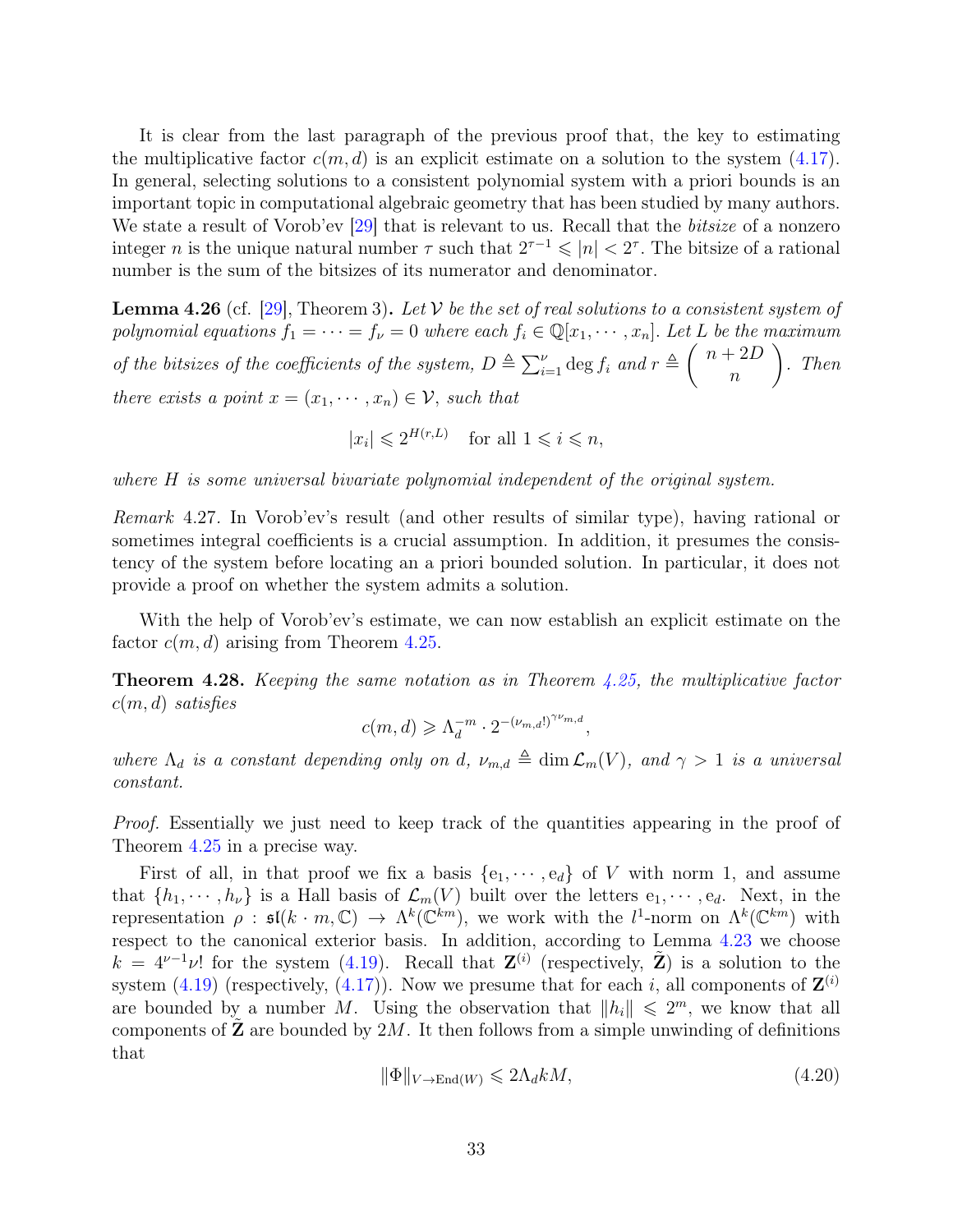where  $\Lambda_d$  is the constant depending only on d which arises from the comparison between the given norm  $\|\cdot\|_V$  on V and the  $l^1$ -norm  $\|\cdot\|_1$  with respect to the basis  $\{e_1, \dots, e_d\}$ , i.e.  $\|\cdot\|_1 \leqslant \Lambda_d \|\cdot\|_V.$ 

It remains to work out M explicitly. The first observation is that, the system  $(4.19)$  has integral coefficients each being bounded by  $2<sup>m</sup>$ . To apply Vorob'ev's estimate, we need to turn the system into an equivalent system over real variables, which can be done by viewing each complex variable as a pair of real variables. In this way, [\(4.19\)](#page-31-0) becomes a system with  $2\nu$  equations and  $2kdm$  real variables. The next observation is that, the new system again has integer coefficients, and more importantly when transforming from complex to real, the coefficients are not enlarged. This is due to the fact that the polynomial  $p_i$  is linear with respect to every single complex variable when the others are frozen (cf.  $(4.18)$ ) for the shape of relevant monomials). Therefore, using the notation in Lemma [4.26,](#page-32-0) we find that

$$
L \leqslant m, \ D = 2m\nu, \ n = \frac{1}{2}dm4^{\nu}\nu!, \ r = \left(\begin{array}{c} n+2D \\ n \end{array}\right).
$$

It follows from Stirling's approximation and Vorob'ev's estimate that  $M \leq 2^{(\nu!)^{\kappa\nu}}$  with some universal constant  $\kappa > 1$  independent of the system. Now the result follows by substituting this into [\(4.20\)](#page-32-1) and using Theorem [4.25.](#page-29-1)  $\Box$ 

Remark 4.29. The proof of Theorem [4.25](#page-29-1) does not provide the optimal way of constructing the Lie algebraic development  $\Phi$  in general, and the explicit lower bound given by Theorem [4.28](#page-32-2) does not seem to be optimal either. To improve the estimate, among the class of Lie algebraic developments  $\Phi$  in which  $\|\pi_m(l)\|$  is an eigenvalue of  $\Phi(\pi_m(l))$ , one needs to minimize the operator norm of  $\Phi$ . As we will see in low degree cases, there are plenty of rooms for reducing the operator norm of  $\Phi$  and hence improving the factor  $c(m, d)$ . The sharp lower bound (Conjecture [2.12\)](#page-9-3) will hold if one can achieve  $\|\Phi\|_{V\to \text{End}(W)} = 1$ .

As an immediate corollary of our methodology, we prove the following separation of points property for signatures. Such a separation property was first obtained by Chevyrev-Lyons [\[7\]](#page-43-9) as an essential ingredient of proving their uniqueness result for the expected signature of stochastic processes.

<span id="page-33-0"></span>**Corollary 4.30.** Let  $V$  be a finite dimensional vector space.

(1) Let  $l, l' \in \mathcal{L}(V)$  be two distinct Lie polynomials over V. Then there exists a finite dimensional complex semisimple Lie algebra  $\mathfrak g$  and a linear embedding  $F: V \to \mathfrak g$ , such that  $F(l) \neq F(l').$ 

(2) Let  $g_1, g_2$  be the signatures of two weakly geometric rough paths over V. Suppose that  $q_1 \neq q_2$ . Then there exists a finite dimensional complex semisimple Lie algebra g and a linear embedding  $F: V \to \mathfrak{g}$ , such that  $F(g_1) \neq F(g_2)$ .

*Proof.* (1) Let  $m \geq 1$  be the smallest integer such that  $\pi_m(l) \neq \pi_m(l')$ . According to the proof of Theorem [4.25,](#page-29-1) there exists a finite dimensional Lie algebraic development

$$
\Phi: V \stackrel{F}{\longrightarrow} \mathfrak{g} \stackrel{\rho}{\longrightarrow} \text{End}(W)
$$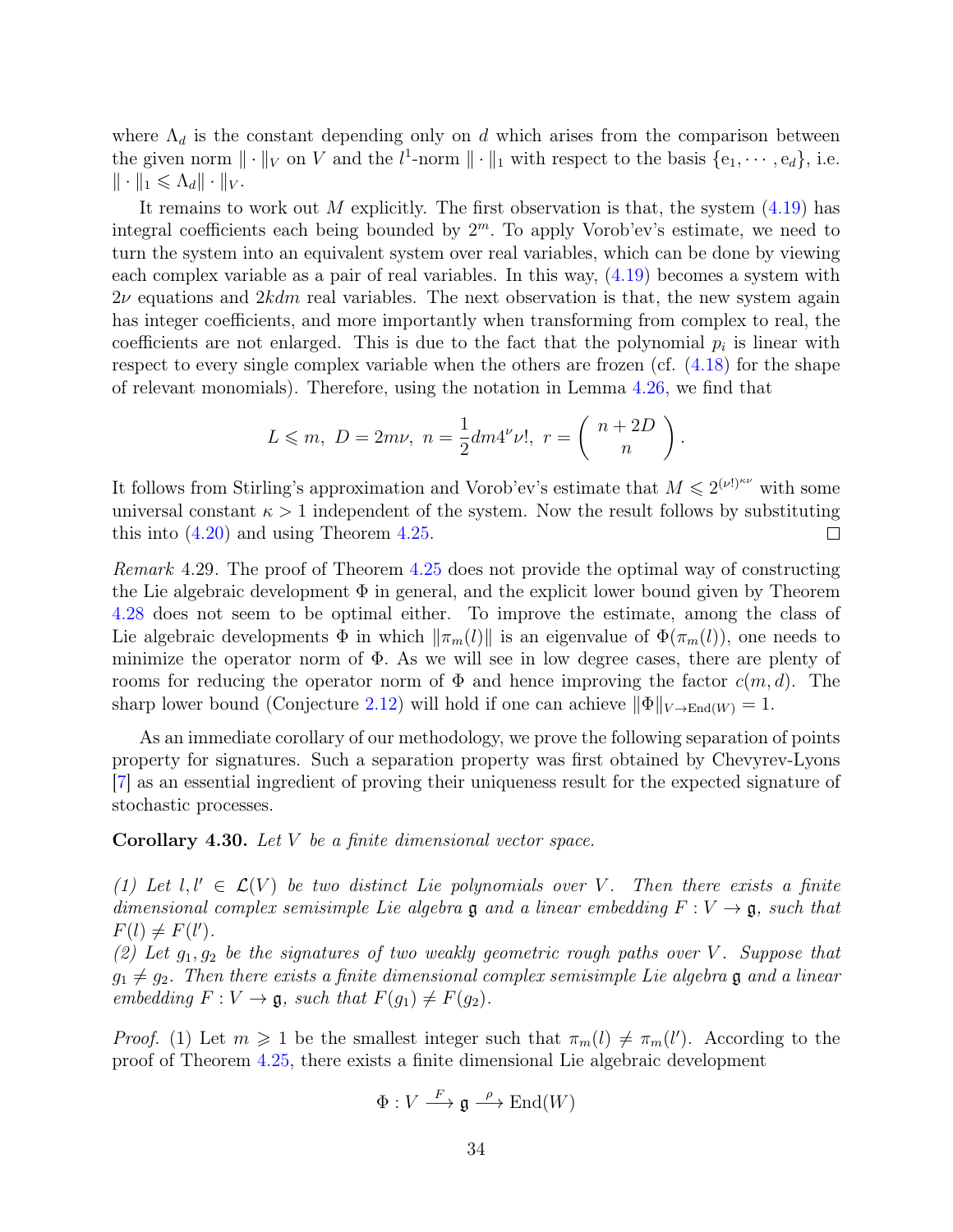such that

$$
\Phi(\pi_m(l)) \neq \Phi(\pi_m(l')).
$$

More specifically, we have  $\mathfrak{g} = \mathfrak{sl}(k \cdot m, \mathbb{C})$  and  $W = \Lambda^k(\mathbb{C}^{km})$  with  $k = 4^{\nu-1}\nu!$  and  $\nu =$ dim  $\mathcal{L}_m(V)$ . For given  $\varepsilon > 0$ , define  $\Phi_{\varepsilon} \triangleq \rho \circ (\varepsilon \cdot F)$ . It follows that

$$
\Phi_{\varepsilon}(l-l') = (\rho \circ (\varepsilon \cdot F))(l-l')
$$
  
=  $\rho \left( \varepsilon^m \cdot F(\pi_m(l-l')) + \sum_{n>m} \varepsilon^n \cdot F(\pi_n(l-l')) \right)$   
=  $\varepsilon^m \cdot \Phi(\pi_m(l-l')) + \sum_{n>m} \varepsilon^n \cdot \Phi(\pi_n(l-l')).$ 

Note that the summation is indeed finite since  $l, l'$  are Lie polynomials. Therefore, we see that

$$
\Phi_{\varepsilon}(l-l') = \varepsilon^m \cdot \Phi(\pi_m(l-l')) + o(\varepsilon^m),
$$

which implies that  $\Phi_{\varepsilon}(l-l') \neq 0$  when  $\varepsilon$  is small. The embedding  $\varepsilon \cdot F$  will satisfy the desired property.

(2) Write  $g = \exp(l)$  and  $g' = \exp(l')$  where l, l' are Lie series respectively. In the same way as the proof of the first part, let  $m \geq 1$  be the smallest integer such that  $\pi_m(l) \neq \pi_m(l')$ , and choose a finite dimensional Lie algebraic development  $\Phi = \rho \circ F : V \to \mathfrak{g} \to \text{End}(W)$ separating  $\pi_m(l)$  and  $\pi_m(l')$ . Since g and g' are path signatures, it is known that (cf. [\[23\]](#page-44-8) and  $[6]$ , l and l' both have positive radius of convergence when viewed as formal tensor series. In particular, both of

$$
\varepsilon \mapsto \Phi_{\varepsilon}(l), \ \varepsilon \mapsto \Phi_{\varepsilon}(l')
$$

are analytic functions in some neighbourhood of  $\varepsilon = 0$  where  $\Phi_{\varepsilon} \triangleq \rho \circ (\varepsilon \cdot F)$ . Therefore, we see that

$$
\Phi_{\varepsilon}(l) = \varepsilon^m \cdot \Phi(\pi_m(l)) + o(\varepsilon^m), \quad \Phi_{\varepsilon}(l') = \varepsilon^m \cdot \Phi(\pi_m(l')) + o(\varepsilon^m),
$$

when  $\varepsilon$  is small. Note that we also have

$$
\Phi_{\varepsilon}(g) = \exp (\Phi_{\varepsilon}(l)), \quad \Phi_{\varepsilon}(g') = \exp (\Phi_{\varepsilon}(l')).
$$

Since the exponential map for the group  $Aut(W)$  is a local diffeomorphism at the identity, we conclude that  $\Phi_{\varepsilon}(g) \neq \Phi_{\varepsilon}(g')$  when  $\varepsilon$  is small. In particular, the embedding  $\varepsilon \cdot F$  will satisfy the desired property.

 $\Box$ 

*Remark* 4.31. Apart from the  $\mathfrak{sl}(n;\mathbb{C})$  structure, the above argument can be extended to other types of semisimple Lie algebras (possibly of compact type) for instance over  $\mathfrak{so}(n;\mathbb{C})$ , as long as the development is chosen so that the highest degree Lie component is mapped into a Cartan subalgebra (cf. Example [4.21\)](#page-25-0). In [\[7\]](#page-43-9), the separation property was proved using the (semi)simple Lie algebra  $\mathfrak{sp}(n)$ .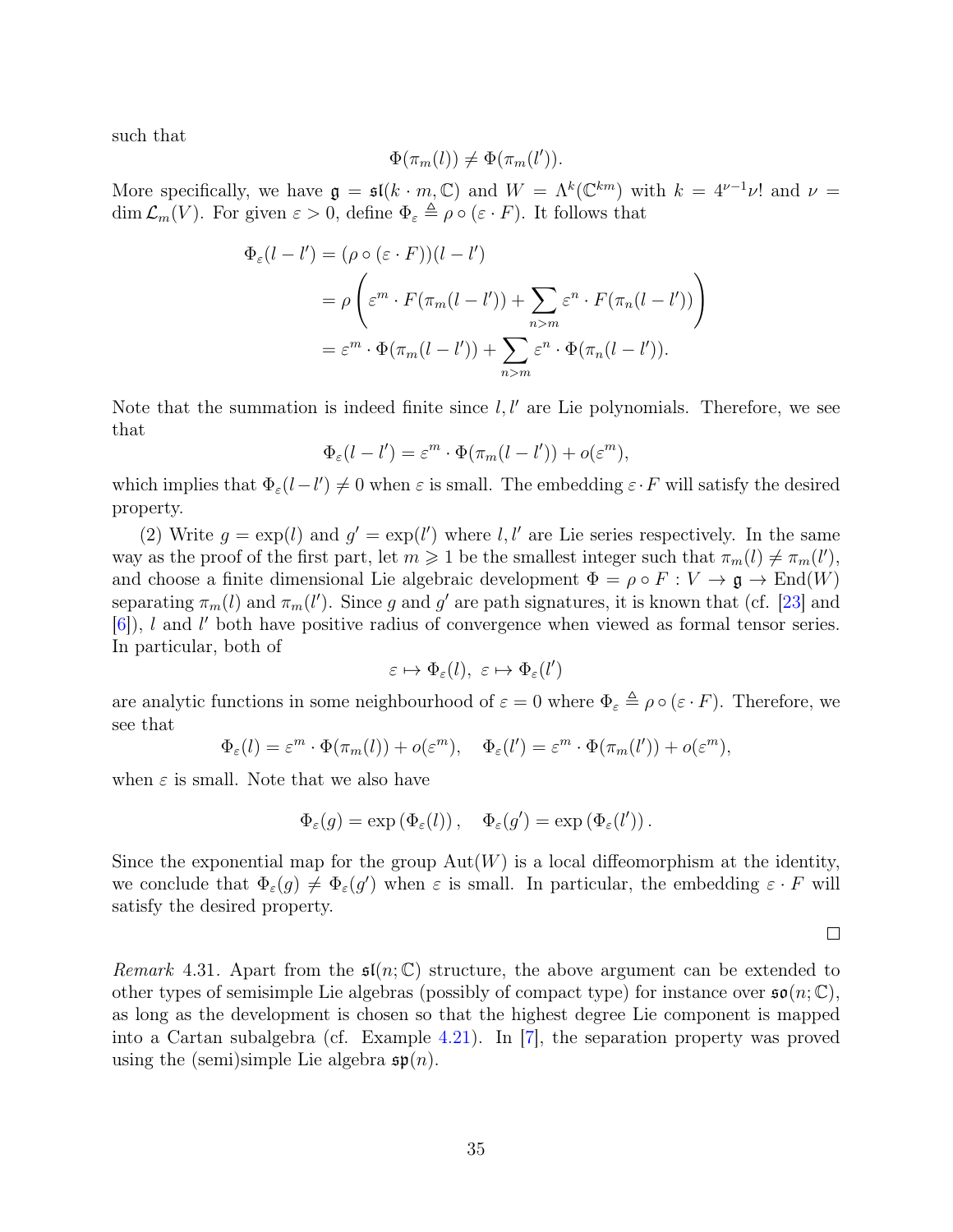Remark 4.32. One advantage of stating the separation property at the level of free Lie algebra (Part (1) of the corollary) is that the property becomes purely algebraic. Even at the level of signature, the dependence on analytic properties is rather mild. Indeed, the proof of the positive radius of convergence for the logarithmic signature given in [\[6\]](#page-43-12) requires only the faster-than-geometric decay for signature components. This is the only analytic condition needed here.

#### <span id="page-35-0"></span>4.2.4 Explicit calculations in low degrees

We perform some more explicit calculations in low degrees to illustrate the methodology better. We consider  $V = \mathbb{R}^2$  equipped with the  $l^1$ -norm with respect to the standard basis  ${e_1, e_2}$ . The associated projective tensor norm then coincides with the  $l^1$ -norm with respect to the canonical tensor basis. In this context, we are going to show that, the sharp lower bound holds in degrees  $m = 2, 3$  and some cases in degrees  $m = 4, 5$ . When  $m = 4$ , we have  $c(4, 2) \geqslant 5/32$  in general.

#### <span id="page-35-1"></span>I. Sharp lower bound in degrees 2 and 3

Let  $X_t = \exp(t)$  be a pure 2-rough path, and write  $\pi_2(l) = c[e_1, e_2] \in \mathcal{L}_2(V)$ . In order to develop  $\mathcal{L}_2(V)$  into a Cartan subalgebra, according to Lemma [4.19](#page-24-0) and Example [4.20,](#page-25-2) we choose  $\mathfrak{g} = \mathfrak{sl}(2, \mathbb{C})$ , and define  $F : V \to \mathfrak{g}$  by

$$
F(e_1) = \begin{pmatrix} 0 & a_1 \\ a_2 & 0 \end{pmatrix}, \ F(e_2) = \begin{pmatrix} 0 & b_1 \\ b_2 & 0 \end{pmatrix},
$$

where  $a_1, a_2, b_1, b_2$  are parameters to be specified. In addition, we choose  $\rho : \mathfrak{g} \to \text{End}(\mathbb{C}^2)$ to be the canonical matrix representation, where  $\mathbb{C}^2$  is equipped with the standard  $l^1$ -norm.

Note that

$$
F([e_1, e_2]) = \begin{pmatrix} a_1b_2 - a_2b_1 & 0 \\ 0 & a_2b_1 - a_1b_2 \end{pmatrix} \in \mathfrak{h}.
$$

Since  $\|\pi_2(l)\|= 2|c|$ , we set up the equation

$$
a_1b_2 - a_2b_1 = +2 \text{ or } -2,\tag{4.21}
$$

depending on whether c is positive or negative. This will allow us to produce  $\|\pi_2(l)\|$  as an eigenvalue of  $\Phi(\pi_2(l)) \in \text{End}(\mathbb{C}^2)$ . Among all solutions, the minimum  $\|\Phi\|_{\mathbb{R}^2 \to \text{End}(\mathbb{C}^2)} = 1$  is obtained at

$$
a_1 = a_2 = 1, b_1 = \pm 1, b_2 = \pm 1,
$$

where the signs are chosen depending on whether  $c$  is positive or negative. According to Theorem [4.1](#page-12-2) and Theorem [4.10,](#page-19-1) we conclude that  $L_2(\mathbf{X}) = \|\pi_2(l)\|$  and thus Conjecture [2.12](#page-9-3) holds for roughness  $m = 2$ .

Next we consider the case when  $l \in \mathcal{L}^{(3)}(V)$ . In this case,  $\pi_3(l) \in \mathcal{L}_3(V)$  takes the form

$$
\pi_3(l) = c_1[e_1, [e_1, e_2]] + c_2[[e_1, e_2], e_2].
$$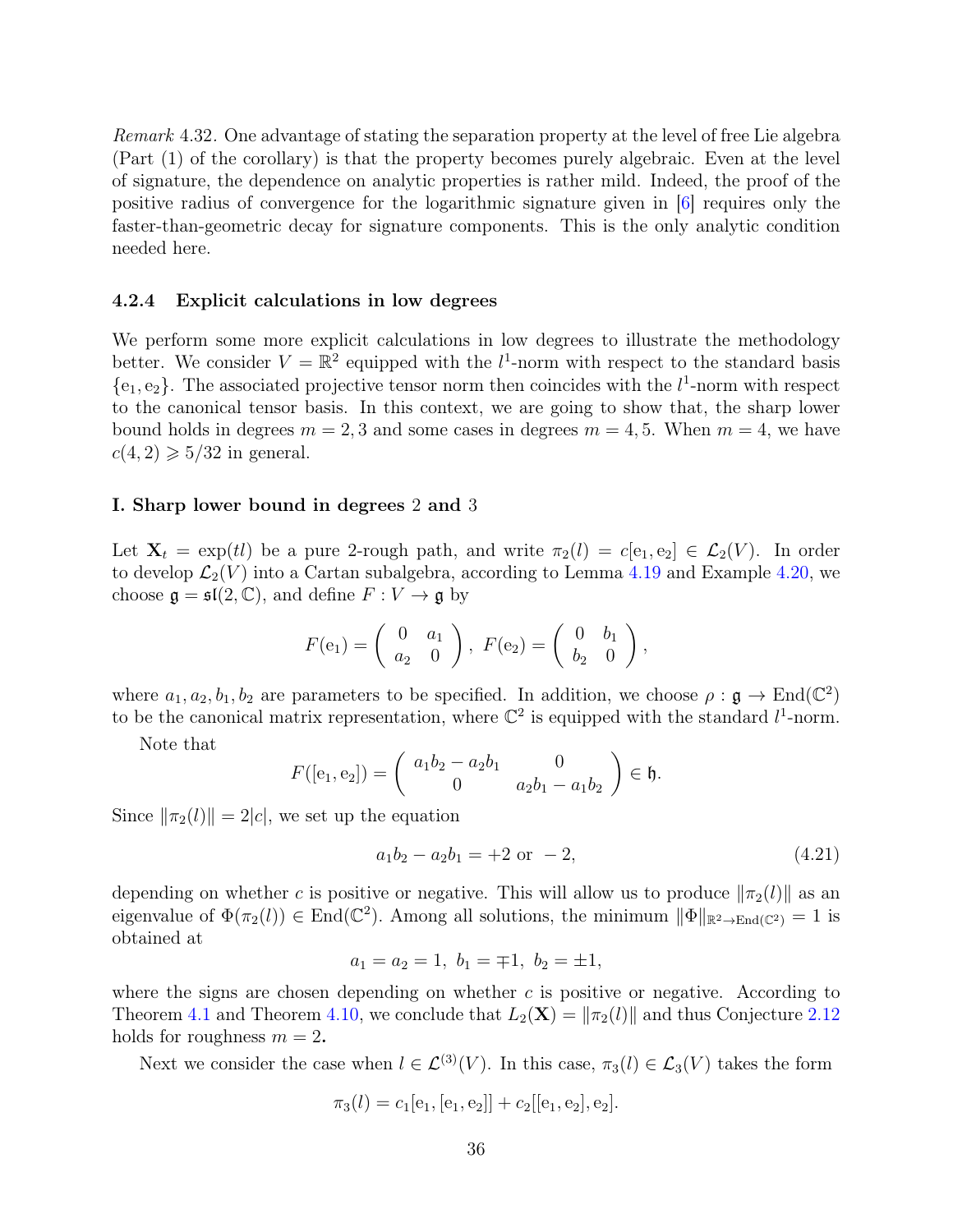To develop  $\mathcal{L}_3(V)$  into a Cartan subalgebra, we choose  $\mathfrak{g} = \mathfrak{sl}(3,\mathbb{C})$ , define  $F: V \to \mathfrak{g}$  by

$$
F(e_1) = \begin{pmatrix} 0 & a_1 & 0 \\ 0 & 0 & a_2 \\ a_3 & 0 & 0 \end{pmatrix}, \ F(e_2) = \begin{pmatrix} 0 & b_1 & 0 \\ 0 & 0 & b_2 \\ b_3 & 0 & 0 \end{pmatrix}
$$

where  $a_i, b_j$ 's are parameters to be determined, and choose  $\rho : \mathfrak{g} \to \text{End}(\mathbb{C}^3)$  to be the canonical matrix representation where  $\mathbb{C}^3$  is equipped with the standard  $l^1$ -norm.

Suppose that  $c_1, c_2 > 0$ , under which we have  $\|\pi_3(l)\| = 4c_1 + 4c_2$ . To match the eigenvalues, we set up a system of equations

$$
\mu_1(F([e_1,[e_1,e_2]])) = 4, \ \mu_1(F([[e_1,e_2],e_2])) = 4,
$$

where recall that  $\mu_1$  is a weight for  $\rho$  defined by taking the first diagonal entry. By direct calculation, the system reads

$$
\begin{cases} a_1a_2b_3 + a_2a_3b_1 - 2a_1a_3b_2 = 4, \\ a_1b_2b_3 - 2a_2b_1b_3 + a_3b_1b_2 = 4. \end{cases}
$$

Among all its solutions, the minimum  $\|\Phi\|_{\mathbb{R}^2 \to \text{End}(\mathbb{C}^3)} = 1$  is achieved at

$$
a_1 = a_2 = 1, \ a_3 = -1, \ b_1 = -1, \ b_2 = b_3 = 1.
$$

The cases for other sign conditions on  $c_1, c_2$  are treated similarly. Therefore, Conjecture [2.12](#page-9-3) holds for roughness  $m = 3$ .

#### <span id="page-36-0"></span>II. The degree 4 case

Now consider  $l \in \mathcal{L}^{(4)}(V)$  with  $\pi_4(l) = c_1h_1 + c_2h_2 + c_3h_3$ , where

$$
h_1 = [[e_1, [e_1, e_2]], e_1], h_2 = [[[e_1, e_2], e_2], e_2], h_3 = [e_1, [[e_1, e_2], e_2]]
$$

form a Hall basis of  $\mathcal{L}_4(V)$ . In this case, we demonstrate the possibility of using other root systems that are not isomorphic to  $\mathfrak{sl}(n,\mathbb{C})$ , and show that

<span id="page-36-1"></span>
$$
L_4(\mathbf{X}) \geqslant \begin{cases} \frac{5}{32} ||\pi_4(l)||, & c_1 \cdot c_2 \geqslant 0, \\ \frac{\sqrt{7}}{8} ||\pi_4(l)||, & c_1 \cdot c_2 < 0. \end{cases} \tag{4.22}
$$

To be precise, we choose  $\mathfrak{g} = \mathfrak{so}(5, \mathbb{C})$  and develop  $\mathcal{L}_4(V)$  into a Cartan subalgebra according to Example [4.21.](#page-25-0) A Cartan subalgebra  $\mathfrak h$  is generated by the two elements

$$
H_1 = \left(\begin{array}{rrrrr} 0 & 1 & 0 & 0 & 0 \\ -1 & 0 & 0 & 0 & 0 \\ 0 & 0 & 0 & 0 & 0 \\ 0 & 0 & 0 & 0 & 0 \\ 0 & 0 & 0 & 0 & 0 \end{array}\right), \ H_2 = \left(\begin{array}{rrrrr} 0 & 0 & 0 & 0 & 0 \\ 0 & 0 & 0 & 0 & 0 \\ 0 & 0 & 0 & 1 & 0 \\ 0 & 0 & -1 & 0 & 0 \\ 0 & 0 & 0 & 0 & 0 \end{array}\right).
$$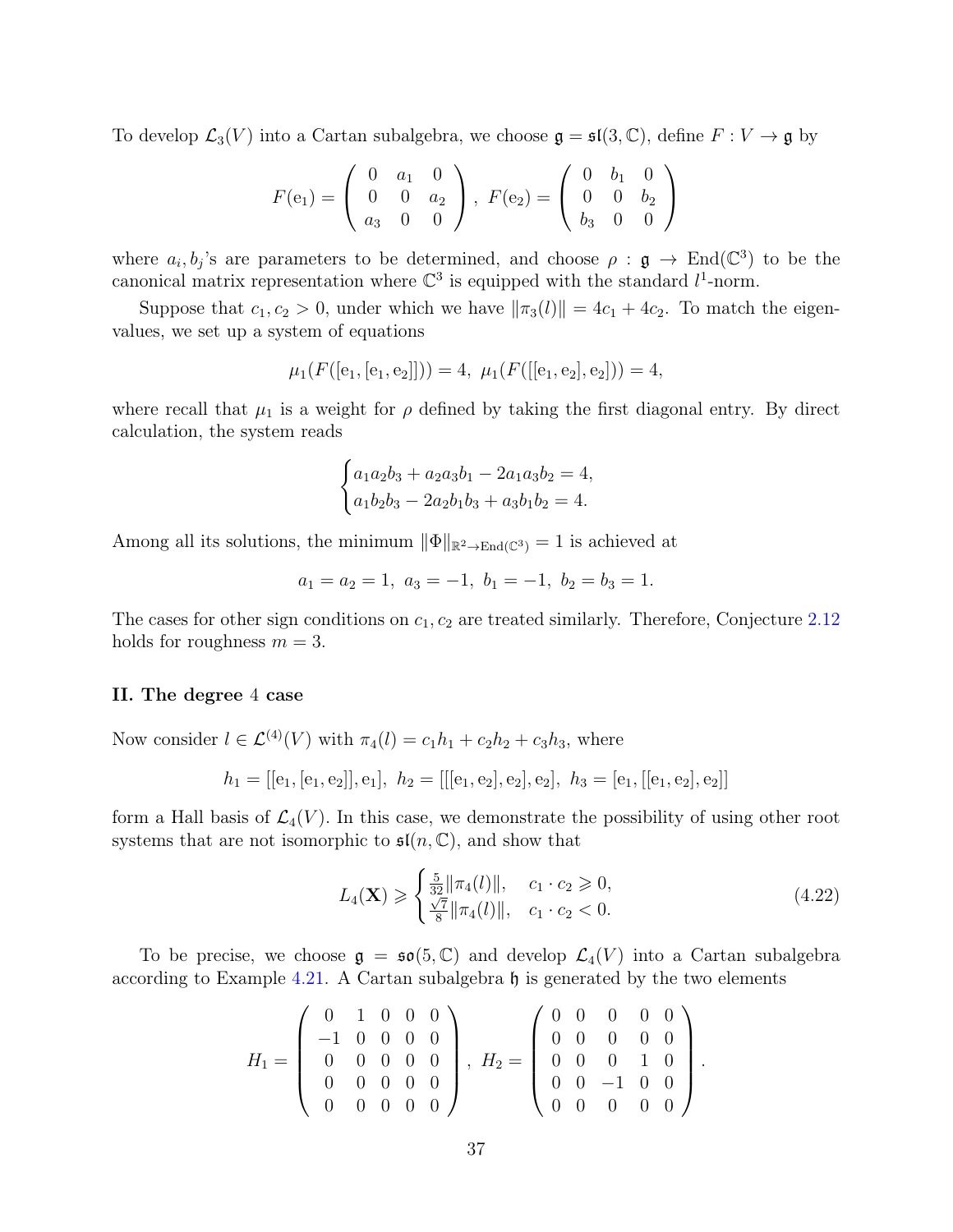The generators of the three root spaces  $\mathfrak{g}^\alpha, \mathfrak{g}^\beta, \mathfrak{g}^\gamma$  corresponding to the specified roots  $\alpha, \beta, \gamma$ in that example can be chosen as

$$
X_{\alpha} = \begin{pmatrix} 0 & 0 & 0 & 0 & 0 \\ 0 & 0 & 0 & 0 & 0 \\ 0 & 0 & 0 & 0 & 1 \\ 0 & 0 & 0 & 0 & i \\ 0 & 0 & -1 & -i & 0 \end{pmatrix},
$$

$$
X_{\beta} = \begin{pmatrix} 0 & 0 & -1 & i & 0 \\ 0 & 0 & i & 1 & 0 \\ 1 & -i & 0 & 0 & 0 \\ -i & -1 & 0 & 0 & 0 \\ 0 & 0 & 0 & 0 & 0 \end{pmatrix}, X_{\gamma} = \begin{pmatrix} 0 & 0 & -1 & i & 0 \\ 0 & 0 & -i & -1 & 0 \\ 1 & i & 0 & 0 & 0 \\ -i & 1 & 0 & 0 & 0 \\ 0 & 0 & 0 & 0 & 0 \end{pmatrix}
$$

respectively. We refer the reader to [\[17\]](#page-44-15), Chapter III, Section 8 for an explicit description of the root space decomposition of  $\mathfrak{g}$ , from which one will see how the above matrices arise naturally.

Now we define  $F: V \to \mathfrak{g}$  by

$$
F(e_1) = a_1 X_\alpha + a_2 X_\beta + a_3 X_\gamma, \ F(e_2) = b_1 X_\alpha + b_2 X_\beta + b_3 X_\gamma,
$$

where  $a_i, b_j$ 's are parameters to be chosen. According to Example [4.21,](#page-25-0) we have  $F(\mathcal{L}_4(V)) \subseteq$ h. We choose  $\rho : \mathfrak{g} \to \mathbb{C}^5$  to be the canonical matrix representation, where  $\mathbb{C}^5$  is equipped with the standard Hermitian norm. A common eigenbasis of  $\mathbb{C}^5$  for all elements in  $\mathfrak h$  under  $\rho$  is given by

$$
w_1 = \varepsilon_5, \ w_2 = i\varepsilon_1 + \varepsilon_2, \ w_3 = -i\varepsilon_1 + \varepsilon_2, \ w_4 = i\varepsilon_3 + \varepsilon_4, \ w_5 = -i\varepsilon_3 + \varepsilon_4,
$$

where  $\{\varepsilon_1,\dots,\varepsilon_5\}$  is the canonical basis of  $\mathbb{C}^5$ . For  $H = xH_1+yH_2 \in \mathfrak{h}$ , the set of eigenvalues of  $\rho(H)$  with respect to the above eigenbasis (listed in the same order) is  $\{0, -ix, ix, -iy, iy\}$ . Denote  $\mu$  as the weight defined by  $H = xH_1 + yH_2 \mapsto iy$ , the eigenvalue with respect to the common eigenvector  $w_5$ .

Suppose that  $c_1, c_2, c_3 > 0$ , under which we have  $\|\pi_4(l)\| = 8c_1 + 8c_2 + 6c_3$ . We then set up a polynomial system

<span id="page-37-0"></span>
$$
\mu(F(h_1)) = 8, \ \mu(F(h_2)) = 8, \ \mu(F(h_3)) = 6. \tag{4.23}
$$

The left hand side consists of homogeneous polynomials of degree 4 in six variables  $a_i, b_j$ . To simplify computation, we restrict ourselves to solutions satisfying  $a_2 = a_3, b_2 = b_3$ . Under this constraint, by explicit calculation it is seen that  $\pm \mu(F(h_i))$  become the only possibly nonzero eigenvalues of  $\Phi(h_i)$   $(i = 1, 2, 3)$ , and the system  $(4.23)$  reads

$$
\begin{cases} 4a_1a_3(a_1b_3 - a_3b_1) = 1, \\ 4b_1b_3(a_1b_3 - a_3b_1) = -1, \\ 8(a_1^2b_3^2 - a_3^2b_1^2) = 3. \end{cases}
$$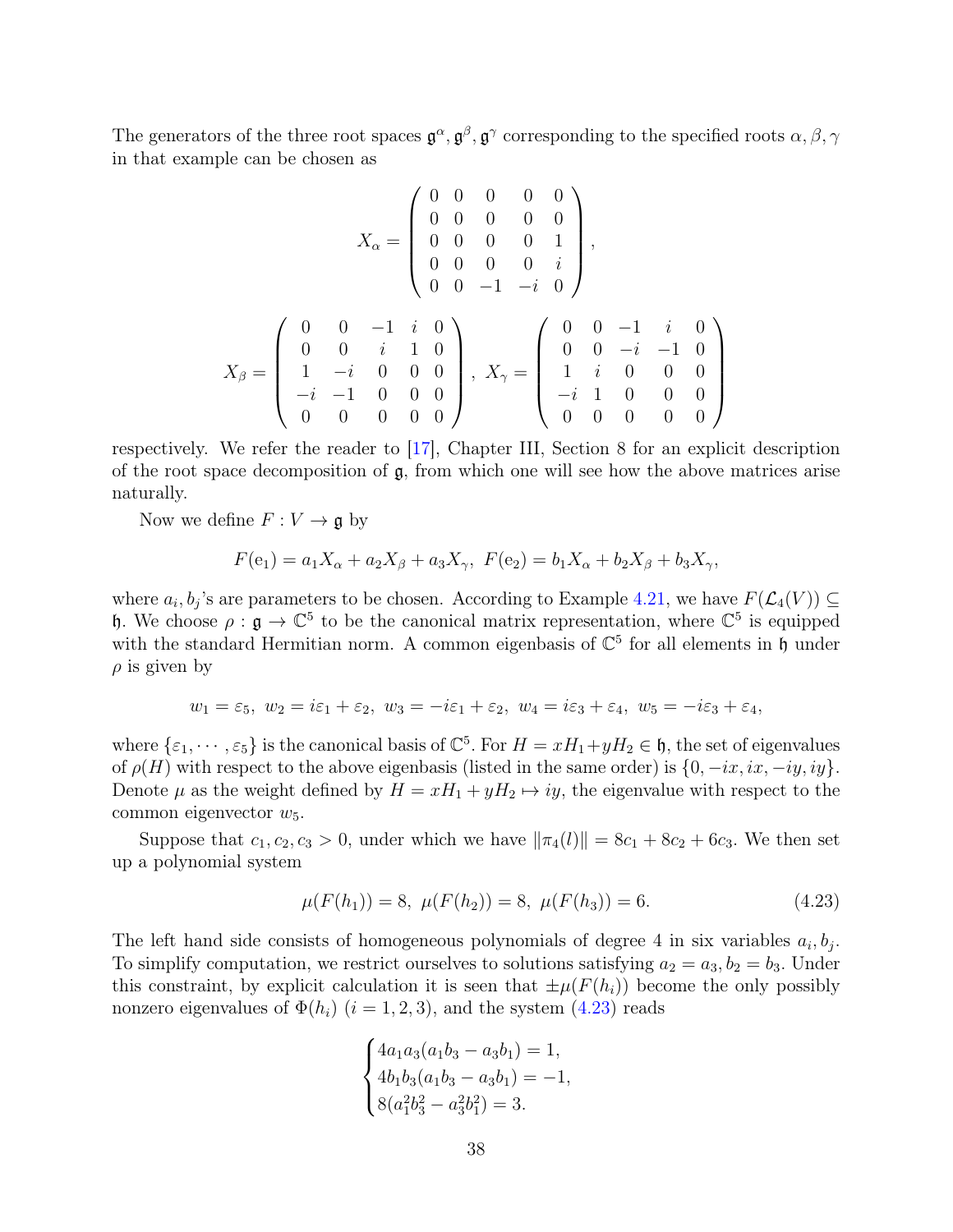Treating  $a_1$  as a free variable, the above system can be solved explicitly to yield precisely four scenarios: √ √

$$
\begin{cases} a_3 = \pm \frac{\sqrt{10}}{10a_1}, \\ b_1 = -\frac{a_1}{2}, \\ b_3 = \pm \frac{\sqrt{10}}{5a_1}, \end{cases}, \quad \begin{cases} a_3 = \pm \frac{\sqrt{10}i}{10a_1}, \\ b_1 = 2a_1, \\ b_3 = \mp \frac{\sqrt{10}}{20a_1}. \end{cases}
$$

In other words, the solution set  $\Sigma \subseteq \mathbb{C}^4$  has complex dimension one and consists of four irreducible components  $\Sigma_1, \Sigma_2, \Sigma_3, \Sigma_4$ , each being globally parametrized by  $a_1 \in \mathbb{C} \backslash \{0\}$ .

Finally, we try to minimize the operator norm of  $\Phi$  over  $\Sigma$ . To this end, first recall that given an  $n \times n$  complex matrix A, when viewed as a linear transformation over  $\mathbb{C}^n$ , the operator norm of A with respect to the standard Hermitian norm on  $\mathbb{C}^n$  coincides with the maximal singular value of A. By direct calculation, on the component  $\Sigma_1$ , the sets of singular values of  $\Phi(e_1)$ ,  $\Phi(e_2) \in \text{End}(\mathbb{C}^5)$  are

$$
\left\{0, \sqrt{2}|a_1|, \frac{2\sqrt{5}}{5|a_1|}\right\}, \ \left\{0, \frac{|a_1|}{\sqrt{2}}, \frac{4\sqrt{5}}{5|a_1|}\right\}
$$

respectively. Therefore, we have

$$
\|\Phi\|_{\mathbb{R}^2 \to \text{End}(\mathbb{C}^5)} = \max \{ \|\Phi(e_1)\|_{\mathbb{C}^5 \to \mathbb{C}^5}, \|\Phi(e_2)\|_{\mathbb{C}^5 \to \mathbb{C}^5} \} = \max \left\{ \sqrt{2}|a_1|, \frac{4\sqrt{5}}{5|a_1|} \right\}.
$$

It is now elementary to see that the minimum of  $\|\Phi\|_{\mathbb{R}^2 \to \text{End}(\mathbb{C}^5)}$  over  $\Sigma_1$  is achieved at  $|a_1| = 2 \cdot 10^{-1/4}$ , and the minimum equals  $2\sqrt{2} \cdot 10^{-1/4}$ . Similar calculation over the other three components of  $\Sigma$  yields exactly the same minimum. Therefore, we conclude that

$$
\inf_{\Sigma} \|\Phi\|_{\mathbb{R}^2 \to \text{End}(\mathbb{C}^5)} = 2\sqrt{2} \cdot 10^{-1/4},
$$

and the infimum is achieved at a Lie algebraic development determined by, for instance,

$$
a_1 = 2 \cdot 10^{-1/4}, \ a_2 = a_3 = \frac{1}{2} \cdot 10^{-1/4}, \ b_1 = -10^{-1/4}, \ b_2 = b_3 = 10^{-1/4}.
$$

Under this development, we have the lower bound

$$
L_4(\mathbf{X}) \geq \frac{8c_1 + 8c_2 + 6c_3}{\|\Phi\|_{\mathbb{R}^2 \to \text{End}(\mathbb{C}^5)}} = \frac{5}{32} \|\pi_4(l)\|.
$$

The discussion for other sign conditions on the coefficients  $c_1, c_2, c_3$  is entirely analogous by adjusting the signs on the right hand side of the system [\(4.23\)](#page-37-0) accordingly. This eventually leads us to precisely two scenarios of the desired lower bound [\(4.22\)](#page-36-1). We omit the lengthy and repeating calculations.

On the other hand, if one of the coefficients  $c_1, c_2, c_3$  is zero, the lower bound can be improved further, since one equation from the system  $(4.23)$  is removed which produces a higher dimensional solution set. Indeed, when  $c_3 = 0$ , one obtains the sharp lower bound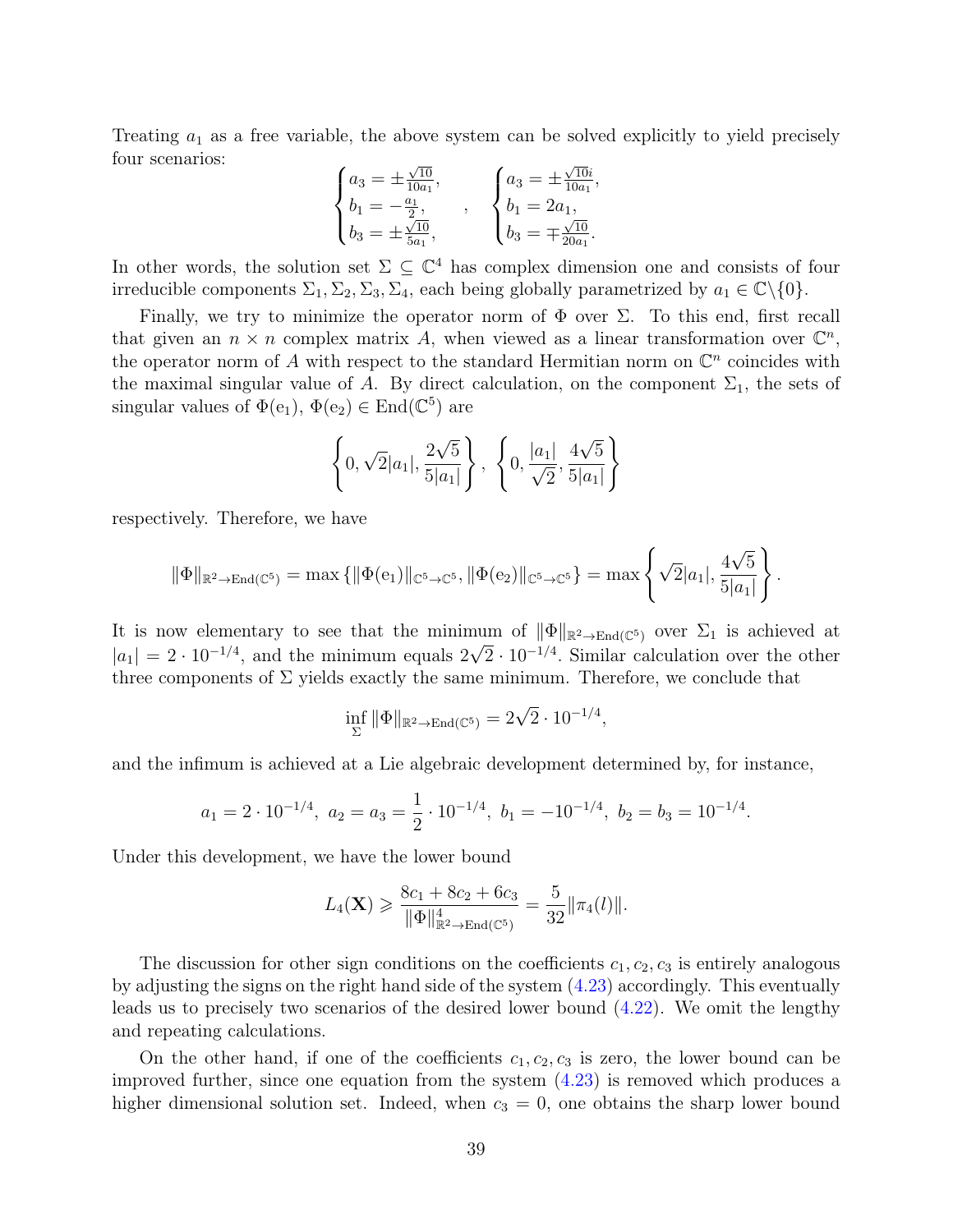and hence Conjecture [2.12](#page-9-3) holds for this case. A simple choice of Lie algebraic developments achieving the sharp lower bound is the following. Choose  $\mathfrak{g}$  to be  $\mathfrak{sl}(4,\mathbb{C})$ , the representation  $\rho$  to be the canonical matrix representation, and the embedding  $F: V \to \mathfrak{g}$  to be given by

$$
e_1 \mapsto A \triangleq \left( \begin{array}{rrr} 0 & 1 & 0 & 0 \\ 0 & 0 & 1 & 0 \\ 0 & 0 & 0 & 1 \\ -1 & 0 & 0 & 0 \end{array} \right), \ e_2 \mapsto B \triangleq \left( \begin{array}{rrr} 0 & 1 & 0 & 0 \\ 0 & 0 & -1 & 0 \\ 0 & 0 & 0 & 1 \\ 1 & 0 & 0 & 0 \end{array} \right)
$$

if  $c_1 \cdot c_2 \geqslant 0$ , and

$$
e_1 \mapsto e^{\frac{5\pi i}{8}} \cdot A, e_2 \mapsto e^{\frac{\pi i}{8}} \cdot B
$$

if  $c_1 \cdot c_2 < 0$ , respectively. The same conclusion is true in degree 5 when  $\pi_5(l)$  consists of a single Hall polynomial. We again omit the similar type of calculations.

## <span id="page-39-0"></span>5 The Hilbert-Schmidt tensor norm: proof of Theorem [3.1](#page-11-0)

As we mentioned earlier (cf. Theorem [3.1\)](#page-11-0), Conjecture [2.12](#page-9-3) can be proved for a special class of pure rough paths if we work with the Hilbert-Schmidt tensor norm instead. Here we give an independent proof of this result.

Let  $V = \mathbb{R}^d$  be equipped with the  $l^2$ -metric with respect to the standard basis  $\{e_1, \dots, e_d\}$ . We equip each  $V^{\otimes m}$  with the  $l^2$ -metric with respect to the standard tensor basis. They extend to an inner product structure  $\langle \cdot, \cdot \rangle$  on the subalgebra  $T(V)$  of  $T((V))$  consisting of finite tensors by requiring that  $V^{\otimes m}$  and  $V^{\otimes n}$  are orthogonal if  $m \neq n$ . By considering basis elements and using bilinearity, it is immediate that

$$
\langle \xi_m \otimes \xi_n, \eta_m \otimes \eta_n \rangle = \langle \xi_m, \eta_m \rangle \cdot \langle \xi_n, \eta_n \rangle
$$

for all  $\xi_m, \eta_m \in V^{\otimes m}$  and  $\xi_n, \eta_n \in V^{\otimes n}$ .

Recall from the assumption that  $\mathbf{X}_t = \exp(t(l_a + l_b)) \in G^{(b)}(V)$ , where  $a < b$  and  $l_a, l_b$ are homogeneous Lie polynomials of degrees a, b respectively. Suppose that  $(b-a)/\text{gcd}(a, b)$ is an odd integer. We aim at showing that  $L_b(\mathbf{X}) = ||l_b||$ .

For each  $k \geqslant 1$ , we write

<span id="page-39-1"></span>
$$
\pi_{bk} \left( \exp(l_a + l_b) \right) = \frac{l_b^{\otimes k}}{k!} + Q,\tag{5.1}
$$

where the exponential is now taken over  $T((V))$ , and Q is sum of all remaining terms in the expansion. The key step is to show that, if  $(b-a)/\text{gcd}(a, b)$  is odd, then  $l_b^{\otimes k}$  $b^{\otimes k}$  and  $Q$ are orthogonal for all large k. This can be proved by making use of an anti-automorphism on the tensor algebra together with symmetry properties of the signature expansion. The orthogonality property clearly leads to the lower estimate

$$
\|\pi_{bk}(\exp(l_a+l_b))\| \geqslant \frac{\|l_b\|^k}{k!}.
$$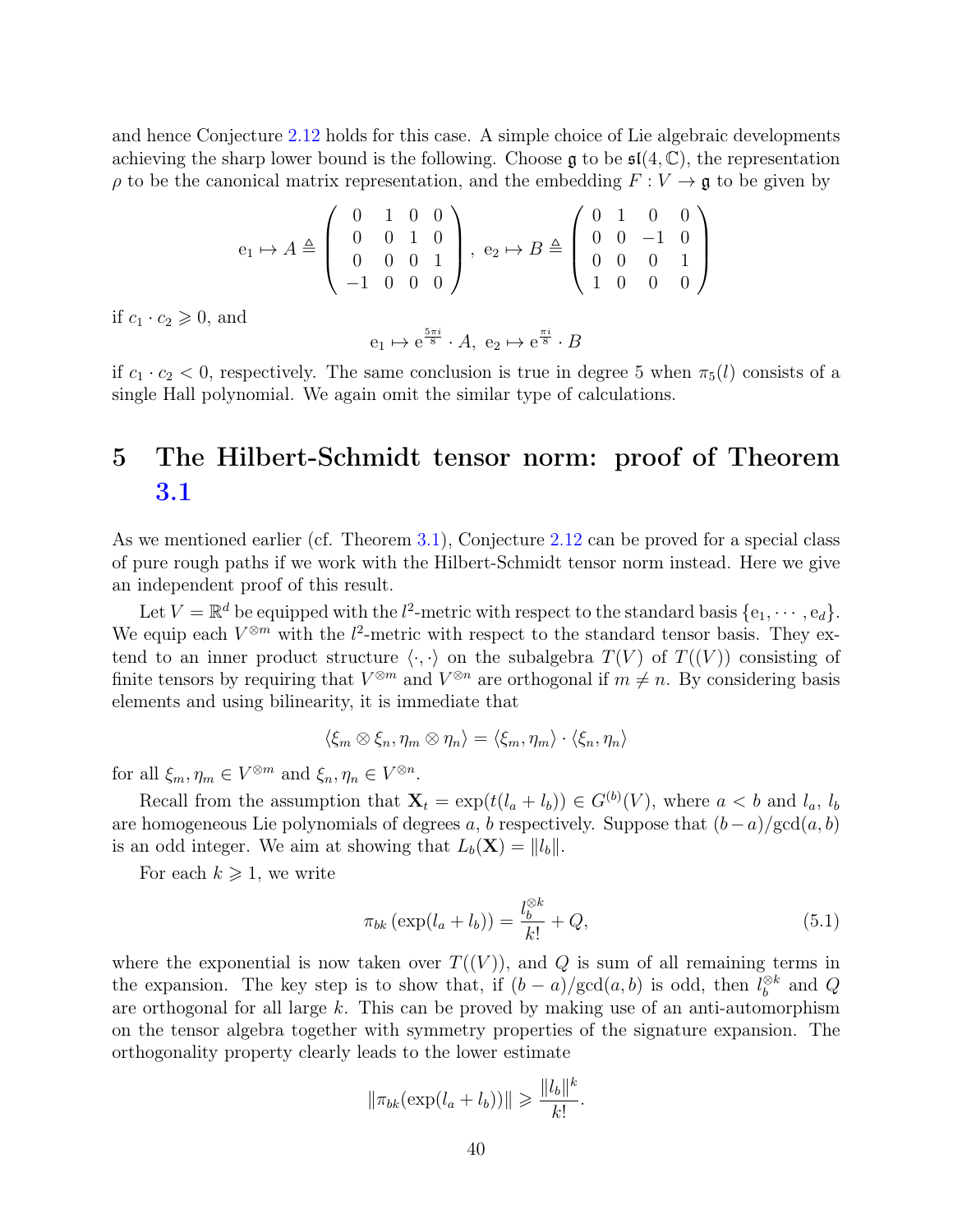Combining with the general upper estimate given by Theorem [4.1,](#page-12-2) the result then follows.

To prove [\(5.1\)](#page-39-1), first consider the linear map  $\alpha: T(V) \to T(V)$  induced by

$$
\alpha(e_{i_1} \otimes \cdots \otimes e_{i_m}) = (-1)^m e_{i_m} \otimes \cdots \otimes e_{i_1}.
$$

By definition,  $\alpha$  is an anti-involution, i.e.  $\alpha(\xi \otimes \eta) = \alpha(\eta) \otimes \alpha(\xi)$  and  $\alpha^2 = \text{Id}$ . In addition, for any  $\xi, \eta \in T(V)$ , we have  $\langle \alpha(\xi), \alpha(\eta) \rangle = \langle \xi, \eta \rangle$ . A crucial property of  $\alpha$  is that  $\alpha(l) = -l$ for any Lie polynomial l. The notion of  $\alpha$  and the above properties can be found in [\[27\]](#page-44-16), Chapter 1. An immediate consequence of using the anti-involution  $\alpha$  is the following lemma. Recall that the *symmetrized product* of  $\xi_1, \dots, \xi_n \in T(V)$  is defined by

$$
\mathrm{Sym}(\xi_1,\cdots,\xi_n)\triangleq\frac{1}{n!}\sum_{\sigma\in\mathcal{S}_n}\xi_{\sigma(1)}\otimes\cdots\otimes\xi_{\sigma(n)},
$$

where  $S_n$  is the permutation group of order n. For convenience, we also define the *reduced* symmetrized product

$$
\mathrm{RSym}(\underbrace{\xi_1,\cdots,\xi_1}_{k_1 \text{ times}},\cdots,\underbrace{\xi_n,\cdots,\xi_n}_{k_n \text{ times}}) \triangleq \frac{1}{k_1!\cdots k_n!} \mathrm{Sym}(\underbrace{\xi_1,\cdots,\xi_1}_{k_1 \text{ times}},\cdots,\underbrace{\xi_n,\cdots,\xi_n}_{k_n \text{ times}}).
$$

<span id="page-40-0"></span>**Lemma 5.1.** Let  $l_0, l_1, \dots, l_n$  be Lie polynomials and  $k \geq 1$ . If  $k + n$  is an odd integer, then

$$
\langle l_0^{\otimes k}, \text{Sym}(l_1, \cdots, l_n) \rangle = 0.
$$

The same result holds for the reduced symmetrized product.

Proof. Observe that

$$
\alpha\left(\operatorname{Sym}(l_1,\cdots,l_n)\right)=(-1)^n\operatorname{Sym}(l_1,\cdots,l_n).
$$

Therefore, we have

$$
\langle l_0^{\otimes k}, \operatorname{Sym}(l_1, \cdots, l_n) \rangle = \langle \alpha(l_0^{\otimes k}), \alpha(\operatorname{Sym}(l_1, \cdots, l_n)) \rangle
$$
  
=  $(-1)^{k+n} \langle l_0^{\otimes k}, \operatorname{Sym}(l_1, \cdots, l_n) \rangle.$ 

The first assertion follows since  $k + n$  is odd by assumption. The second assertion is obvious.  $\Box$ 

Now we are in a position to give the proof of Theorem [3.1.](#page-11-0)

*Proof of Theorem [3.1.](#page-11-0)* We express the remainder  $Q$  in the expression  $(5.1)$  in a more explicit way:

<span id="page-40-1"></span>
$$
Q = \sum_{x>0, \ ax+by=bk} \text{RSym}(\underbrace{l_a, \cdots, l_a}_{x \text{ times}}, \underbrace{l_b, \cdots, l_b}_{y \text{ times}}). \tag{5.2}
$$

An important observation is that, for each summand, since  $ax + by = bk$ , we have

$$
\frac{a}{r}x = \frac{b}{r}(k - y)
$$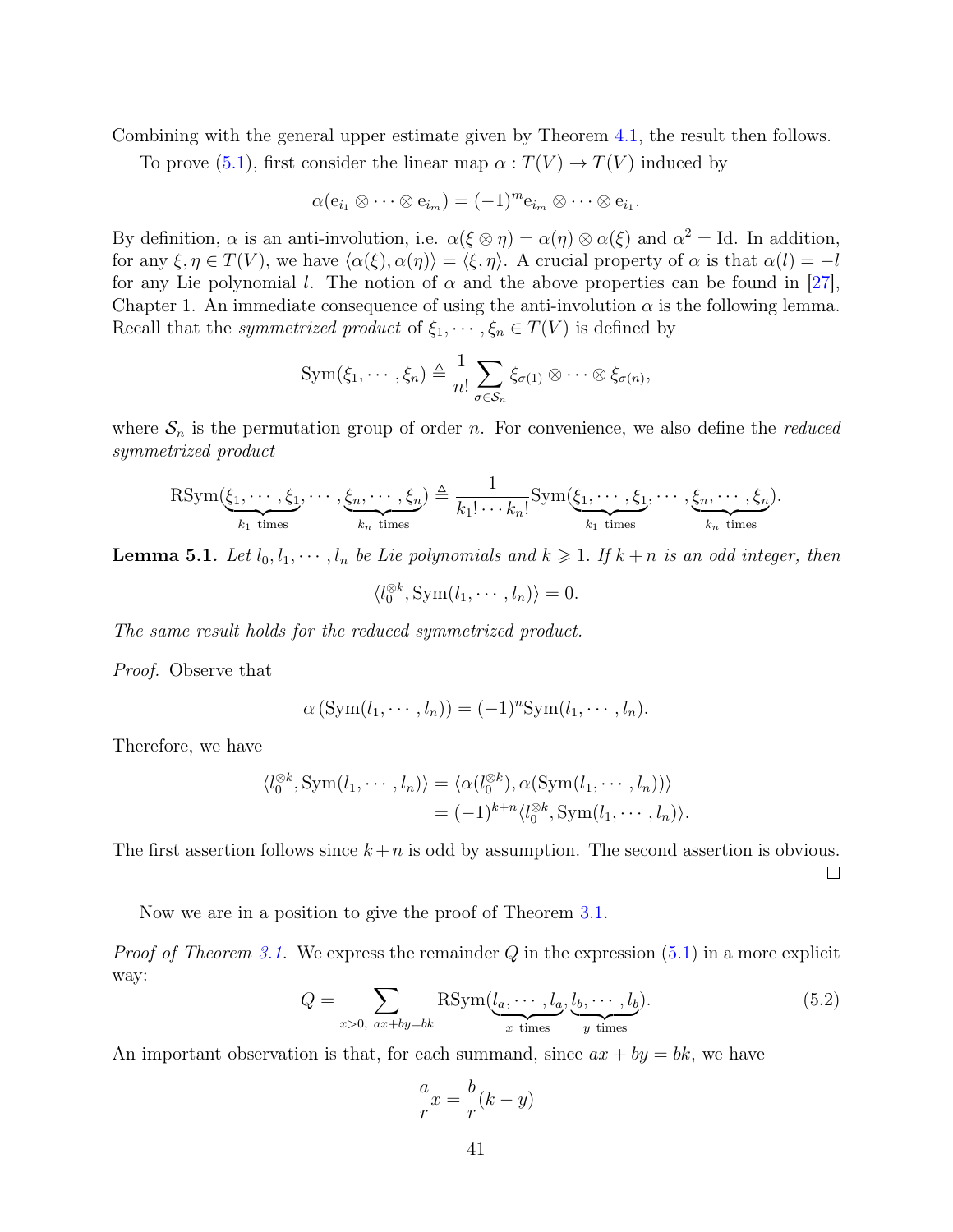where  $r \triangleq \gcd(a, b)$ , showing that  $b/r \mid x$  and thus  $x \geq b/r$ . For the equation to make sense, one also needs  $k \geq a/r$ .

Firstly, if  $x = b/r$ , then  $y = k - a/r$ . In this case, we have

$$
k + x + y = 2k + \frac{b-a}{r},
$$

which is an odd integer by assumption. According to Lemma [5.1,](#page-40-0) we conclude that

<span id="page-41-0"></span>
$$
\langle l_b^{\otimes k}, \text{RSym}(\underbrace{l_a, \cdots, l_a}_{x \text{ times}}, \underbrace{l_b, \cdots, l_b}_{y \text{ times}} \rangle = 0. \tag{5.3}
$$

Next, consider a given  $x > b/r$  from the sum in [\(5.2\)](#page-40-1). For each single term  $\xi$  in the corresponding reduced symmetrized product,  $\xi$  can be uniquely written as  $\xi = \xi_1 \otimes \xi_2$ , where  $\xi_1$  contains exactly  $b/r$  number of  $l_a$ 's and  $\xi_2$  starts with  $l_a$ . Let S be the set of all such  $\xi_2$ 's arising in this way. Denote  $y(\xi_2)$  as the number of  $l_b$ 's in each given  $\xi_2 \in S$ . Then the reduced symmetrized product can further be written as

$$
\begin{aligned} &\text{RSym}(\underbrace{l_a, \cdots, l_a}_{x \text{ times}}, \underbrace{l_b, \cdots, l_b}_{y \text{ times}}) \\ &= \sum_{\xi_2 \in S} \left( \frac{b}{r} + y - y(\xi_2)! \right) \cdot \text{RSym}(\underbrace{l_a, \cdots, l_a}_{b/r \text{ times}}, \underbrace{l_b, \cdots, l_b}_{y - y(\xi_2) \text{ times}}) \otimes \xi_2. \end{aligned}
$$

For each  $\xi_2 \in S$ , by writing  $k_1 \triangleq a/r + y - y(\xi_2)$ , Lemma [5.1](#page-40-0) again implies that

$$
\langle l_b^{\otimes k_1}, \text{RSym}(\underbrace{l_a, \cdots, l_a}_{b/r \text{ times}}, \underbrace{l_b, \cdots, l_b}_{y-y(\xi_2) \text{ times}}) \rangle \cdot \langle l_b^{\otimes (k-k_1)}, \xi_2 \rangle = 0,
$$

since

$$
k_1 + \frac{b}{r} + y - y(\xi_2) = 2k_1 + \frac{b-a}{r}
$$

is an odd integer. Therefore, [\(5.3\)](#page-41-0) holds for the reduced symmetrized product corresponding to the given  $x$ .

It follows that  $l_b^{\otimes k}$  $\delta b \choose b$  is orthogonal to Q provided  $k \geq a/r$ , and the proof of the theorem is now complete.

 $\Box$ 

### Acknowledgement

HB and NS are supported by EPSRC grant EP/R008205/1. XG is supported in part by NSF grant DMS1814147. The authors wish to thank Dr Wenzhe Yang for his valuable comments and suggestions from the viewpoint of algebraic geometry.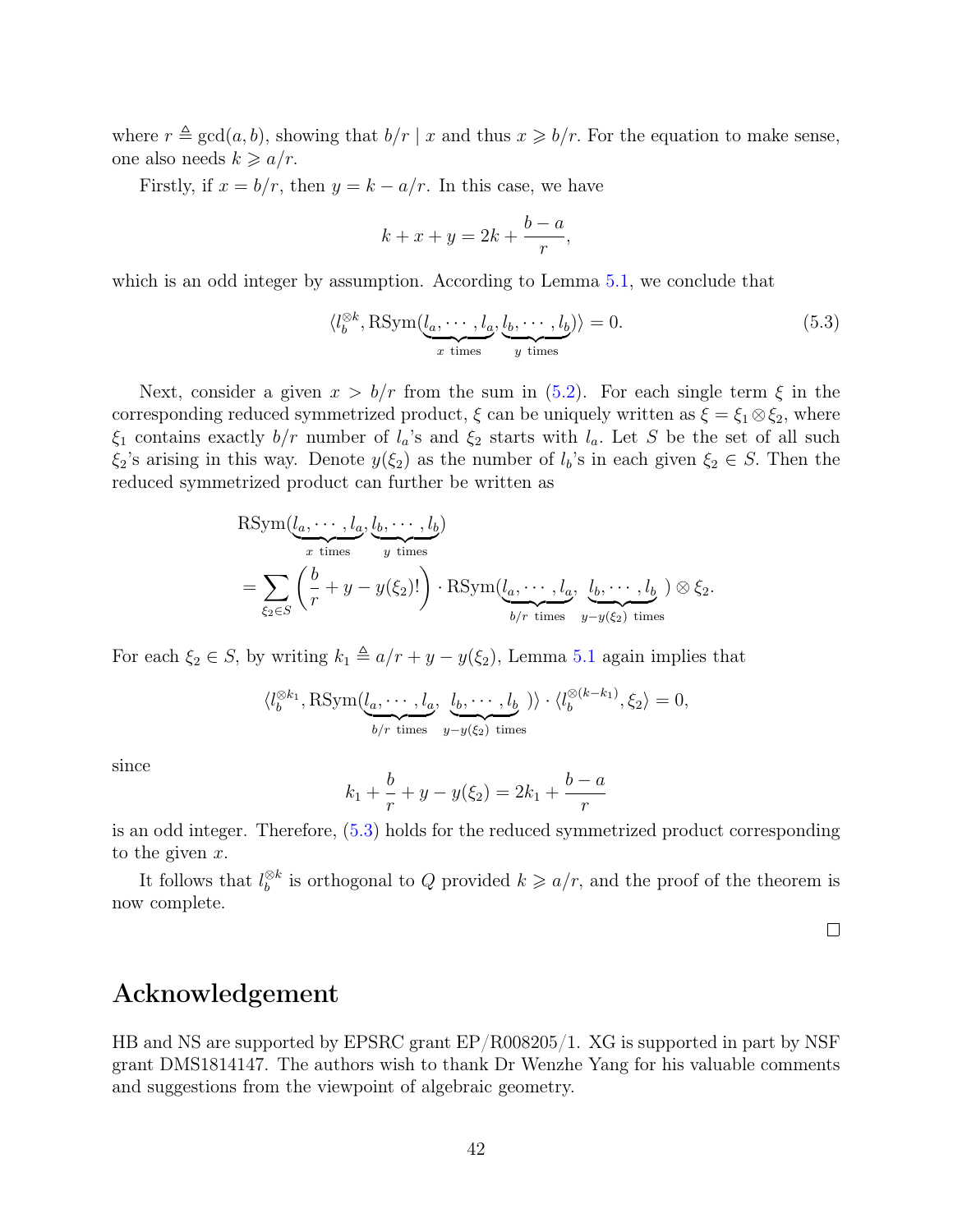## <span id="page-42-0"></span>Appendix A Some properties of pure rough paths

In this section, we prove the two properties of pure rough paths stated in Proposition [2.10](#page-9-1) and Proposition [2.11](#page-9-0) respectively in Section [2.3.](#page-8-0)

*Proof of Proposition [2.10.](#page-9-1)* Let  $X_t = \exp(t)$   $(0 \le t \le 1)$  be a pure *m*-rough path, where  $l \in \mathcal{L}^{(m)}(V)$  with  $l_m \triangleq \pi_m(l) \neq 0$ . For each  $1 \leq k \leq m$ , the degree k component of  $\mathbf{X}_{s,t} \triangleq \mathbf{X}_s^{-1} \otimes \mathbf{X}_t$  has the form

$$
X_{s,t}^k = \sum_{r=0}^m \frac{(t-s)^r}{r!} \pi_k(l^{\otimes r}) = \sum_{r=1}^k (t-s)^r \xi_r^{(k)},
$$

where  $\xi_r^{(k)} \in V^{\otimes k}$  are tensors constructed from  $\pi_1(l), \cdots, \pi_m(l)$ . It follows that

<span id="page-42-1"></span>
$$
||X_{s,t}^k|| \leq \sum_{r=1}^k |t-s|^r ||\xi_r^{(k)}|| \leq C_\mathbf{X} \cdot |t-s|,
$$
\n(A.1)

where  $C_{\mathbf{X}}$  denotes a constant depending only on **X**. This implies that **X** is an *m*-rough path in the sense of Definition [2.2.](#page-6-0)

Now if  $k < m$ , from  $(A.1)$  we have

$$
||X_{s,t}^k||^{\frac{m}{k}} \leqslant C_{\mathbf{X}}^{\frac{m}{k}} \cdot |t-s|^{\frac{m}{k}},
$$

showing that

$$
\lim_{\text{mesh}(\mathcal{P}) \to 0} \sum_{t_i \in \mathcal{P}} \|X^k_{t_{i-1}, t_i}\|^{\frac{m}{k}} = 0.
$$

If  $k = m$ , notice that  $\xi_1^{(m)} = l_m$ . Therefore, given a finite partition  $P$  of [0, 1], we have

$$
||X_{t_{i-1},t_i}^m|| = (t_i - t_{i-1}) \cdot ||t_m + (t_i - t_{i-1})\xi_2^{(m)} + \cdots + (t_i - t_{i-1})^{m-1}\xi_m^{(m)}||.
$$

It is now elementary to see that

$$
\lim_{\text{mesh}(\mathcal{P}) \to 0} \sum_{t_i \in \mathcal{P}} \|X^m_{t_{i-1}, t_i}\| = \|l_m\|.
$$

Consequently, we conclude that the local m-variation of **X** equals  $||l_m||$ .

 $\Box$ 

Remark A.1. This property apparently extends to the non-geometric setting, i.e. for the case when  $l \in T^{(m)}(V)$ . Indeed, even more holds true with essentially the same proof. Let  $\mathbf{X}_t = \exp(L(t)) \in T^{(m)}(V)$ , where  $L(t)$  is a bounded variation path in  $T^{(m)}(V)$ . Then

$$
\lim_{\delta \to 0} \sum_{k=1}^{m} \left( \inf_{\text{mesh}(\mathcal{P}) \leq \delta} \sum_{t_i \in \mathcal{P}} \|X_{t_{i-1}, t_i}^k\|^{\frac{m}{k}} \right)^{\frac{k}{m}} = \|\pi_m(L)\|_{1\text{-var}}.
$$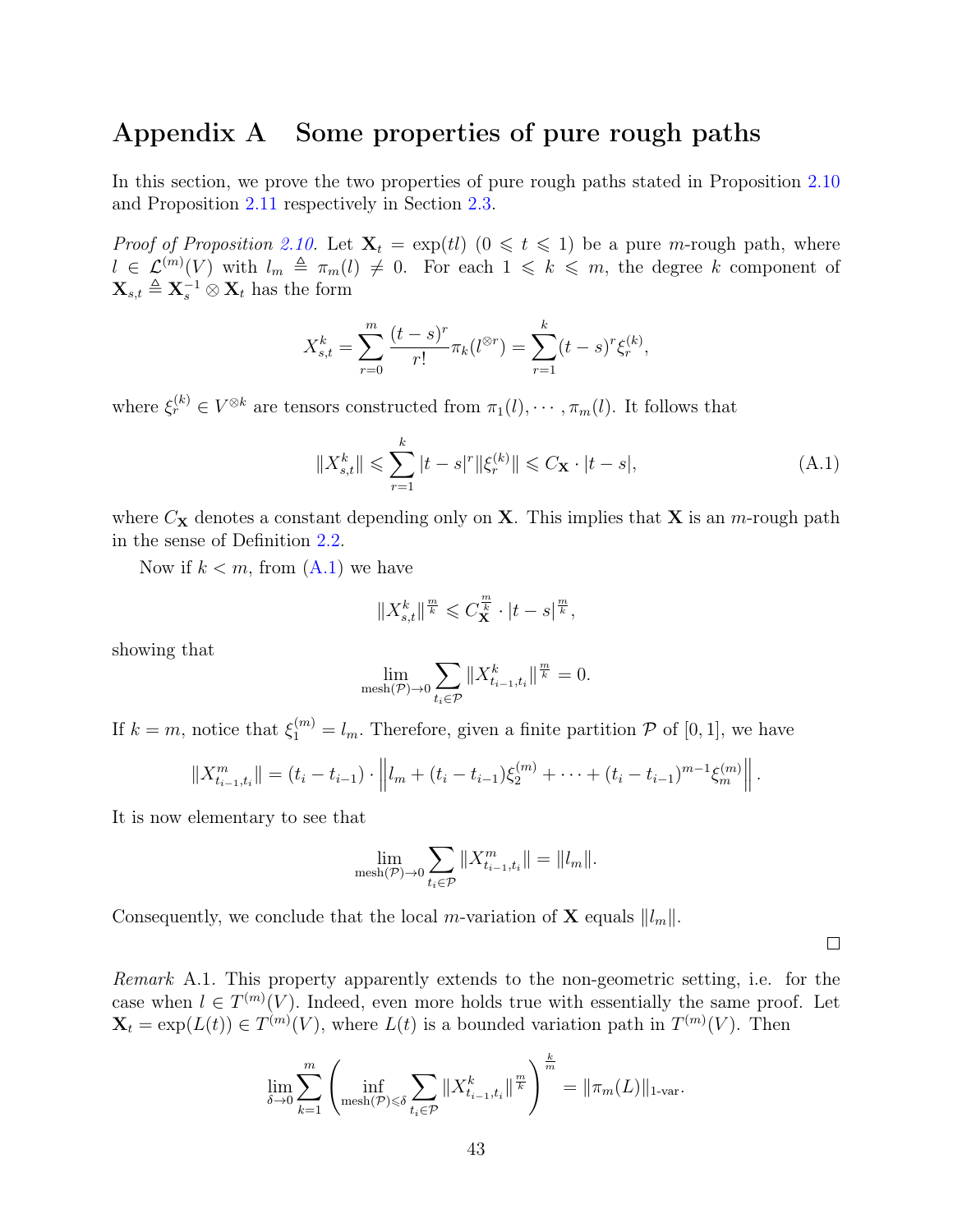*Proof of Proposition [2.11.](#page-9-0)* Let  $X_t = \exp(t) \in G^{(m)}(V)$  be a pure *m*-rough path. For any  $n \geq m$ , it is not hard to see that the multiplicative functional  $\mathbf{X}_{s,t}^{(n)} \triangleq \exp((t-s)l) \in T^{(n)}(V)$ has finite total *m*-variation, where the exponential is taken over  $T^{(n)}(V)$ . Therefore,  $\mathbf{X}^{(n)}$  is the unique extension of **X** to  $T^{(n)}(V)$  given by Theorem [2.5.](#page-7-1) By the definition of signature,  $\exp(l)$  is the signature of **X** where the exponential is now taken over  $T((V))$ . The second part of the proposition is a direct consequence of the uniqueness result for signature in [\[2\]](#page-43-3).

 $\Box$ 

## References

- <span id="page-43-7"></span>[1] H. Boedihardjo and X. Geng, Tail asymptotics of the Brownian signature, Trans. Amer. Math. Soc. 372 (2019): 585–614.
- <span id="page-43-3"></span>[2] H. Boedihardjo, X. Geng, T. Lyons and D. Yang, The signature of a rough path: uniqueness, Adv. Math. 293 (2016): 720–737.
- <span id="page-43-5"></span>[3] J. Chang, Ph.D. Thesis, Oxford, 2018.
- <span id="page-43-0"></span>[4] M. Chesney, M. Jeanblanc and M. Yor, Mathematical methods for financial markets, Springer-Verlag, 2009.
- <span id="page-43-6"></span>[5] J. Chang, T. Lyons and H. Ni, Super-multiplicativity and a lower bound for the decay of the signature of a path of finite length, C. R. Acad. Sci. Paris 356  $(1)$  (2018): 720–724.
- <span id="page-43-12"></span>[6] I. Chevyrev, A characteristic function on the space of signatures of geometric rough paths, arXiv: 1307.3580v2, 2013.
- <span id="page-43-9"></span>[7] I. Chevyrev and T. Lyons, Characteristic functions of measures on geometric rough paths, Ann. Probab. 44 (6) (2016): 4049–4082.
- <span id="page-43-1"></span>[8] A.M. Davie, Differential equations driven by rough paths: an approach via discrete approximation,  $Appl. Math. Res. Express. (2) (2007): Art. ID abm009.$
- <span id="page-43-11"></span>[9] J. Diestel and J.J. Uhl, Vector measures, American Mathematical Society, 1977.
- <span id="page-43-8"></span>[10] P. Friz and S. Riedel, Integrability of linear rough differential equations and moment estimates for iterated integrals of Gaussian processes, arXiv: 1104.0577v2, 2011.
- <span id="page-43-10"></span>[11] P. Friz and N. Victoir, Multidimensional stochastic processes as rough paths, Cambridge University Press, 2010.
- <span id="page-43-4"></span>[12] X. Geng, Reconstruction for the signature of a rough path, Proc. Lond. Math. Soc. 114 (3) (2017): 495–526.
- <span id="page-43-2"></span>[13] M. Gubinelli, Controlling rough paths, J. Funct. Anal. 216 (1) (2004): 86– 140.